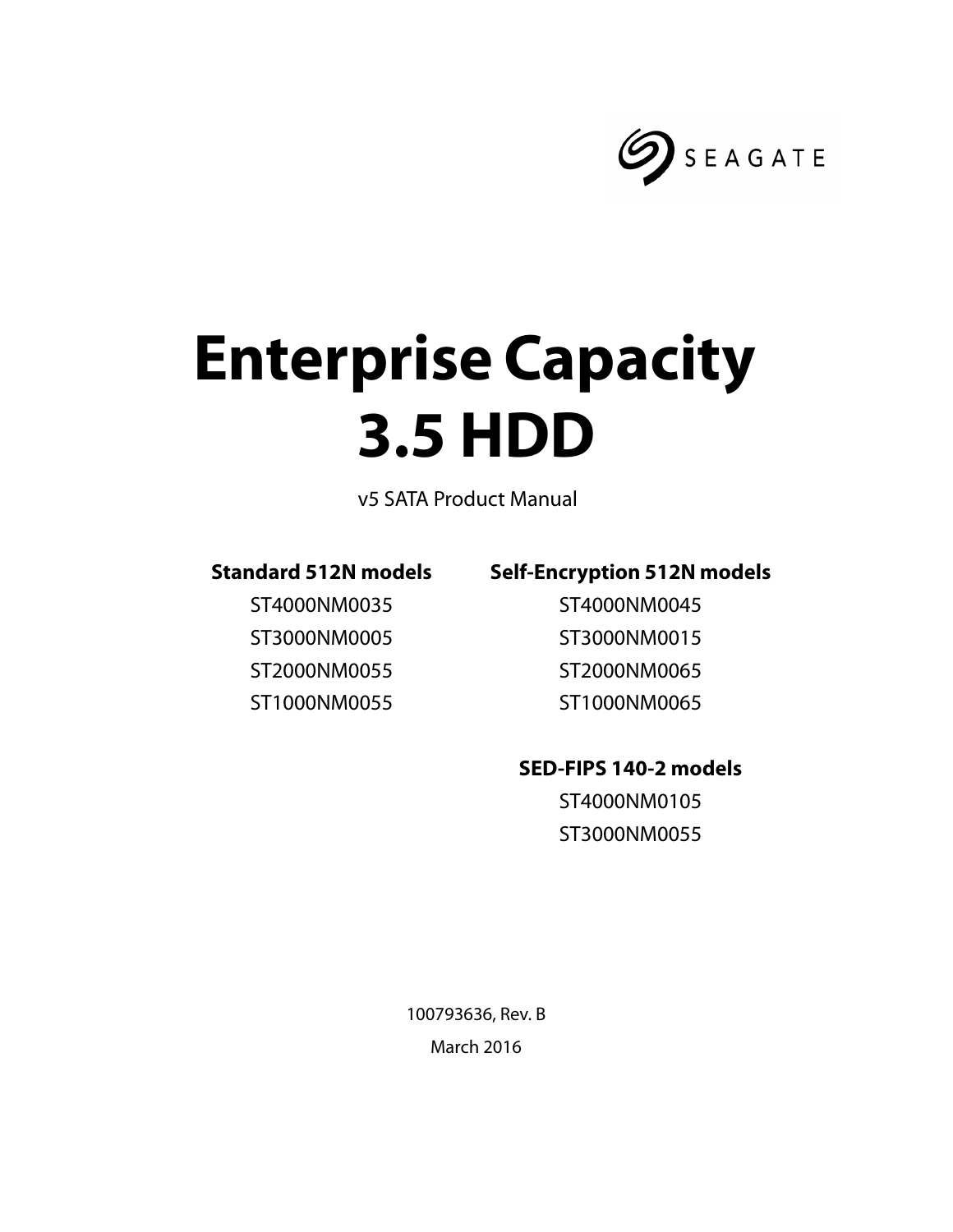## **Document Revision History**

| <b>Revision</b> | <b>Date</b> | Pages affected and Description of changes                                                                                   |  |
|-----------------|-------------|-----------------------------------------------------------------------------------------------------------------------------|--|
| Rev. A          | 03/22/2016  | Initial release.                                                                                                            |  |
| Rev. B          | 03/30/2016  | 6: Revised Sustained data rate to "205 (215 MB/s max)"<br>13: Revised Manufacturer Default Timer Values - Idle a = 100 msec |  |

#### **© 2016 Seagate Technology LLC. All rights reserved.**

Publication number: 100793636, Rev. B March 2016

Seagate, Seagate Technology and the Spiral logo are registered trademarks of Seagate Technology LLC in the United States and/or other countries. PowerChoice and SeaTools are either trademarks or registered trademarks of Seagate Technology LLC or one of its affiliated companies in the United States and/or other countries. The FIPS logo is a certification mark of NIST, which does not imply product endorsement by NIST, the U.S., or Canadian governments. All other trademarks or registered trademarks are the property of their respective owners. No part of this publication may be reproduced in any form without written permission of Seagate Technology LLC.

Call 877-PUB-TEK1 (877-782-8351) to request permission.

When referring to drive capacity, one gigabyte, or GB, equals one billion bytes and one terabyte, or TB, equals one trillion bytes. Your computer's operating system may use a different standard of measurement and report a lower capacity. In addition, some of the listed capacity is used for formatting and other functions, and thus will not be available for data storage. Actual quantities will vary based on various factors, including file size, file format, features and application software. Actual data rates may vary depending on operating environment and other factors. The export or re-export of hardware or software containing encryption may be regulated by the U.S. Department of Commerce, Bureau of Industry and Security (for more information, visit [www.bis.doc.gov](http://www.bis.doc.gov)), and controlled for import and use outside of the U.S. Seagate reserves the right to change, without notice, product offerings or specifications.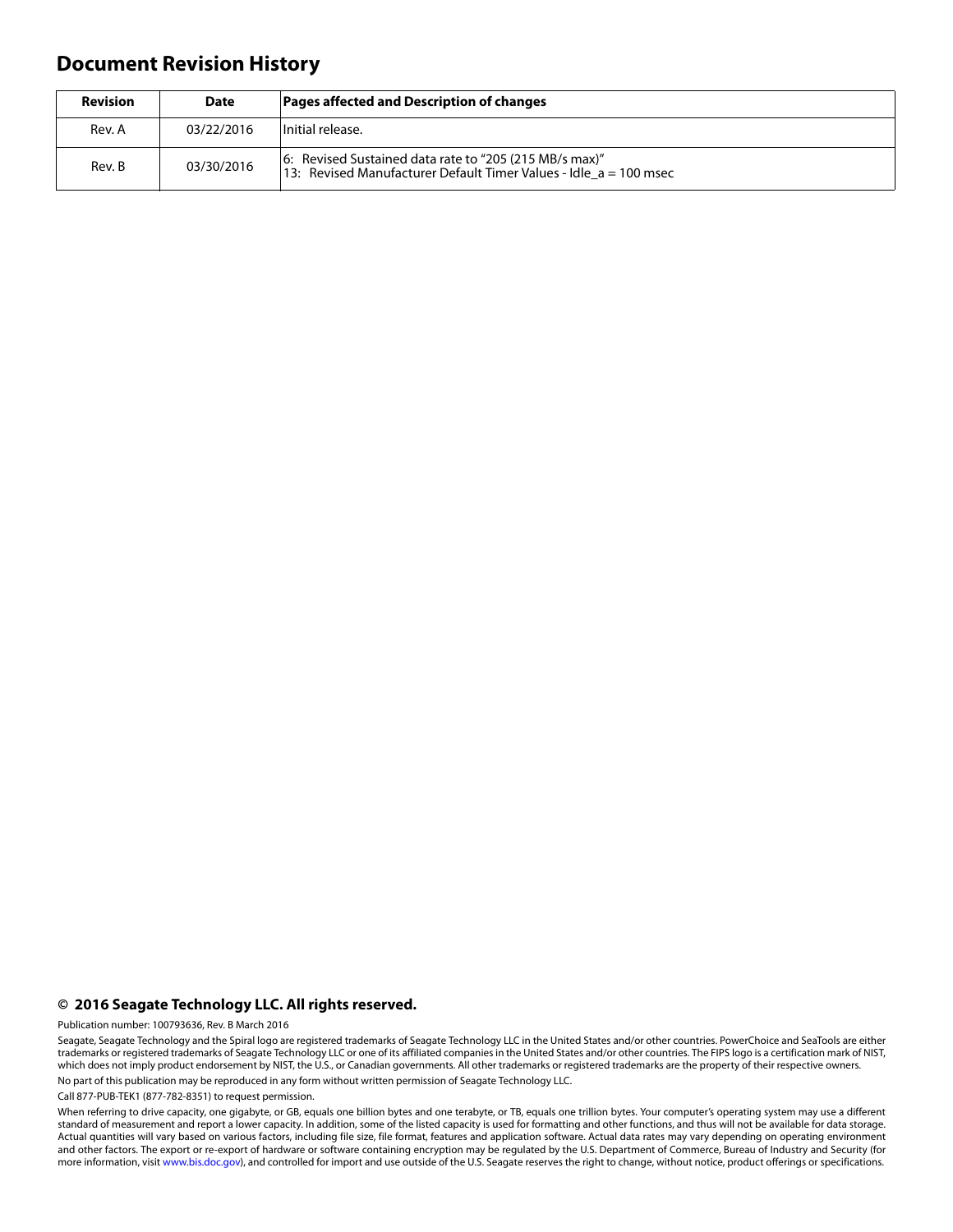# Contents

| 1.0 |      |                                                                                   |  |
|-----|------|-----------------------------------------------------------------------------------|--|
|     | 1.1  |                                                                                   |  |
| 2.0 |      |                                                                                   |  |
|     | 2.1  |                                                                                   |  |
|     | 2.2  |                                                                                   |  |
|     |      | 2.2.1                                                                             |  |
|     | 2.3  |                                                                                   |  |
|     | 2.4  |                                                                                   |  |
|     | 2.5  |                                                                                   |  |
|     |      | 2.5.1                                                                             |  |
|     |      | 2.5.2                                                                             |  |
|     |      | 2.5.3                                                                             |  |
|     |      | 2.5.4                                                                             |  |
|     | 2.6  |                                                                                   |  |
|     |      | 2.6.1                                                                             |  |
|     |      | 2.6.2                                                                             |  |
|     |      | 2.6.3                                                                             |  |
|     |      | 2.6.4                                                                             |  |
|     |      | 2.6.5                                                                             |  |
|     | 2.7  |                                                                                   |  |
|     | 2.8  |                                                                                   |  |
|     | 2.9  |                                                                                   |  |
|     | 2.10 |                                                                                   |  |
|     |      | Annualized Failure Rate (AFR) and Mean Time Between Failures (MTBF)  17<br>2.10.1 |  |
|     | 2.11 |                                                                                   |  |
|     |      | 2.11.1                                                                            |  |
|     |      | 2.11.2                                                                            |  |
|     |      | 2.11.3                                                                            |  |
|     | 2.12 |                                                                                   |  |
|     |      | European Union Restriction of Hazardous Substances (RoHS) Directive 19<br>2.12.1  |  |
|     |      | 2.12.2<br>China Restriction of Hazardous Substances (RoHS) Directive  19          |  |
|     | 2.13 |                                                                                   |  |
|     | 2.14 |                                                                                   |  |
|     | 2.15 |                                                                                   |  |
| 3.0 |      |                                                                                   |  |
|     | 3.1  |                                                                                   |  |
|     | 3.2  |                                                                                   |  |
|     | 3.3  |                                                                                   |  |
|     | 3.4  |                                                                                   |  |
|     |      | 3.4.1                                                                             |  |
| 4.0 |      |                                                                                   |  |
|     | 4.1  |                                                                                   |  |
|     | 4.2  |                                                                                   |  |
|     |      | 4.2.1                                                                             |  |
|     |      | 4.2.2                                                                             |  |
|     |      | 4.2.3                                                                             |  |
|     | 4.3  |                                                                                   |  |
|     | 4.4  |                                                                                   |  |
|     | 4.5  |                                                                                   |  |
|     | 4.6  |                                                                                   |  |
|     |      |                                                                                   |  |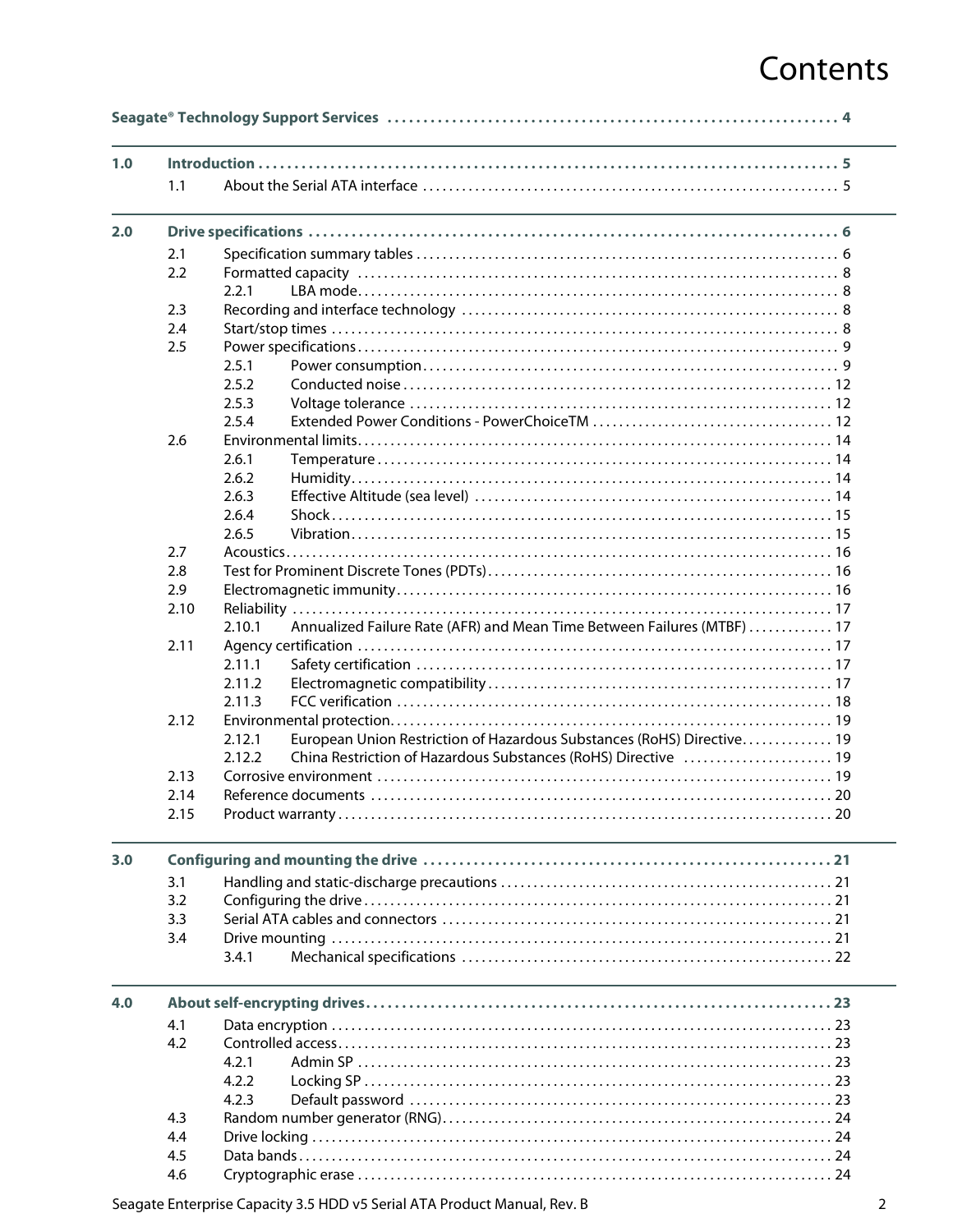# **Contents**

|     | 4.7  |       |  |
|-----|------|-------|--|
|     | 4.8  |       |  |
|     | 4.9  |       |  |
|     | 4.10 |       |  |
|     | 4.11 |       |  |
|     | 4.12 |       |  |
|     |      |       |  |
| 5.0 |      |       |  |
| 6.0 |      |       |  |
|     | 6.1  |       |  |
|     | 6.2  |       |  |
|     | 6.3  |       |  |
|     |      | 6.3.1 |  |
|     |      | 6.3.2 |  |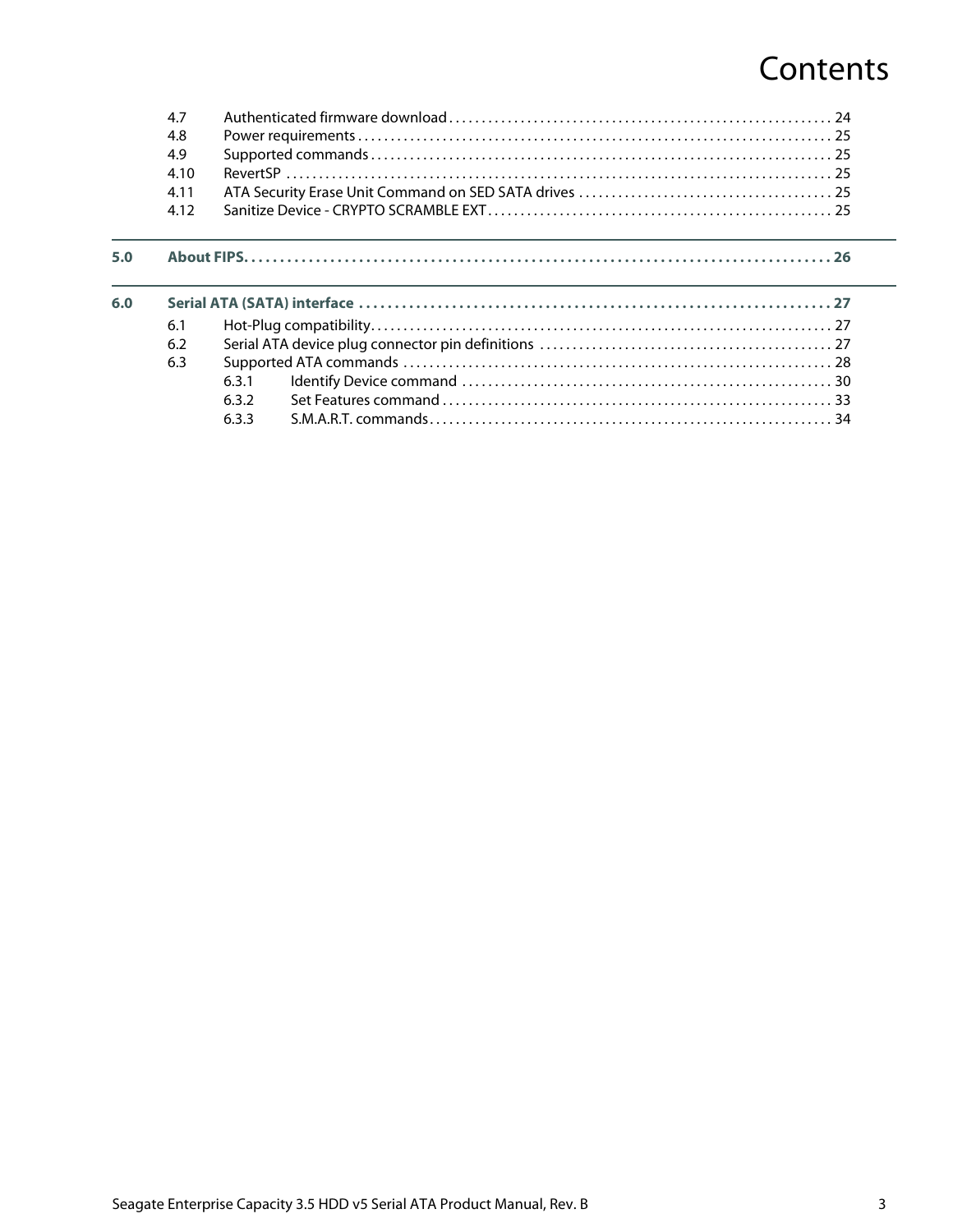# Seagate® Technology Support Services

<span id="page-4-0"></span>For information regarding online support and services, visit: [http://www.seagate.com/contacts/](http://www.seagate.com/about/contact-us/technical-support/)

For information regarding Warranty Support, visit:<http://www.seagate.com/support/warranty-and-replacements/>

For information regarding data recovery services, visit: [http://www.seagate.com/services-software/data-recovery](http://www.seagate.com/services-software/data-recovery-services/)[services/](http://www.seagate.com/services-software/data-recovery-services/)

For Seagate OEM, Distribution partner and reseller portals, visit: <http://www.seagate.com/partners>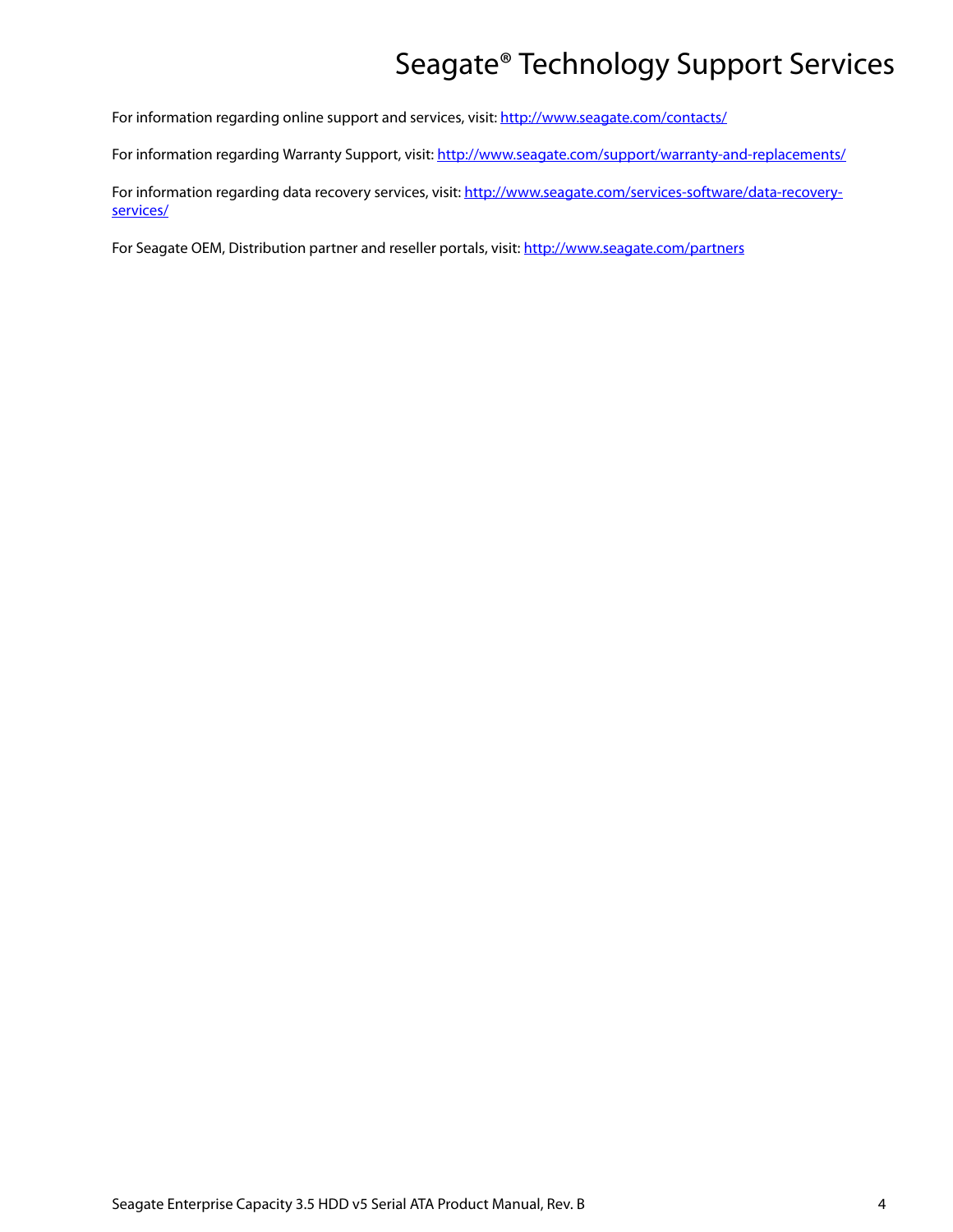## <span id="page-5-0"></span>**1.0 Introduction**

This manual describes the functional, mechanical and interface specifications for the following: Seagate® Enterprise Capacity 3.5 HDD v5 Serial ATA model drives:.

| <b>Standard 512N models</b> | Self-Encrypting 512N (SED) models | SED FIPS 140-2 512N Drive |  |
|-----------------------------|-----------------------------------|---------------------------|--|
| ST4000NM0035                | ST4000NM0045                      | ST4000NM0105              |  |
| ST3000NM0005                | ST3000NM0015                      | ST3000NM0005              |  |
| ST2000NM0055                | ST2000NM0065                      |                           |  |
| ST1000NM0055                | ST1000NM0065                      |                           |  |

These drives provide the following key features:

- 128 MB data buffer.
- 7200 RPM spindle speed.
- Full-track multiple-sector transfer capability without local processor intervention.
- High instantaneous (burst) data-transfer rates (up to 600MB per second).
- Native Command Queuing with command ordering to increase performance in demanding applications.
- Perpendicular recording technology provides the drives with increased areal density.
- PowerChoice™ for selectable power savings
- SeaTools™ diagnostic software performs a drive self-test that eliminates unnecessary drive returns.
- State-of-the-art cache and on-the-fly error-correction algorithms.
- Support for S.M.A.R.T. drive monitoring and reporting.
- Supports latching SATA cables and connectors.
- Tarnish-resistant components to help protect drive from environmental elements, increasing field reliability.
- Top Cover Attached motor for excellent vibration tolerance
- Worldwide Name (WWN) capability uniquely identifies the drive.

**Note** Seagate recommends validating the configuration with the selected HBA/ RAID controller manufacturer to ensure use of full capacity is supported.

## <span id="page-5-1"></span>**1.1 About the Serial ATA interface**

The Serial ATA interface provides several advantages over the traditional (parallel) ATA interface. The primary advantages include:

- Easy installation and configuration with true plug-and-play connectivity. It is not necessary to set any jumpers or other configuration options.
- Thinner and more flexible cabling for improved enclosure airflow and ease of installation.
- Scalability to higher performance levels.

In addition, Serial ATA makes the transition from parallel ATA easy by providing legacy software support. Serial ATA was designed to allow users to install a Serial ATA host adapter and Serial ATA disk drive in the current system and expect all of the existing applications to work as normal.

The Serial ATA interface connects each disk drive in a point-to-point configuration with the Serial ATA host adapter. There is no master/slave relationship with Serial ATA devices like there is with parallel ATA. If two drives are attached on one Serial ATA host adapter, the host operating system views the two devices as if they were both "masters" on two separate ports. This essentially means both drives behave as if they are Device 0 (master) devices.



The Serial ATA host adapter and drive share the function of emulating parallel ATA device behavior to provide backward compatibility with existing host systems and software. The Command and Control Block registers, PIO and DMA data transfers, resets, and interrupts are all emulated.

The Serial ATA host adapter contains a set of registers that shadow the contents of the traditional device registers, referred to as the Shadow Register Block. All Serial ATA devices behave like Device 0 devices. For additional information about how Serial ATA emulates parallel ATA, refer to the "Serial ATA: High Speed Serialized AT Attachment" specification. The specification can be downloaded from [www.serialata.or](http://www.serialata.org)g.

Seagate Enterprise Capacity 3.5 HDD v5 Serial ATA Product Manual, Rev. B 5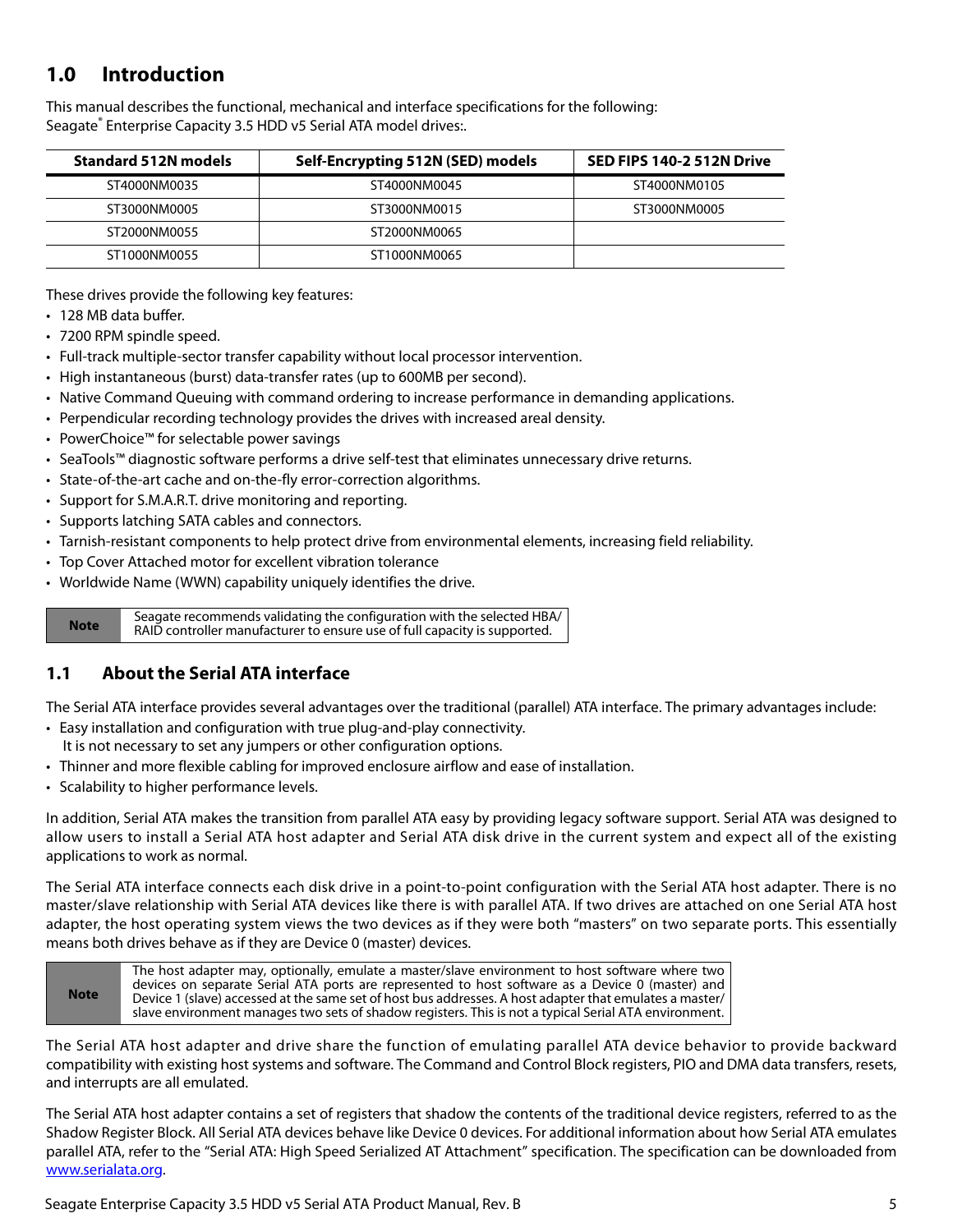## <span id="page-6-0"></span>**2.0 Drive specifications**

Unless otherwise noted, all specifications are measured under ambient conditions, at 25°C, and nominal power. For convenience, the phrases the drive and this drive are used throughout this manual to indicate the following drive models:

| <b>Standard 512N models</b> | Self-Encrypting 512N (SED) models | SED FIPS 140-2 512N Drive |
|-----------------------------|-----------------------------------|---------------------------|
| ST4000NM0035                | ST4000NM0045                      | ST4000NM0105              |
| ST3000NM0005                | ST3000NM0015                      | ST3000NM0005              |
| ST2000NM0055                | ST2000NM0065                      |                           |
| ST1000NM0055                | ST1000NM0065                      |                           |

## <span id="page-6-1"></span>**2.1 Specification summary tables**

The specifications listed in the following tables are for quick reference. For details on specification measurement or definition, see the appropriate section of this manual.

#### *Table 1 Drive specifications summary*

| <b>Drive specification</b>                            | ST4000NM0035<br>ST4000NM0045<br>ST4000NM0105                          | ST3000NM0005<br>ST3000NM0015<br>ST3000NM0005 | ST2000NM0055<br>ST2000NM0065                                    | ST1000NM0055<br>ST1000NM0065 |
|-------------------------------------------------------|-----------------------------------------------------------------------|----------------------------------------------|-----------------------------------------------------------------|------------------------------|
| Formatted (512 bytes/sector)*                         | 4TB                                                                   | 3TB                                          | 2TB                                                             | 1TB                          |
| <b>Guaranteed sectors</b>                             | (see Section 2.2)                                                     |                                              |                                                                 |                              |
| Heads                                                 |                                                                       | $\overline{7}$                               | 4                                                               | $\overline{2}$               |
| <b>Discs</b>                                          |                                                                       | $\overline{4}$                               |                                                                 | $\overline{2}$               |
| Bytes per logical sector                              |                                                                       |                                              | 512                                                             |                              |
| Recording density, KBPI (Kb/in max)                   |                                                                       |                                              | 2018                                                            |                              |
| Track density, KTPI (ktracks/in avg.)                 |                                                                       |                                              | 369                                                             |                              |
| Areal density, (Gb/in <sup>2</sup> avg)               |                                                                       |                                              | 732                                                             |                              |
| Spindle speed (RPM)                                   |                                                                       |                                              | 7200                                                            |                              |
| Internal data transfer rate (Mb/s max)                |                                                                       |                                              | 2396                                                            |                              |
| Sustained data transfer rate OD (MiB/s max)           |                                                                       |                                              | 205 (215 MB/s max)                                              |                              |
| I/O data-transfer rate (MB/s max)                     |                                                                       |                                              | 600                                                             |                              |
| ATA data-transfer modes supported                     |                                                                       |                                              | PIO modes 0-4<br>Multiword DMA modes 0-2<br>Ultra DMA modes 0-6 |                              |
| Cache buffer                                          |                                                                       |                                              | 128MB (129,536KB)                                               |                              |
| Weight: (maximum)                                     |                                                                       | 704g (1.55 lb)                               |                                                                 | 610g (1.34 lb)               |
| Average latency                                       |                                                                       |                                              | 4.16ms                                                          |                              |
| Power-on to ready (sec) (typ/max)                     |                                                                       |                                              | 22/30                                                           |                              |
| Standby to ready (sec) (typ/max)                      |                                                                       |                                              | 22/30                                                           |                              |
| Startup current (typical) 12V (peak)                  | 2.6A<br>2.0A (optional configuration through Smart Command Transport) |                                              |                                                                 |                              |
| Voltage tolerance (including noise)                   | $5V + 10/-5%$<br>12V ±10%                                             |                                              |                                                                 |                              |
| Non-Operating ambient temperature (°C)                |                                                                       |                                              | $-40$ to 70                                                     |                              |
| Operating ambient temperature (°C)                    | 5                                                                     |                                              |                                                                 |                              |
| Operating temperature (Drive case max °C)             |                                                                       |                                              | 60                                                              |                              |
| Temperature gradient<br>(°C per hour max)             | 20°C (operating)<br>30°C (nonoperating)                               |                                              |                                                                 |                              |
| Relative humidity                                     | 5% to 95% (operating)<br>5% to 95% (nonoperating)                     |                                              |                                                                 |                              |
| Relative humidity gradient                            | 30% per hour max                                                      |                                              |                                                                 |                              |
| Altitude, operating                                   | -304.8 m to 3,048 m<br>$(-1000$ ft to $10,000+$ ft)                   |                                              |                                                                 |                              |
| Altitude, nonoperating<br>(below mean sea level, max) |                                                                       |                                              | -304.8 m to 12,192 m<br>$(-1000$ ft to $40,000+$ ft)            |                              |
| Operational Shock (max at 2 ms)                       |                                                                       |                                              | Read 70 Gs / Write 40 Gs                                        |                              |
| Non-Operational Shock (max at 2 ms)                   |                                                                       |                                              | 300 Gs                                                          |                              |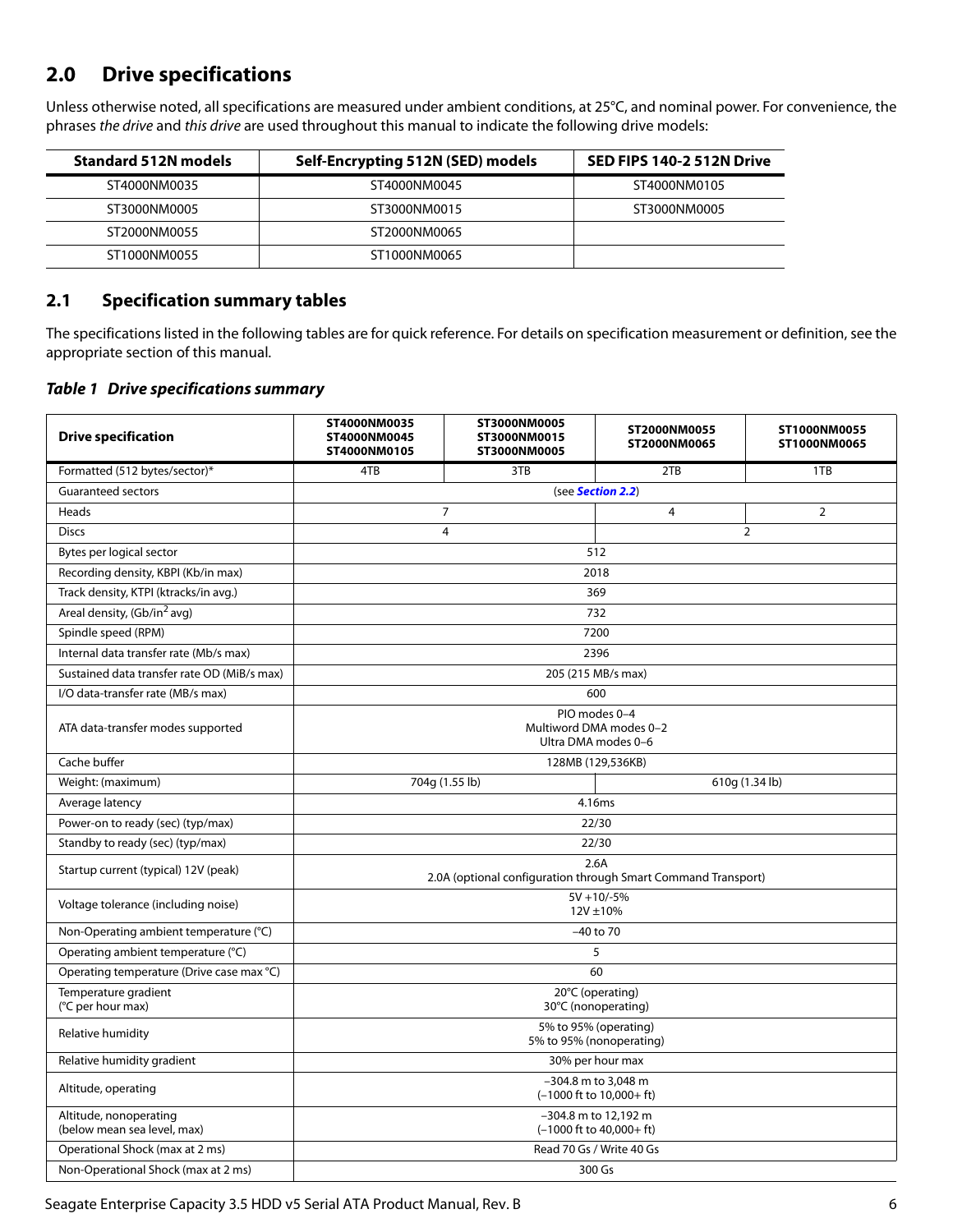| <b>Drive specification</b>                                              | ST4000NM0035<br>ST4000NM0045<br>ST4000NM0105                                                                                                                                                                                                                                                                                                                                                                                          | ST3000NM0005<br>ST3000NM0015<br>ST3000NM0005 | ST2000NM0055<br>ST2000NM0065        | ST1000NM0055<br>ST1000NM0065 |
|-------------------------------------------------------------------------|---------------------------------------------------------------------------------------------------------------------------------------------------------------------------------------------------------------------------------------------------------------------------------------------------------------------------------------------------------------------------------------------------------------------------------------|----------------------------------------------|-------------------------------------|------------------------------|
| Vibration, operating                                                    | 0.25 Gs, Limited displacement<br>5-22 Hz:<br>22-350 Hz: 0.50 Gs<br>350-500 Hz: 0.25 Gs                                                                                                                                                                                                                                                                                                                                                |                                              |                                     |                              |
| <b>Operation Rotational vibration</b>                                   |                                                                                                                                                                                                                                                                                                                                                                                                                                       |                                              | 20-1500Hz: 12.5 rads/s <sup>2</sup> |                              |
| Vibration, nonoperating                                                 |                                                                                                                                                                                                                                                                                                                                                                                                                                       |                                              | 10-500 Hz: 4.9 Grms ref             |                              |
| Drive acoustics, sound power (bels)                                     |                                                                                                                                                                                                                                                                                                                                                                                                                                       |                                              |                                     |                              |
| $Idle**$                                                                |                                                                                                                                                                                                                                                                                                                                                                                                                                       |                                              | 2.8 (typical)<br>$3.0$ (max)        |                              |
| Performance seek                                                        | 3.2 (typical)<br>$3.4$ (max)                                                                                                                                                                                                                                                                                                                                                                                                          |                                              |                                     |                              |
| Nonrecoverable read errors                                              | 1 sector per 10 <sup>15</sup> bits read                                                                                                                                                                                                                                                                                                                                                                                               |                                              |                                     |                              |
| Annualized Failure Rate (AFR)                                           | 0.44% based on 8760 POH                                                                                                                                                                                                                                                                                                                                                                                                               |                                              |                                     |                              |
| Maximum Rated Workload                                                  | Maximum rate of <550TB/year.<br>Workloads exceeding the annualized rate may degrade the drive MTBF and impact product reliability. The<br>Annualized Workload Rate is in units of TB per year, or TB per 8760 power on hours. Workload Rate = TB<br>transferred * (8760 / recorded power on hours).                                                                                                                                   |                                              |                                     |                              |
| Warranty                                                                | To determine the warranty for a specific drive, use a web browser to access the following web page:<br>http://www.seagate.com/support/warranty-and-replacements/.<br>From this page, click on the "Is my Drive under Warranty" link. The following are required to be provided:<br>the drive serial number, model number (or part number) and country of purchase. The system will display<br>the warranty information for the drive. |                                              |                                     |                              |
| Load-unload cycles                                                      |                                                                                                                                                                                                                                                                                                                                                                                                                                       |                                              | 600,000                             |                              |
| Supports Hotplug operation per<br>Serial ATA Revision 3.2 specification | Yes                                                                                                                                                                                                                                                                                                                                                                                                                                   |                                              |                                     |                              |

\*One GB equals one billion bytes when referring to hard drive capacity. Accessible capacity may vary depending on operating environment and formatting.

\*\*During periods of drive idle, some offline activity may occur according to the S.M.A.R.T. specification, which may increase acoustic and power to operational levels.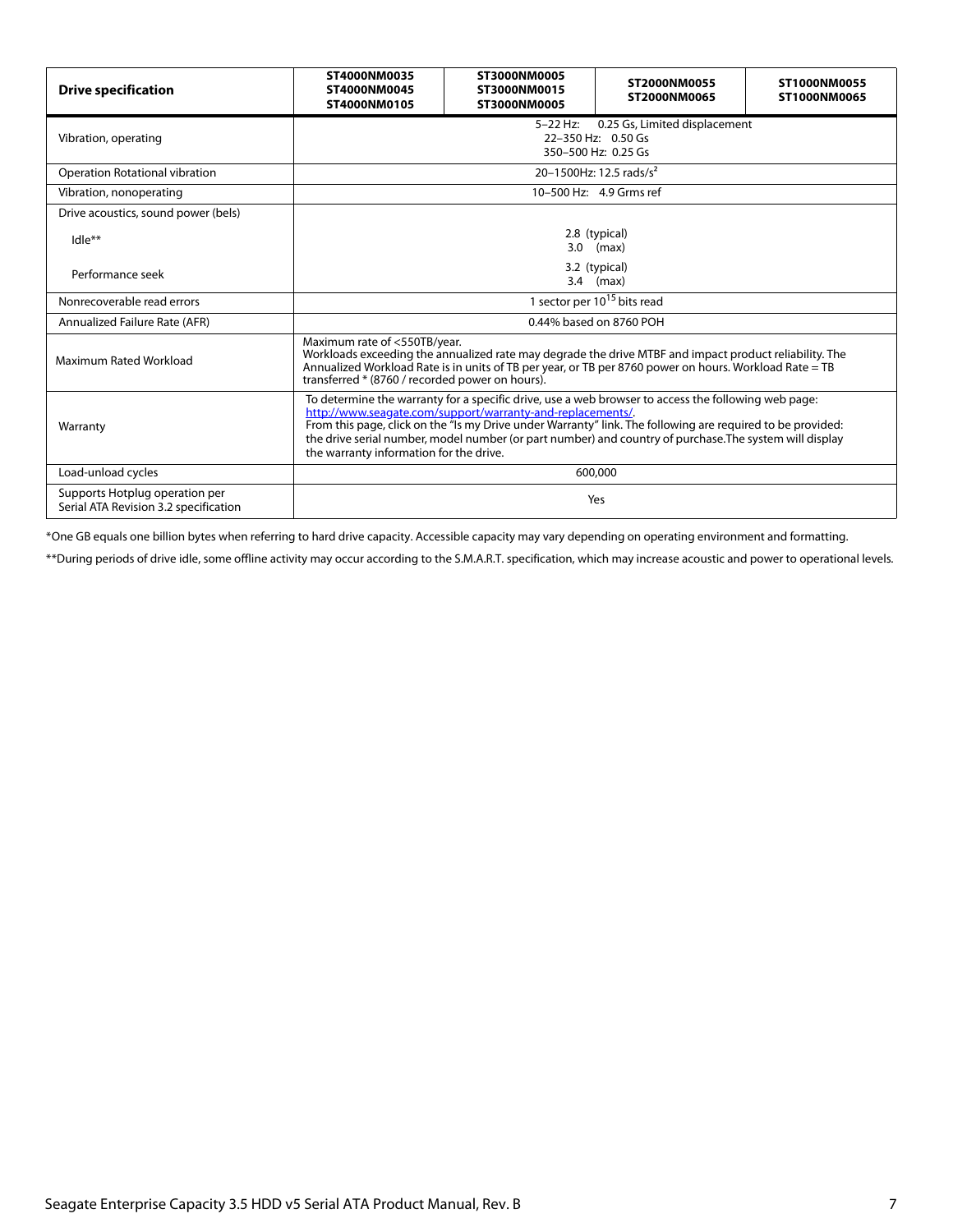## <span id="page-8-0"></span>**2.2 Formatted capacity**

| <b>ST models</b><br><b>Formatted capacity*</b> |     | <b>Guaranteed sectors</b> | <b>Bytes per logical sector</b> |
|------------------------------------------------|-----|---------------------------|---------------------------------|
| ST4000NM0035<br>ST4000NM0045<br>ST4000NM0105   | 4TB | 7,814,037,168             |                                 |
| ST3000NM0005<br>ST3000NM0015<br>ST3000NM0055   | 3TB | 5,860,533,168             | 512                             |
| ST2000NM0055<br>ST2000NM0065                   | 2TB | 3,907,029,168             |                                 |
| ST1000NM0055<br>ST1000NM0065                   | 1TB | 1,953,525,168             |                                 |

\*One GB equals one billion bytes when referring to hard drive capacity. Accessible capacity may vary depending on operating environment and formatting.

#### <span id="page-8-1"></span>**2.2.1 LBA mode**

When addressing these drives in LBA mode, all blocks (sectors) are consecutively numbered from 0 to  $n-1$ , where n is the number of guaranteed sectors as defined above.

See [Section 6.3.1, "Identify Device command"](#page-30-0) (words 60-61 and 100-103) for additional information about 48-bit addressing support of drives with capacities over 137GB.

## <span id="page-8-2"></span>**2.3 Recording and interface technology**

| Interface                                | Serial ATA (SATA)      |
|------------------------------------------|------------------------|
| Recording method                         | Perpendicular          |
| Recording density, KBPI (Kb/in max)      | 2018                   |
| Track density, KTPI (ktracks/in avg)     | 369                    |
| Areal density (Gb/in <sup>2</sup> avg)   | 732                    |
| Spindle speed (RPM) $(\pm 0.2\%)$        | 7200                   |
| Internal data transfer rate (Mb/s max)   | 2396                   |
| Sustained data transfer rate (MiB/s max) | 215                    |
| I/O data-transfer rate (MB/s max)        | 600 (Ultra DMA mode 5) |

## <span id="page-8-3"></span>**2.4 Start/stop times**

| Power-on to Ready (sec) (typ/max) | 22/30 |
|-----------------------------------|-------|
| Standby to Ready (sec) (typ/max)  | 22/30 |
| Ready to spindle stop (sec) (max) | 23    |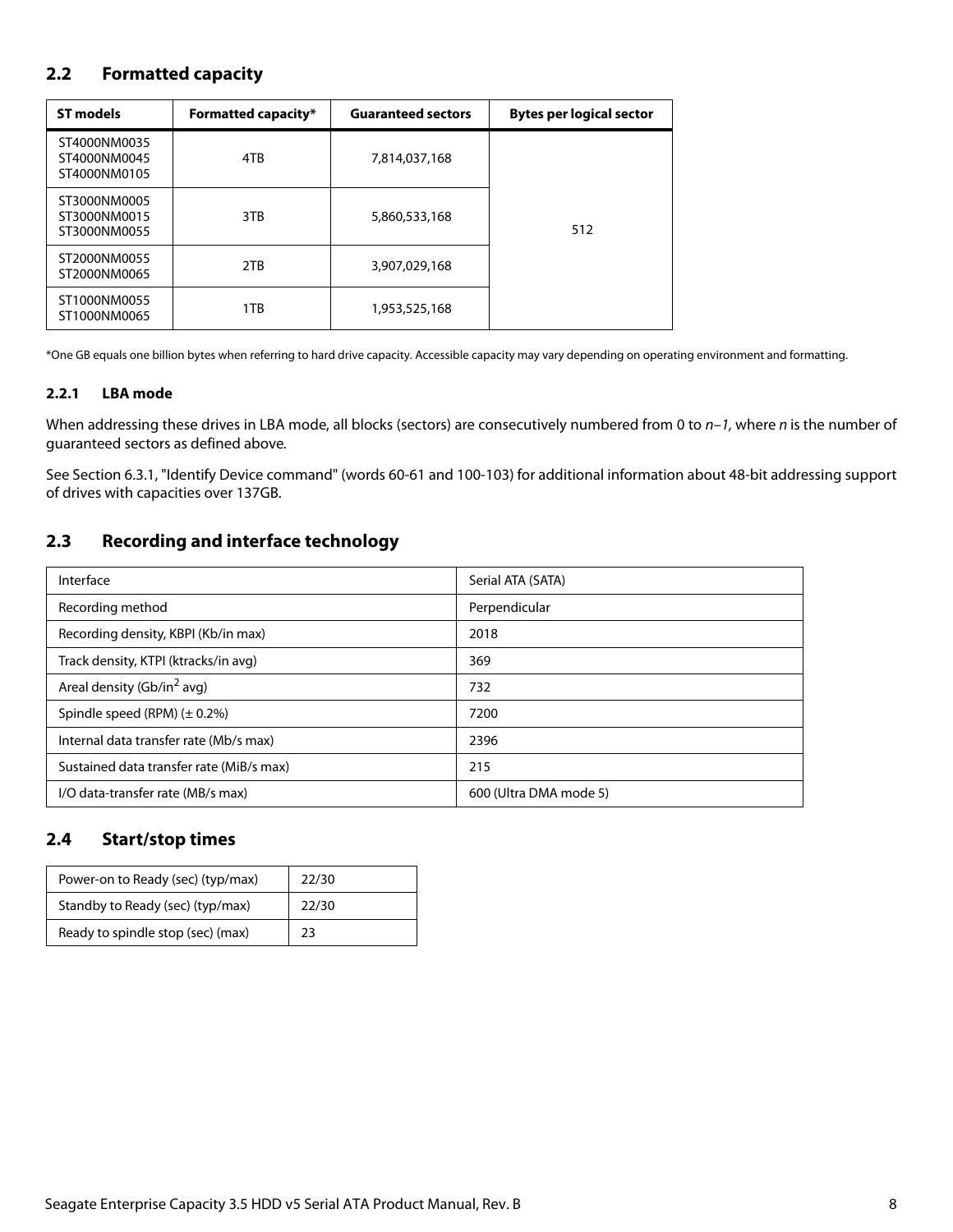## <span id="page-9-0"></span>**2.5 Power specifications**

The drive receives DC power (+5V or +12V) through a native SATA power connector. See Figure [4](#page-21-5) on [page 21](#page-21-5).

#### <span id="page-9-1"></span>**2.5.1 Power consumption**

Power requirements for the drives are listed in Table 2 through Table 3. Typical power measurements are based on an average of drives tested, under nominal conditions, using 5.0V and 12.0V input voltage at 25°C ambient temperature.

#### *Table 2 DC power requirements (3TB and 4TB)*

|                                               | 6.0Gb mode     |        |              |
|-----------------------------------------------|----------------|--------|--------------|
| <b>Voltage</b>                                | $+5V$          | $+12V$ | <b>Watts</b> |
| <b>Regulation</b>                             |                | ± 5%   | <b>Total</b> |
| Avg Idle Current*                             | 0.205          | 0.369  | 5.45         |
| <b>Advanced Idle Current *</b>                |                |        |              |
| Idle_A                                        | 0.200          | 0.366  | 5.39         |
| Idle B                                        | 0.133          | 0.330  | 4.63         |
| Idle C                                        | 0.141          | 0.202  | 3.13         |
| Standby                                       | 0.125          | 0.001  | 0.63         |
| <b>Maximum Start Current</b>                  |                |        |              |
| DC (peak DC)                                  | 0.491          | 2.095  |              |
| AC (Peak DC)                                  | 0.680          | 2.680  |              |
| Delayed Motor Start (DC max)                  | 0.176<br>0.068 |        | 1.70         |
| Operating current (random read): 4K/Q16       |                |        |              |
| <b>Typical DC</b>                             | 0.234          | 0.724  | 9.86         |
| Maximum DC                                    | 0.238          | 0.734  | 10.00        |
| Operating current (random write): 4K/Q16      |                |        |              |
| <b>Typical DC</b>                             | 0.245          | 0.692  | 9.52         |
| Maximum DC                                    | 0.248          | 0.701  | 9.65         |
| Operating current (sequential read): 64K/Q16  |                |        |              |
| <b>Typical DC</b>                             | 0.505          | 0.402  | 7.35         |
| Maximum DC                                    | 0.512          | 0.407  | 7.45         |
| Operating current (sequential write): 64K/Q16 |                |        |              |
| <b>Typical DC</b>                             | 0.443          | 0.427  | 7.33         |
| Maximum DC                                    | 0.448          | 0.430  | 7.40         |

\*During periods of drive idle, some offline activity may occur according to the S.M.A.R.T. specification, which may increase acoustic and power to operational levels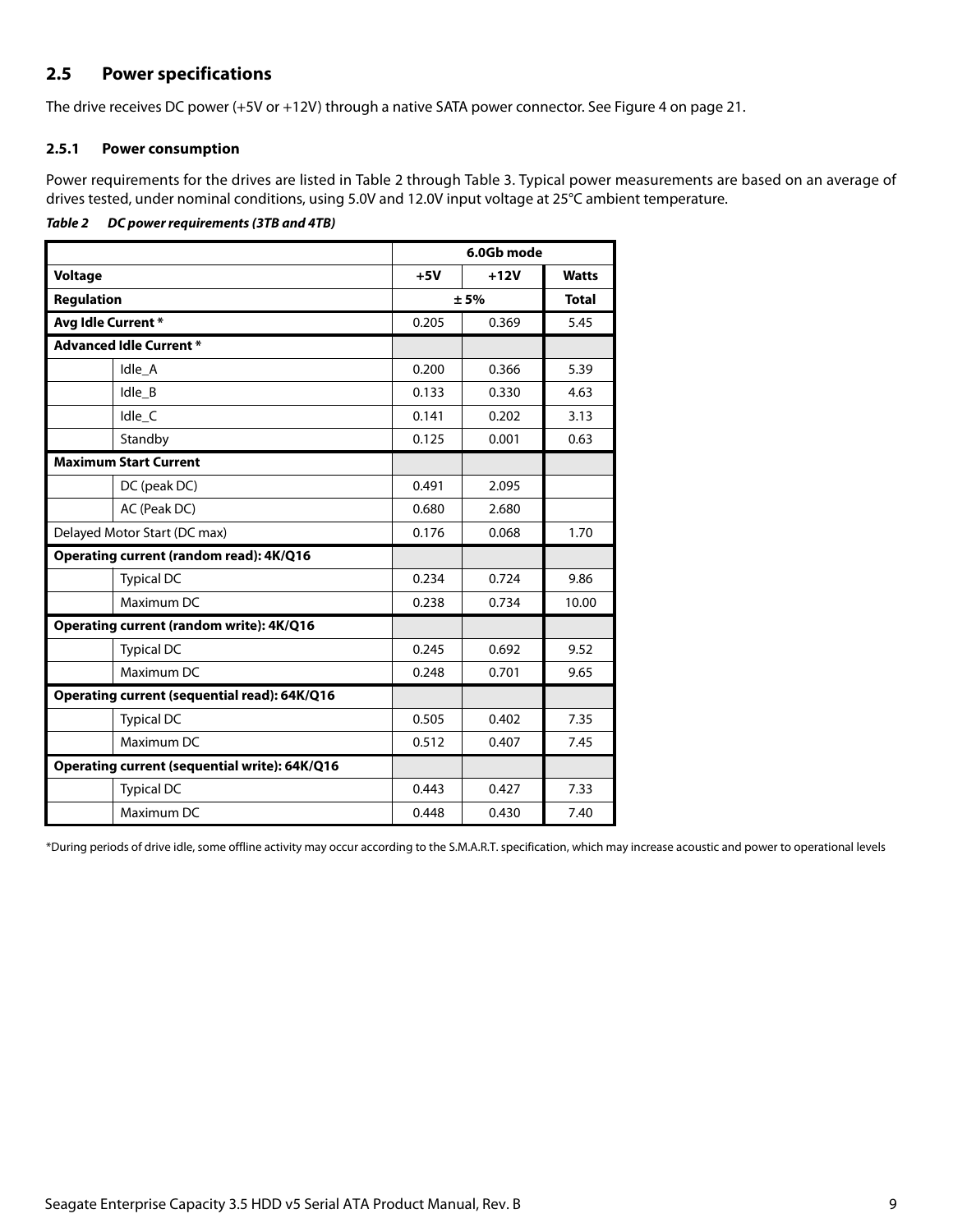| Table 3 | 2-1TB Drive DC power requirements |
|---------|-----------------------------------|
|---------|-----------------------------------|

|                                               |       | 6.0Gb mode |              |
|-----------------------------------------------|-------|------------|--------------|
| <b>Voltage</b>                                | $+5V$ | $+12V$     | <b>Watts</b> |
| <b>Regulation</b>                             | ± 5%  |            | <b>Total</b> |
| Avg Idle Current*                             | 0.20  | 0.271      | 4.25         |
| <b>Advanced Idle Current *</b>                |       |            |              |
| Idle_A                                        | 0.197 | 0.270      | 4.22         |
| Idle_B                                        | 0.128 | 0.244      | 3.57         |
| Idle_C                                        | 0.137 | 0.156      | 2.56         |
| Standby                                       | 0.120 | 0.011      | 0.74         |
| <b>Maximum Start Current</b>                  |       |            |              |
| DC (peak DC)                                  | 0.466 | 2.046      |              |
| AC (Peak DC)                                  | 0.608 | 2.72       |              |
| Delayed Motor Start (DC max)                  |       | 0.02       | 0.96         |
| Operating current (random read): 4K/Q16       |       |            |              |
| <b>Typical DC</b>                             | 0.22  | 0.628      | 8.64         |
| Maximum DC                                    | 0.228 | 0.644      | 8.86         |
| Operating current (random write): 4K/Q16      |       |            |              |
| <b>Typical DC</b>                             | 0.231 | 0.599      | 8.34         |
| Maximum DC                                    | 0.239 | 0.623      | 8.67         |
| Operating current (sequential read): 64K/Q16  |       |            |              |
| <b>Typical DC</b>                             | 0.491 | 0.291      | 5.95         |
| Maximum DC                                    | 0.497 | 0.299      | 6.07         |
| Operating current (sequential write): 64K/Q16 |       |            |              |
| <b>Typical DC</b>                             | 0.431 | 0.31       | 5.87         |
| Maximum DC                                    | 0.438 | 0.317      | 5.99         |

\*During periods of drive idle, some offline activity may occur according to the S.M.A.R.T. specification, which may increase acoustic and power to operational levels.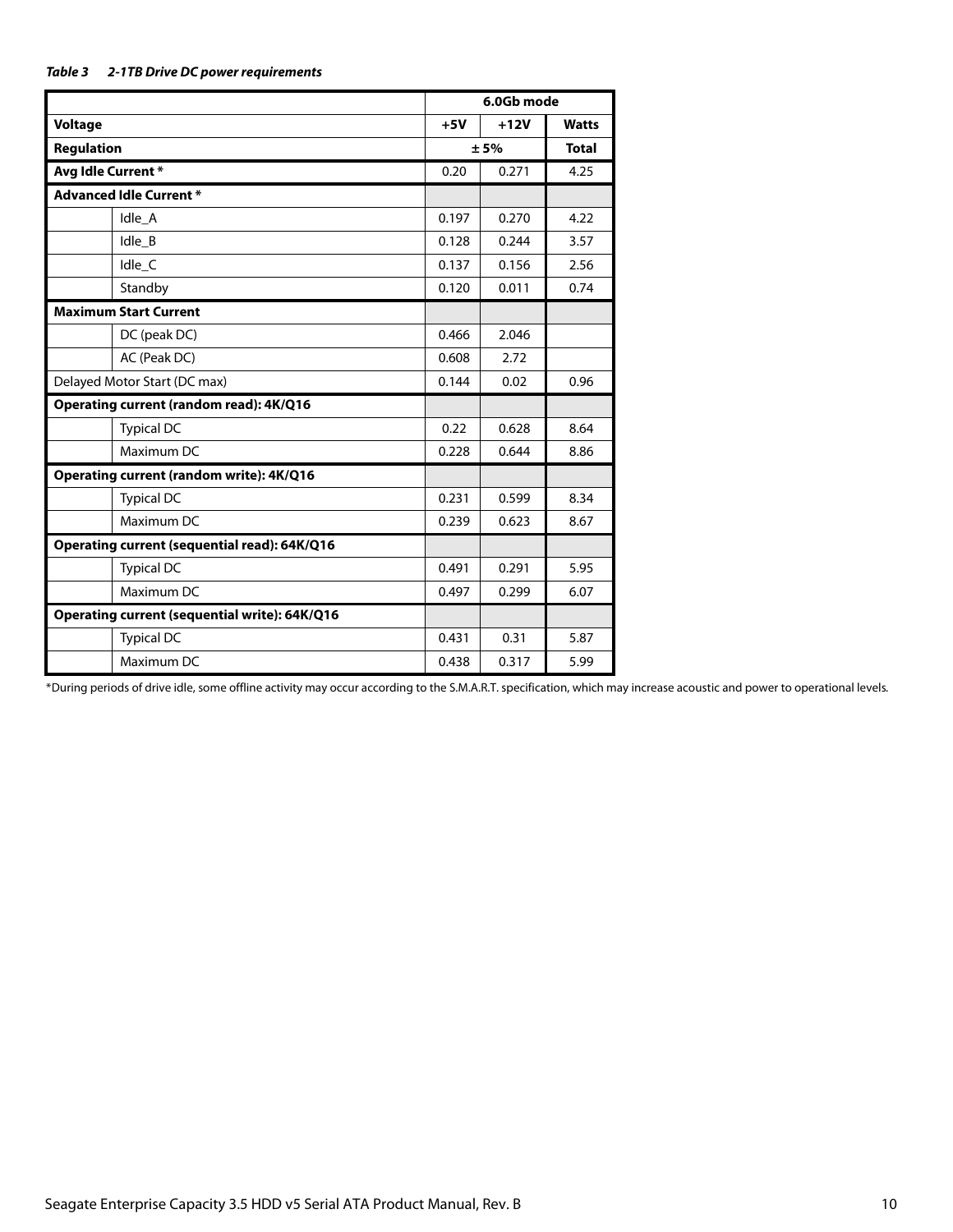#### **2.5.1.1 Typical current profiles**



#### **Figure 1. 4TB Typical 5V and 12V startup and operation current profile**

#### **2.5.1.2 Typical current profiles**



#### **Figure 2. 2TB Typical 5V and 12V startup and operation current profile**

Seagate Enterprise Capacity 3.5 HDD v5 Serial ATA Product Manual, Rev. B 11 11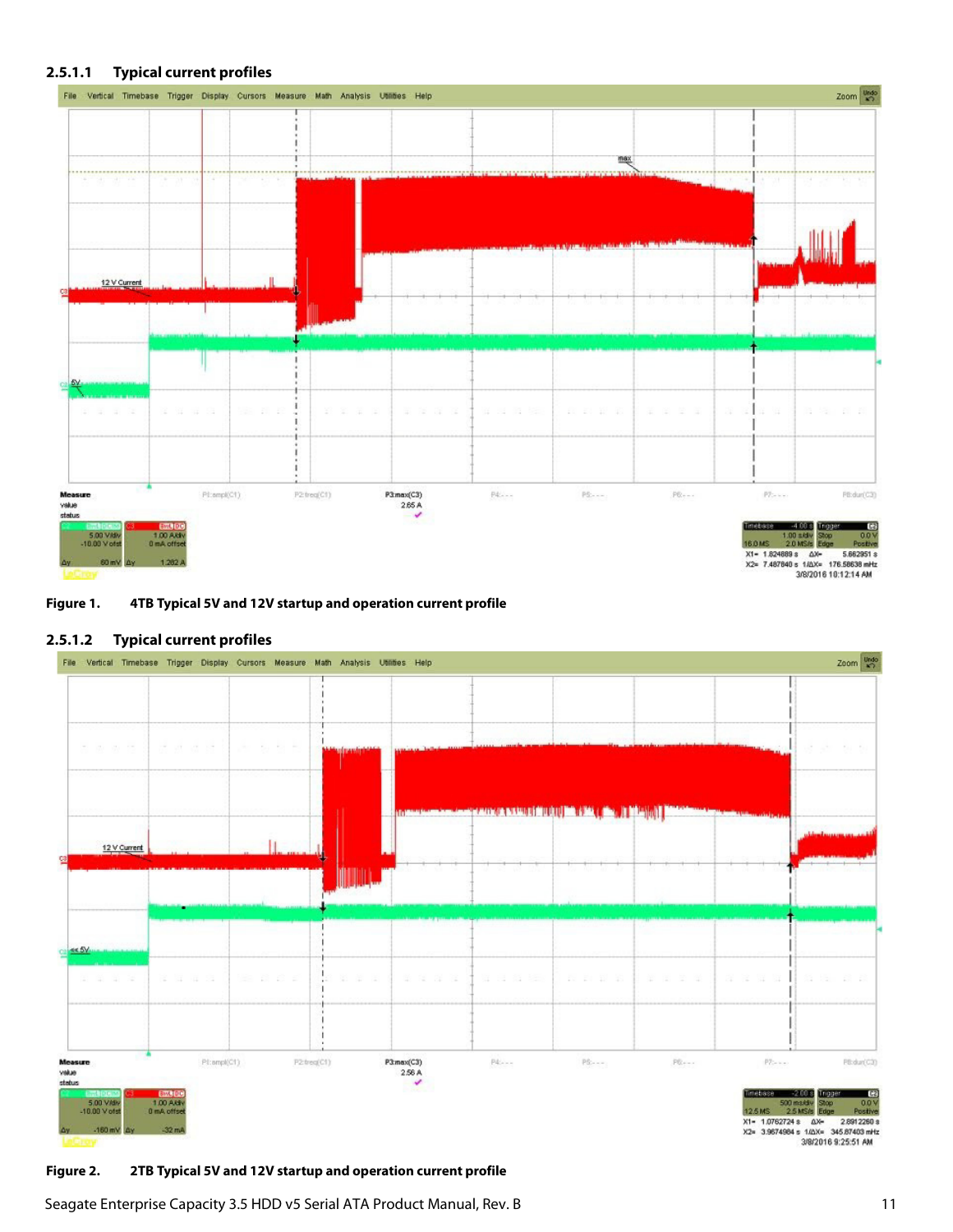#### <span id="page-12-0"></span>**2.5.2 Conducted noise**

Input noise ripple is measured at the host system power supply across an equivalent 80-ohm resistive load on the +12 V line or an equivalent 15-ohm resistive load on the +5V line.

- Using 12V power, the drive is expected to operate with a maximum of 120mV peak-to-peak square-wave injected noise at up to 10MHz.
- Using 5V power, the drive is expected to operate with a maximum of 100mV peak-to-peak square-wave injected noise at up to 10MHz.

**Note** Equivalent resistance is calculated by dividing the nominal voltage by the typical RMS read/write current.

#### <span id="page-12-1"></span>**2.5.3 Voltage tolerance**

Voltage tolerance (including noise):

 $5V +10/-5%$  12V ± 10%

#### <span id="page-12-2"></span>**2.5.4 Extended Power Conditions - PowerChoiceTM**

Utilizing the load/unload architecture a programmable power management interface is provided to tailor systems for reduced power consumption and performance requirements.

The table below lists the supported power conditions available in PowerChoice. Power conditions are ordered from highest power consumption (and shortest recovery time) to lowest power consumption (and longest recovery time) as follows: Idle\_a power >= Idle b power >= Idle c power >= Standby z power. The further users go down in the table, the more power savings is actualized. For example, Idle b results in greater power savings than the Idle a power condition. Standby results in the greatest power savings.

| <b>Power Condition Name</b> | <b>Power Condition ID</b> | <b>Description</b>                                 |
|-----------------------------|---------------------------|----------------------------------------------------|
| Idle a                      | 81 <sub>H</sub>           | Reduced electronics                                |
| Idle b                      | 82 <sub>H</sub>           | Heads unloaded. Disks spinning at full RPM         |
| Idle c                      | 83 <sub>H</sub>           | Heads unloaded. Disks spinning at reduced RPM      |
| Standby z                   | 00 <sub>H</sub>           | Heads unloaded. Motor stopped (disks not spinning) |

Each power condition has a set of current, saved and default settings. Default settings are not modifiable. Default and saved settings persist across power-on resets. The current settings do not persist across power-on resets. At the time of manufacture, the default, saved and current settings are in the Power Conditions log match.

#### **PowerChoice is invoked using one of two methods**

- Automatic power transitions which are triggered by expiration of individual power condition timers. These timer values may be customized and enabled using the Extended Power Conditions (EPC) feature set using the standardized Set Features command interface.
- Immediate host commanded power transitions may be initiated using an EPC Set Features "Go to Power Condition" subcommand to enter any supported power condition. Legacy power commands Standby Immediate and Idle Immediate also provide a method to directly transition the drive into supported power conditions.

#### **PowerChoice exits power saving states under the following conditions**

- Any command which requires the drive to enter the PM0: Active state (media access)
- Power on reset

#### **PowerChoice provides the following reporting methods for tracking purposes**

Check Power Mode Command

• Reports the current power state of the drive

Identify Device Command

- EPC Feature set supported flag
- EPC Feature enabled flag is set if at least one Idle power condition timer is enabled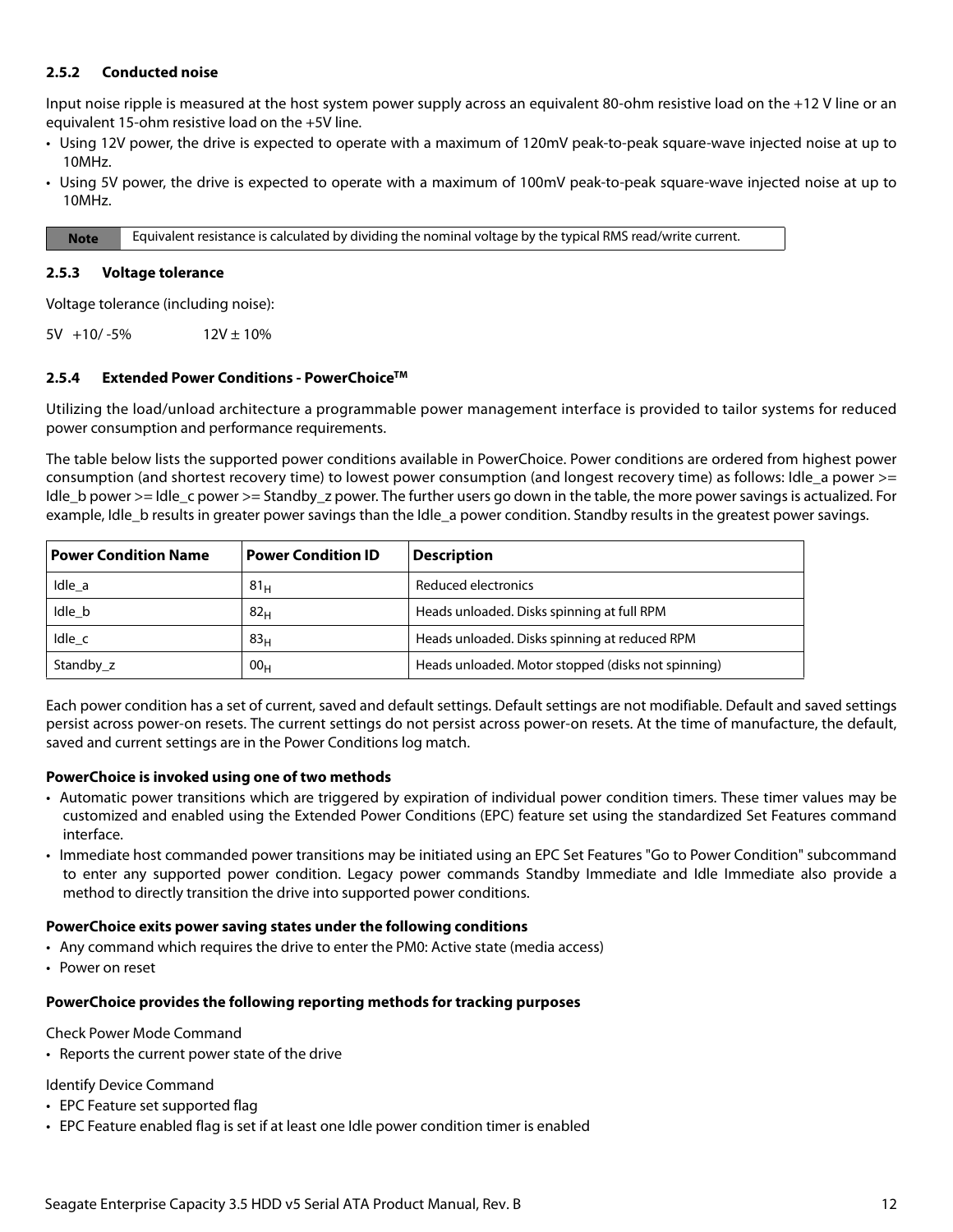Power Condition Log reports the following for each power condition

- Nominal recovery time from the power condition to active
- If the power condition is Supported, Changeable, and Savable
- Default enabled state, and timer value
- Saved enabled state, and timer value
- Current enabled state, and timer value

#### S.M.A.R.T. Read Data Reports

- Attribute 192 Emergency Retract Count
- Attribute 193 Load/Unload Cycle Count

#### **PowerChoice Manufacture Default Power Condition Timer Values**

Default power condition timer values have been established to assure product reliability and data integrity. A minimum timer value threshold of two minutes ensures the appropriate amount of background drive maintenance activities occur. Attempting to set a timer values less than the specified minimum timer value threshold will result in an aborted EPC "Set Power Condition Timer" subcommand.

| <b>Power Condition Name</b> | <b>Manufacturer Default Timer Values</b> |
|-----------------------------|------------------------------------------|
| Idle a                      | 100 msec                                 |
| Idle b                      | 2 min                                    |
| Idle c                      | 4 min                                    |
| Standby_z                   | $15 \text{ min}$                         |

Setting power condition timer values less than the manufacturer specified defaults or issuing the EPC "Go to Power Condition" subcommand at a rate exceeding the default timers may limit this products reliability and data integrity.

#### **PowerChoice Supported Extended Power Condition Feature Subcommands**

| <b>EPC Subcommand</b> | <b>Description</b>                      |
|-----------------------|-----------------------------------------|
| 00 <sub>H</sub>       | <b>Restore Power Condition Settings</b> |
| 01 <sub>H</sub>       | Go to Power Condition                   |
| 02 <sub>H</sub>       | Set Power Condition Timer               |
| 03 <sub>H</sub>       | Set Power Condition State               |
| 04 <sub>H</sub>       | <b>Enable EPC Feature Set</b>           |
| 05 <sub>H</sub>       | Disable EPC Feature Set                 |

#### **PowerChoice Supported Extended Power Condition Identifiers**

| <b>Power Condition Identifiers</b> | <b>Power Condition Name</b>     |
|------------------------------------|---------------------------------|
| 00 <sub>H</sub>                    | Standby_z                       |
| $01 - 80_H$                        | Reserved                        |
| 81 <sub>H</sub>                    | Idle a                          |
| 82 <sub>H</sub>                    | Idle_b                          |
| 83 <sub>H</sub>                    | Idle_c                          |
| $84 - FE_H$                        | Reserved                        |
| FF <sub>H</sub>                    | <b>All EPC Power Conditions</b> |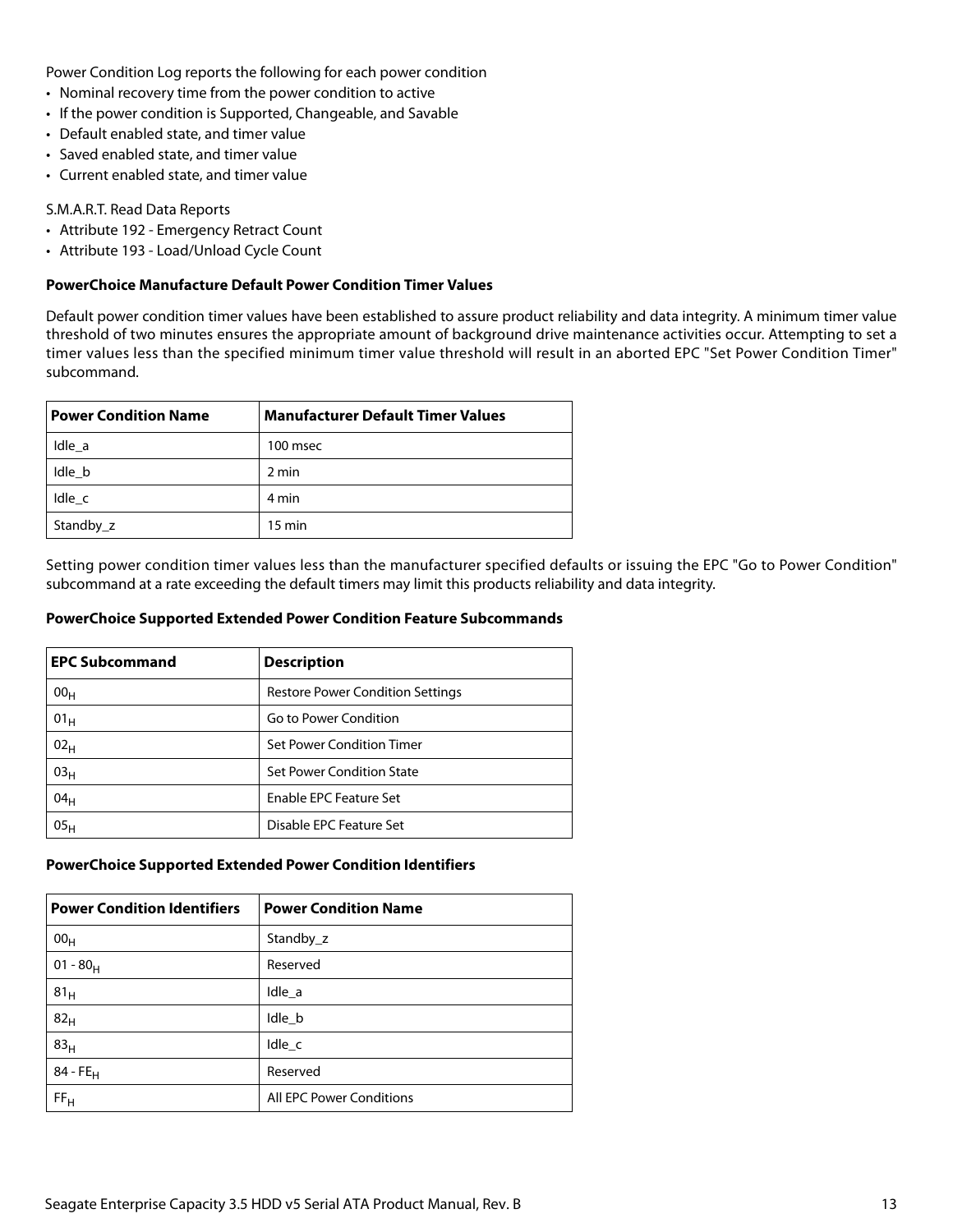## <span id="page-14-0"></span>**2.6 Environmental limits**

Temperature and humidity values experienced by the drive must be such that condensation does not occur on any drive part. Altitude and atmospheric pressure specifications are referenced to a standard day at 58.7°F (14.8°C).

**Note** To maintain optimal performance drives should be run at nominal drive temperatures and humidity.

#### <span id="page-14-1"></span>**2.6.1 Temperature**

#### a. Operating

41°F to 140°F (5°C to 60°C) drive case temperature range with a maximum temperature gradient of 36°F (20°C) per hour.

The maximum allowable drive case temperature is 140°F (60°C).

Air flow may be required to achieve consistent nominal case temperature values (see Section [3.4\)](#page-21-4). To confirm that the required cooling is provided for the electronics and HDA, place the drive in its final mechanical configuration, and perform random write/ read operations. After the temperatures stabilize, measure the case temperature of the drive. See Figure [3](#page-14-4) for HDA temperature checkpoint.

#### b. Non-operating

–40° to 158°F (–40° to 70°C) package ambient with a maximum gradient of 36°F (20°C) per hour. This specification assumes that the drive is packaged in the shipping container designed by Seagate for use with drive.



#### <span id="page-14-4"></span>**Figure 3. Location of the HDA temperature check point**

| <b>Note</b> | Image is for reference only, may not represent actual drive |
|-------------|-------------------------------------------------------------|
|-------------|-------------------------------------------------------------|

#### <span id="page-14-2"></span>**2.6.2 Humidity**

The values below assume that no condensation on the drive occurs. Maximum wet bulb temperature is 84.2°F (29°C).

#### **2.6.2.1 Relative humidity**

| Operating:    | 5% to 95% non-condensing relative humidity with a maximum gradient of 20% per hour. |
|---------------|-------------------------------------------------------------------------------------|
| Nonoperating: | 5% to 95% non-condensing relative humidity with a maximum gradient of 20% per hour. |

#### <span id="page-14-3"></span>**2.6.3 Effective Altitude (sea level)**

| Operating:    | $-304.8$ m to 3048 m (-1000 ft. to 10,000+ ft.)   |
|---------------|---------------------------------------------------|
| Nonoperating: | $-304.8$ m to 12,192 m (-1000 ft. to 40,000+ ft.) |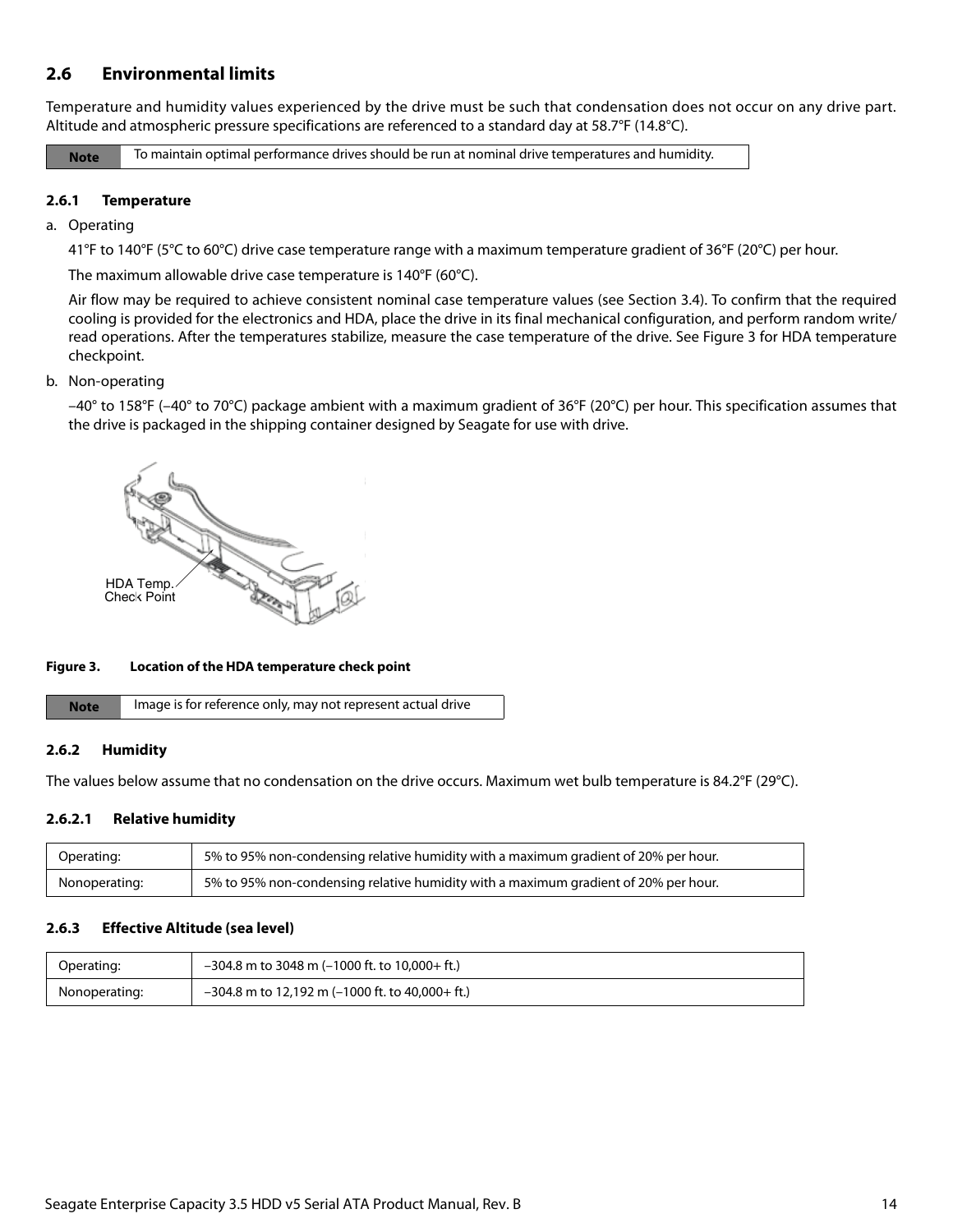#### <span id="page-15-0"></span>**2.6.4 Shock**

All shock specifications assume that the drive is mounted securely with the input shock applied at the drive mounting screws. Shock may be applied in the X, Y or Z axis.

#### **2.6.4.1 Operating shock**

These drives comply with the performance levels specified in this document when subjected to a maximum operating shock of 70 Gs (read) and 40 Gs (write) based on half-sine shock pulses of 2ms. Shocks should not be repeated more than two times per second.

#### **2.6.4.2 Nonoperating shock**

#### **4-1TB models**

The nonoperating shock level that the drive can experience without incurring physical damage or degradation in performance when subsequently put into operation is 300 Gs based on a nonrepetitive half-sine shock pulse of 2ms duration.

#### <span id="page-15-1"></span>**2.6.5 Vibration**

All vibration specifications assume that the drive is mounted securely with the input vibration applied at the drive mounting screws. Vibration may be applied in the X, Y or Z axis.

#### **2.6.5.1 Operating vibration**

The maximum vibration levels that the drive may experience while meeting the performance standards specified in this document are specified below.

| $5 - 22$ Hz               | $0.25$ Gs                       |
|---------------------------|---------------------------------|
| 22-350 Hz                 | $0.50$ Gs                       |
| 350-500 Hz                | $0.25$ Gs                       |
| $20 - 1500$ Hz<br>*(RROV) | 12.5 rads/s <sup>2</sup> w/RVFF |

\* Rotary Random Operating Vibration

#### **2.6.5.2 Nonoperating vibration**

The maximum nonoperating vibration levels that the drive may experience without incurring physical damage or degradation in performance when subsequently put into operation are specified below.

| 10-500 Hz<br>Linear Random | 4.9 Grms ref |
|----------------------------|--------------|
|----------------------------|--------------|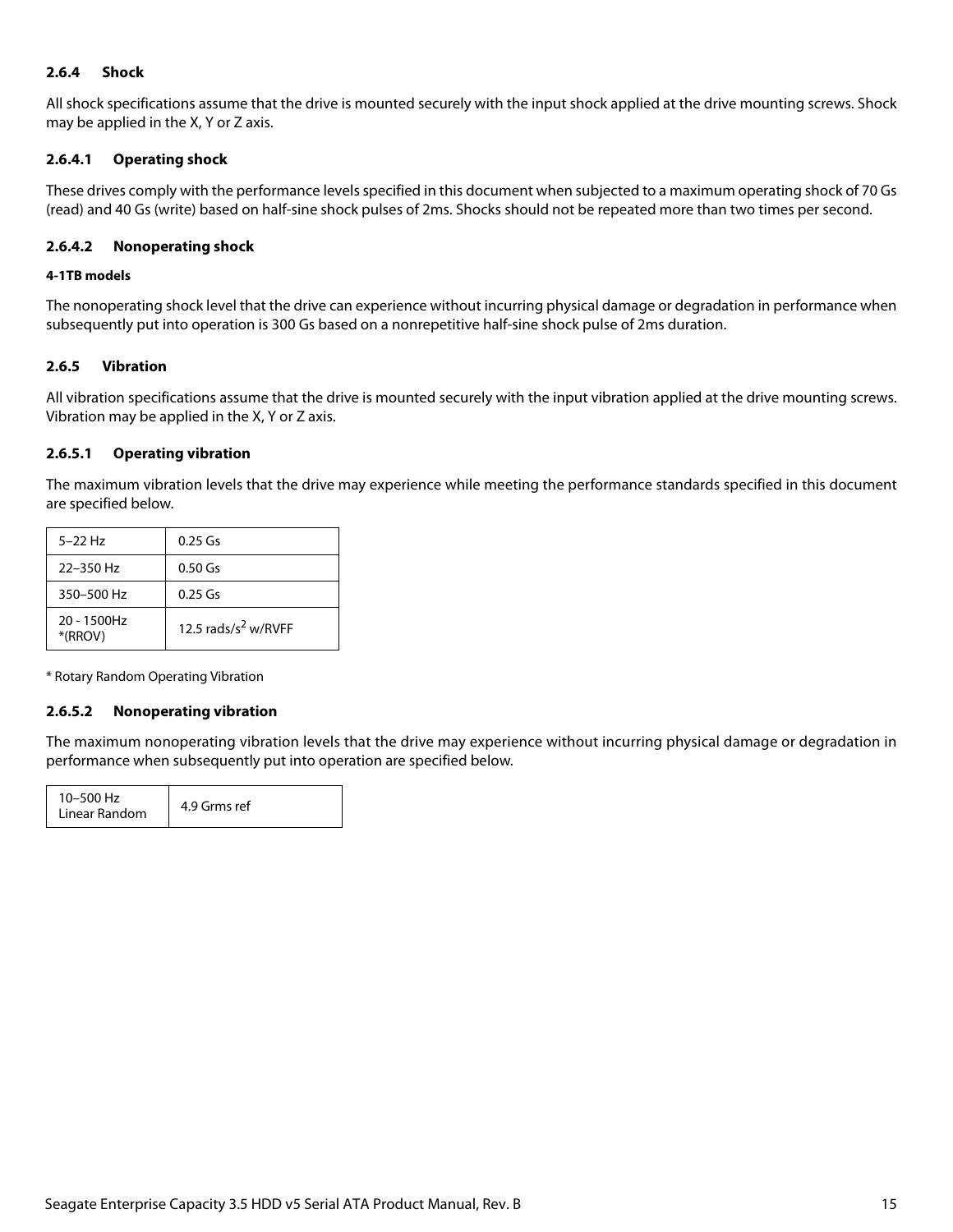## <span id="page-16-0"></span>**2.7 Acoustics**

Drive acoustics are measured as overall A-weighted acoustic sound power levels (no pure tones). All measurements are consistent with ISO document 7779. Sound power measurements are taken under essentially free-field conditions over a reflecting plane. For all tests, the drive is oriented with the cover facing upward.

| <b>Note</b> | For seek mode tests, the drive is placed in seek mode only. The number of seeks per<br>second is defined by the following equation: |
|-------------|-------------------------------------------------------------------------------------------------------------------------------------|
|             | (Number of seeks per second = $0.4$ / (average latency + average access time                                                        |

#### *Table 4 Fluid Dynamic Bearing (FDB) motor acoustics*

|            | Idle*                                | Performance seek                 |
|------------|--------------------------------------|----------------------------------|
| All models | $2.8$ bels (typ)<br>$3.0$ bels (max) | 3.2 bels (typ)<br>3.4 bels (max) |

\*During periods of drive idle, some offline activity may occur according to the S.M.A.R.T. specification, which may increase acoustic and power to operational levels.

## <span id="page-16-1"></span>**2.8 Test for Prominent Discrete Tones (PDTs)**

Seagate follows the ECMA-74 standards for measurement and identification of PDTs. An exception to this process is the use of the absolute threshold of hearing. Seagate uses this threshold curve (originated in ISO 389-7) to discern tone audibility and to compensate for the inaudible components of sound prior to computation of tone ratios according to Annex D of the ECMA-74 standards.

## <span id="page-16-2"></span>**2.9 Electromagnetic immunity**

When properly installed in a representative host system, the drive operates without errors or degradation in performance when subjected to the radio frequency (RF) environments defined in the following table:

| <b>Test</b>               | <b>Description</b>                                                                                       | <b>Performance level</b> | Reference standard               |
|---------------------------|----------------------------------------------------------------------------------------------------------|--------------------------|----------------------------------|
| Electrostatic discharge   | Contact, HCP, VCP: $\pm$ 4 kV; Air: $\pm$ 8 kV                                                           | B                        | EN 61000-4-2: 95                 |
| Radiated RF immunity      | 80 to 1000 MHz, 3 V/m,<br>80% AM with 1 kHz sine<br>900 MHz, 3 V/m, 50% pulse modulation $\omega$ 200 Hz | A                        | EN 61000-4-3:96<br>ENV 50204: 95 |
| Electrical fast transient | $\pm$ 1 kV on AC mains, $\pm$ 0.5 kV on external I/O                                                     | B                        | EN 61000-4-4: 95                 |
| Surge immunity            | $\pm$ 1 kV differential, $\pm$ 2 kV common, AC mains                                                     | B                        | EN 61000-4-5: 95                 |
| Conducted RF immunity     | 150 kHz to 80 MHz, 3 Vrms, 80% AM with 1 kHz sine                                                        | A                        | EN 61000-4-6: 97                 |
| Voltage dips, interrupts  | 0% open, 5 seconds<br>0% short, 5 seconds<br>40%, 0.10 seconds<br>70%, 0.01 seconds                      | B                        | EN 61000-4-11:94                 |

#### *Table 5 Radio frequency environments*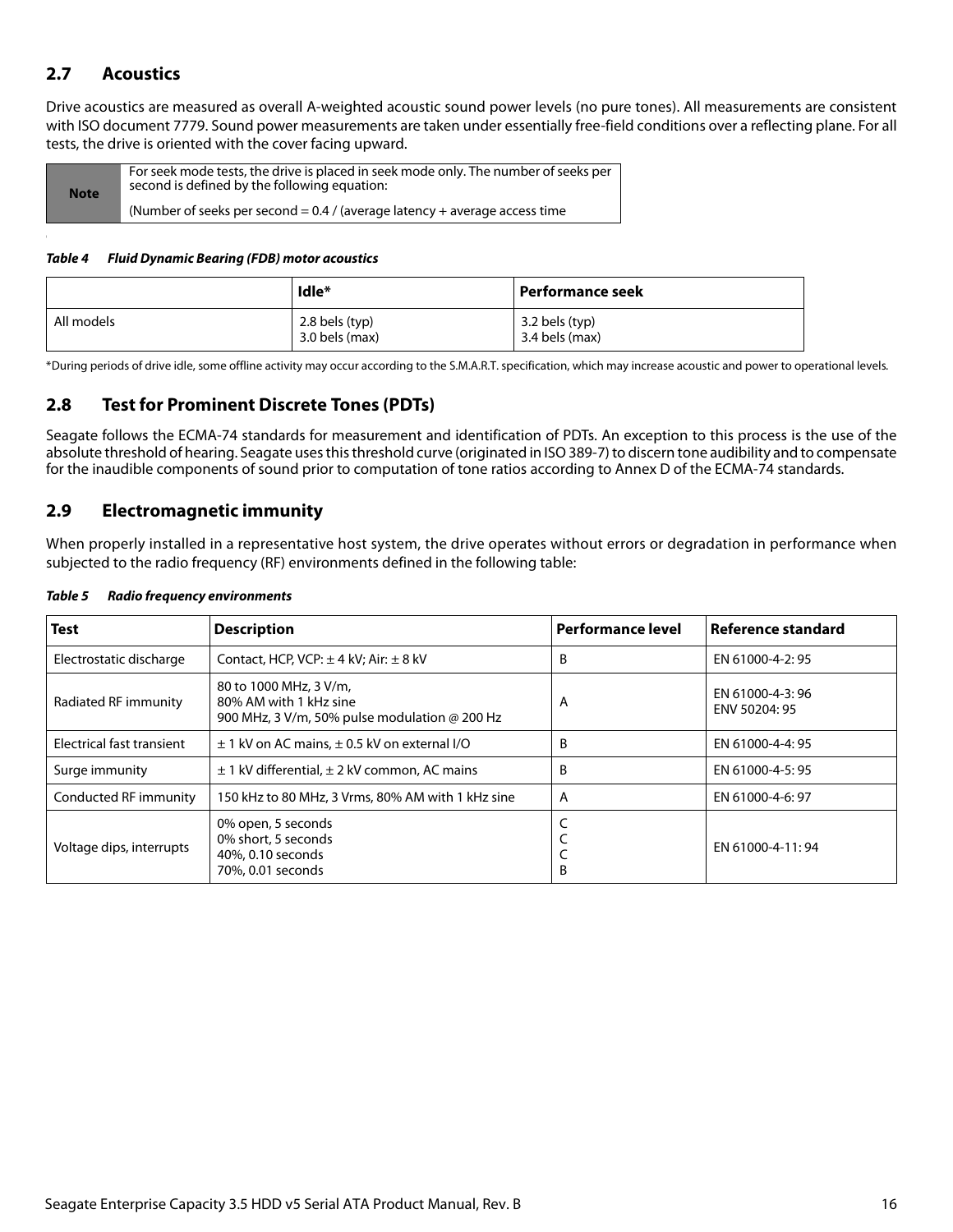## <span id="page-17-0"></span>**2.10 Reliability**

#### <span id="page-17-1"></span>**2.10.1 Annualized Failure Rate (AFR) and Mean Time Between Failures (MTBF)**

The production disk drive shall achieve an annualized failure-rate of 0.44% (MTBF of 2,000,000 hours) over a 5 year service life when used in Enterprise Storage field conditions as limited by the following:

- 8760 power-on hours per year.
- HDA temperature as reported by the drive  $\epsilon$  = 40°C
- Ambient wet bulb temp  $\leq$  26°C
- Typical workload
- The AFR (MTBF) is a population statistic not relevant to individual units
- ANSI/ISA S71.04-2013 G2 classification levels and dust contamination to ISO 14644-1 Class 8 standards (as measured at the device)

The MTBF specification for the drive assumes the operating environment is designed to maintain nominal drive temperature and humidity. Occasional excursions in operating conditions between the rated MTBF conditions and the maximum drive operating conditions may occur without significant impact to the rated MTBF. However continual or sustained operation beyond the rated MTBF conditions will degrade the drive MTBF and reduce product reliability.

| Nonrecoverable read errors | 1 per $10^{15}$ bits read, max                                                                                                                                                                                                                                                                                                                                                                                                       |
|----------------------------|--------------------------------------------------------------------------------------------------------------------------------------------------------------------------------------------------------------------------------------------------------------------------------------------------------------------------------------------------------------------------------------------------------------------------------------|
| Load unload cycles         | 600,000 cycles                                                                                                                                                                                                                                                                                                                                                                                                                       |
| Maximum Rated Workload     | Maximum rate of <550TB/year<br>Workloads exceeding the annualized rate may degrade the drive MTBF and impact product<br>reliability. The Annualized Workload Rate is in units of TB per year, or TB per 8760 power on<br>hours. Workload Rate = TB transferred * (8760 / recorded power on hours).                                                                                                                                   |
| Warranty                   | To determine the warranty for a specific drive, use a web browser to access the following web page:<br>http://www.seagate.com/support/warranty-and-replacements/<br>From this page, click on the "Is my Drive under Warranty" link. The following are required to be<br>provided: the drive serial number, model number (or part number) and country of purchase.<br>The system will display the warranty information for the drive. |
| Preventive maintenance     | None required.                                                                                                                                                                                                                                                                                                                                                                                                                       |

## <span id="page-17-2"></span>**2.11 Agency certification**

#### <span id="page-17-3"></span>**2.11.1 Safety certification**

These products are certified to meet the requirements of UL60950-1, CSA60950-1 and EN60950 and so marked as to the certify agency.

#### <span id="page-17-4"></span>**2.11.2 Electromagnetic compatibility**

Hard drives that display the CE mark comply with the European Union (EU) requirements specified in the Electromagnetic Compatibility Directive (2004/108/EC) as put into place 20 July 2007. Testing is performed to the levels specified by the product standards for Information Technology Equipment (ITE). Emission levels are defined by EN 55022, Class B and the immunity levels are defined by EN 55024.

Drives are tested in representative end-user systems. Although CE-marked Seagate drives comply with the directives when used in the test systems, we cannot guarantee that all systems will comply with the directives. The drive is designed for operation inside a properly designed enclosure, with properly shielded I/O cable (if necessary) and terminators on all unused I/O ports. Computer manufacturers and system integrators should confirm EMC compliance and provide CE marking for their products.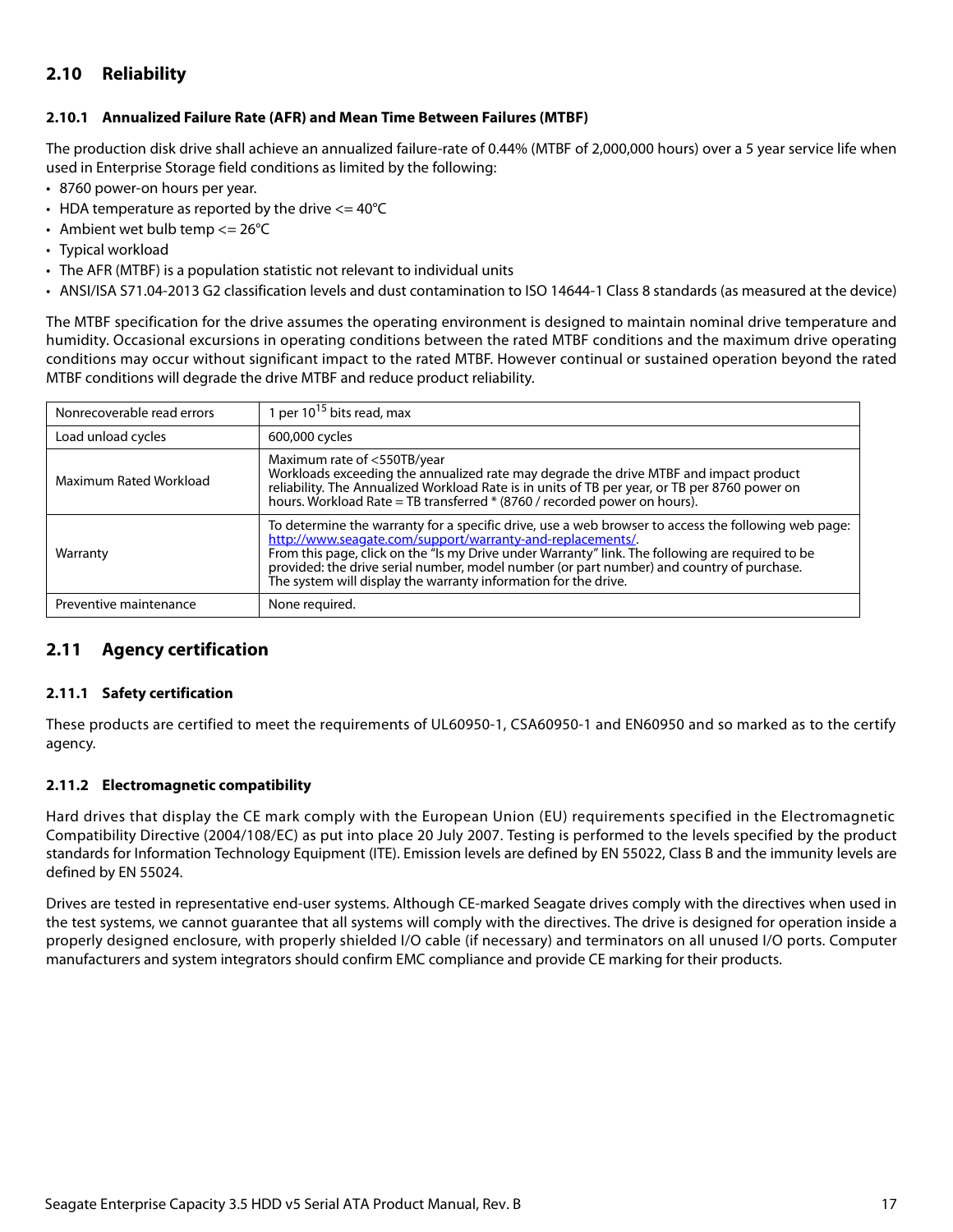#### **Korean RRL**

If these drives have the Korean Communications Commission (KCC) logo, they comply with paragraph 1 of Article 11 of the Electromagnetic Compatibility control Regulation and meet the Electromagnetic Compatibility (EMC) Framework requirements of the Radio Research Laboratory (RRL) Communications Commission, Republic of Korea.

These drives have been tested and comply with the Electromagnetic Interference/Electromagnetic Susceptibility (EMI/EMS) for Class B products. Drives are tested in a representative, end-user system by a Korean-recognized lab.

#### **Canada ICES-003**

If this model has the ICES-003 Marking it complies with the Canadian Standard Association Standard CAN/CSA-CISPR 22-10, Information Technology Equipment - Radio Disturbance Characteristics - Limits and Methods of Measurement.

#### **Australian RCM Compliance Mark**

Models displayed with the RCM compliance mark, comply with the mandatory standards as per the Australian Communications and Media Authority (AMCA) Electromagnetic Compatibility (EMC) regulatory arrangement.

#### <span id="page-18-0"></span>**2.11.3 FCC verification**

These drives are intended to be contained solely within a personal computer or similar enclosure (not attached as an external device). As such, each drive is considered to be a subassembly even when it is individually marketed to the customer. As a subassembly, no Federal Communications Commission verification or certification of the device is required.

Seagate has tested this device in enclosures as described above to ensure that the total assembly (enclosure, disk drive, motherboard, power supply, etc.) does comply with the limits for a Class B computing device, pursuant to Subpart J, Part 15 of the FCC rules. Operation with noncertified assemblies is likely to result in interference to radio and television reception.

**Radio and television interference.** This equipment generates and uses radio frequency energy and if not installed and used in strict accordance with the manufacturer's instructions, may cause interference to radio and television reception.

This equipment is designed to provide reasonable protection against such interference in a residential installation. However, there is no guarantee that interference will not occur in a particular installation. If this equipment does cause interference to radio or television, which can be determined by turning the equipment on and off, users are encouraged to try one or more of the following corrective measures:

- Reorient the receiving antenna.
- Move the device to one side or the other of the radio or TV.
- Move the device farther away from the radio or TV.
- Plug the computer into a different outlet so that the receiver and computer are on different branch outlets.

If necessary, users should consult the dealer or an experienced radio/television technician for additional suggestions. Users may find helpful the following booklet prepared by the Federal Communications Commission: How to Identify and Resolve Radio-Television Interference Problems. This booklet is available from the Superintendent of Documents, U.S. Government Printing Office, Washington, DC 20402. Refer to publication number 004-000-00345-4.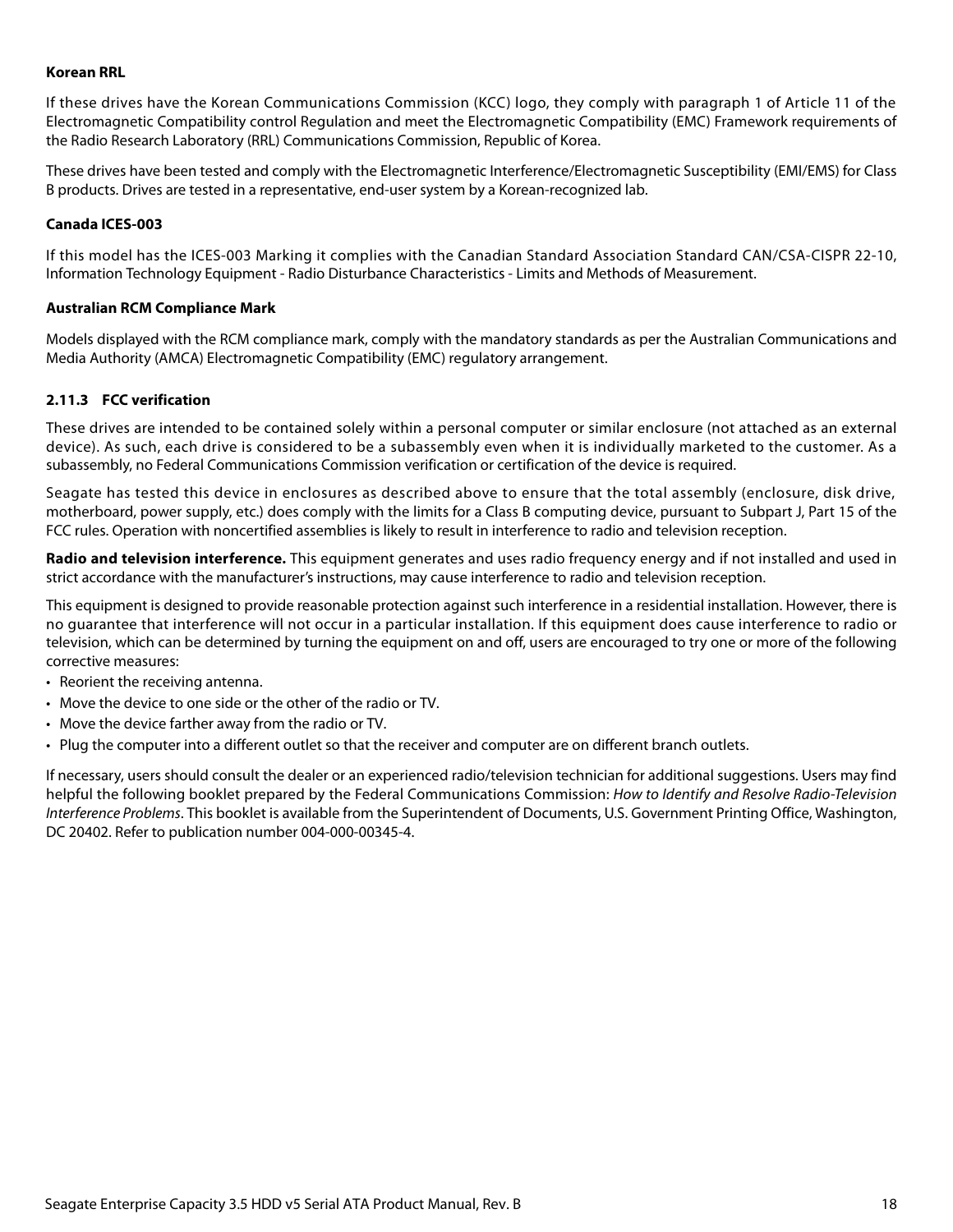## <span id="page-19-0"></span>**2.12 Environmental protection**

Seagate designs its products to meet environmental protection requirements worldwide, including regulations restricting certain chemical substances.

#### <span id="page-19-1"></span>**2.12.1 European Union Restriction of Hazardous Substances (RoHS) Directive**

The European Union Restriction of Hazardous Substances (RoHS) Directive, restricts the presence of chemical substances, including Lead, Cadmium, Mercury, Hexavalent Chromium, PBB and PBDE, in electronic products, effective July 2006. This drive is manufactured with components and materials that comply with the RoHS Directive.

## <span id="page-19-2"></span>**2.12.2 China Restriction of Hazardous Substances (RoHS) Directive**  中国限制危险物品的指令

This product has an Environmental Protection Use Period (EPUP) of 20 years. The following table contains information mandated by China's "Marking Requirements for Control of Pollution Caused by Electronic Information Products" Standard.



该产品具有20年的环境保护使用周期 (EPUP)。 下表包含了中国 "电子产品所导致的污染的控 制的记号要求"所指定的信息。

|               | Toxic or Hazardous Substances or Elements有毒有害物质或元素 |         |         |          |                             |                |
|---------------|----------------------------------------------------|---------|---------|----------|-----------------------------|----------------|
|               |                                                    |         |         |          |                             |                |
|               |                                                    |         |         |          | Hexavalent   Polybrominated | Polybrominated |
|               | Lead                                               | Mercury | Cadmium | Chromium | <b>Biphenyl</b>             | Diphenyl Ether |
| Name of Parts | 铅                                                  | 汞       | 锅       | 六价铬      | 多误联苯                        | 多误二苯醚          |
| 部件名称          | (Pb)                                               | (Hg)    | (Cd)    | $(Cr6+)$ | (PBB)                       | (PBDE)         |
| <b>PCBA</b>   | x                                                  |         | О       |          |                             |                |
| <b>HDA</b>    |                                                    |         |         |          |                             |                |

"O" indicates the hazardous and toxic substance content of the part (at the homogeneous material level) is lower than the threshold defined by the China RoHS MCV Standard.

"O"表示该部件(于同类物品程度上)所含的危险和有毒物质低于中国RoHS MCV标准所定义的门槛值。

"X" indicates the hazardous and toxic substance content of the part (at the homogeneous material level) is over the threshold defined by the China RoHS MCV Standard.

"X "表示该部件(于同类物品程度上)所含的危险和有毒物质超出中国RoHS MCV标准所定义的门槛值。

## <span id="page-19-3"></span>**2.13 Corrosive environment**

Seagate electronic drive components pass accelerated corrosion testing equivalent to 10 years exposure to light industrial environments containing sulfurous gases, chlorine and nitric oxide, classes G and H per ASTM B845. However, this accelerated testing cannot duplicate every potential application environment.

Users should use caution exposing any electronic components to uncontrolled chemical pollutants and corrosive chemicals as electronic drive component reliability can be affected by the installation environment. The silver, copper, nickel and gold films used in hard disk drives are especially sensitive to the presence of sulfide, chloride, and nitrate contaminants. Sulfur is found to be the most damaging. Materials used in cabinet fabrication, such as vulcanized rubber, that can outgas corrosive compounds should be minimized or eliminated. The useful life of any electronic equipment may be extended by replacing materials near circuitry with sulfide-free alternatives.

Seagate recommends that data centers be kept clean by monitoring and controlling the dust and gaseous contamination. Gaseous contamination should be within ANSI/ISA S71.04-2013 G2 classification levels (as measured on copper and silver coupons), and dust contamination to ISO 14644-1 Class 8 standards, and MTBF rated conditions as defined in the Annualized Failure Rate (AFR) and Mean Time Between Failure (MTBF) section.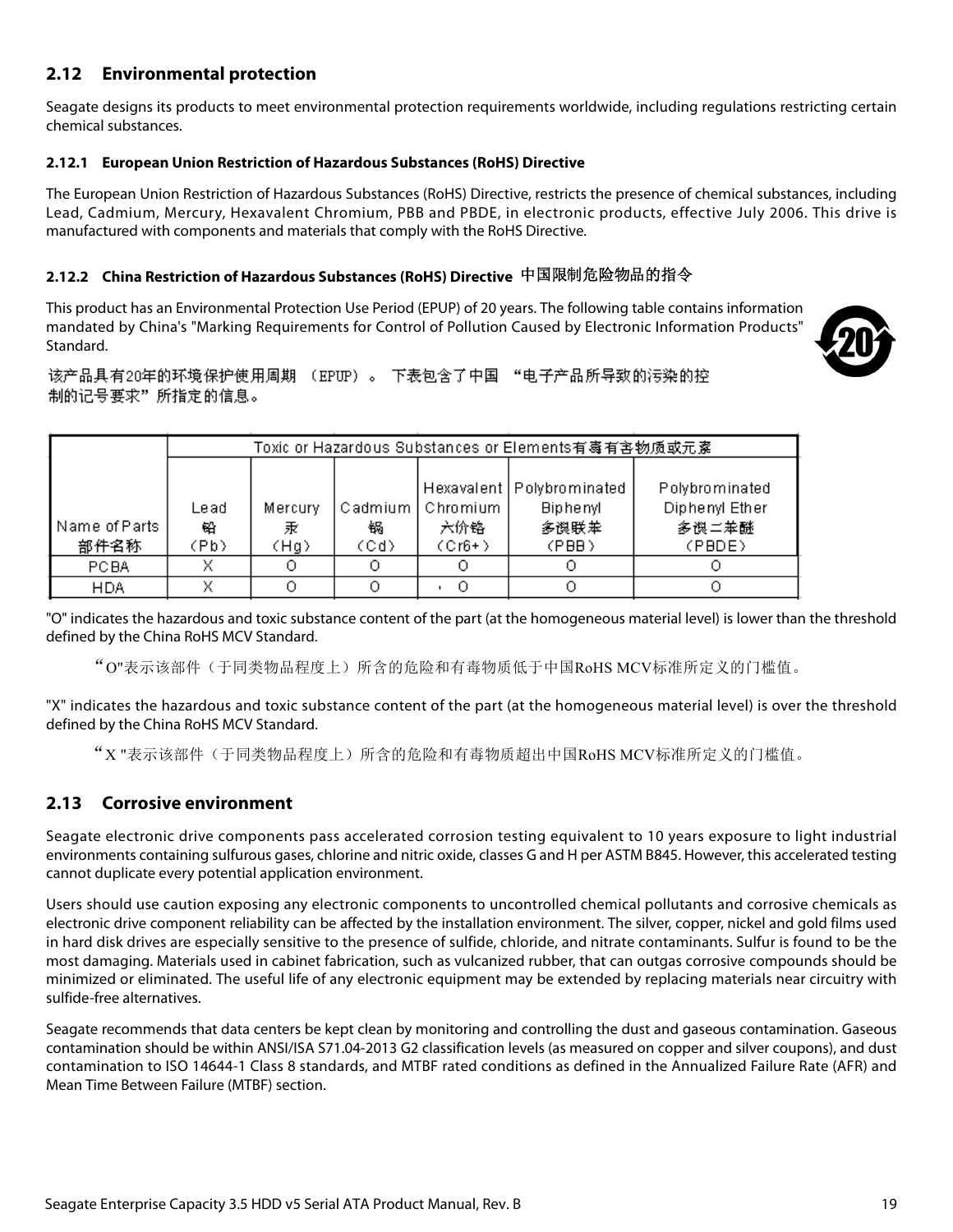## <span id="page-20-0"></span>2.14 Reference documents

#### Trusted Computing Group (TCG) Documents (apply to Self-Encrypting Drive models only)

TCG Storage Architecture Core Specification, v1.00 r1.0

TCG Storage Security Subsystem Class Enterprise Specification, v1.01 r1.00

In case of conflict between this document and any referenced document, this document takes precedence.

## <span id="page-20-1"></span>**2.15 Product warranty**

Beginning on the date of shipment to the customer and continuing for the period specified in the purchase contract, Seagate warrants that each product (including components and subassemblies) that fails to function properly under normal use due to defect in materials or workmanship or due to nonconformance to the applicable specifications will be repaired or replaced, at Seagate's option and at no charge to the customer, if returned by customer at customer's expense to Seagate's designated facility in accordance with Seagate's warranty procedure. Seagate will pay for transporting the repair or replacement item to the customer. For more detailed warranty information, refer to the standard terms and conditions of purchase for Seagate products on the purchase documentation.

[The remaining warranty for a particular drive can be determined by calling Seagate Customer Service at 1-800-468-3472. Users can](http://www.seagate.com) [also determine remaining warranty using the Seagate web site \(](http://www.seagate.com)www.seagate.com). The drive serial number is required to determine remaining warranty information.

#### **Shipping**

When transporting or shipping a drive, use only a Seagate-approved container. Keep the original box. Seagate approved containers are easily identified by the Seagate Approved Package label. Shipping a drive in a non-approved container voids the drive warranty.

Seagate repair centers may refuse receipt of components improperly packaged or obviously damaged in transit. Contact the authorized Seagate distributor to purchase additional boxes. Seagate recommends shipping by an air-ride carrier experienced in handling computer equipment.

#### **Storage**

Maximum storage periods are 180 days within original unopened Seagate shipping package or 60 days unpackaged within the defined non-operating limits (refer to environmental section in this manual). Storage can be extended to 1 year packaged or unpackaged under optimal environmental conditions (25°C, <40% relative humidity non-condensing, and non-corrosive environment). During any storage period the drive non-operational temperature, humidity, wet bulb, atmospheric conditions, shock, vibration, magnetic and electrical field specifications should be followed.

#### **Product repair and return information**

Seagate customer service centers are the only facilities authorized to service Seagate drives. Seagate does not sanction any thirdparty repair facilities. Any unauthorized repair or tampering with the factory seal voids the warranty.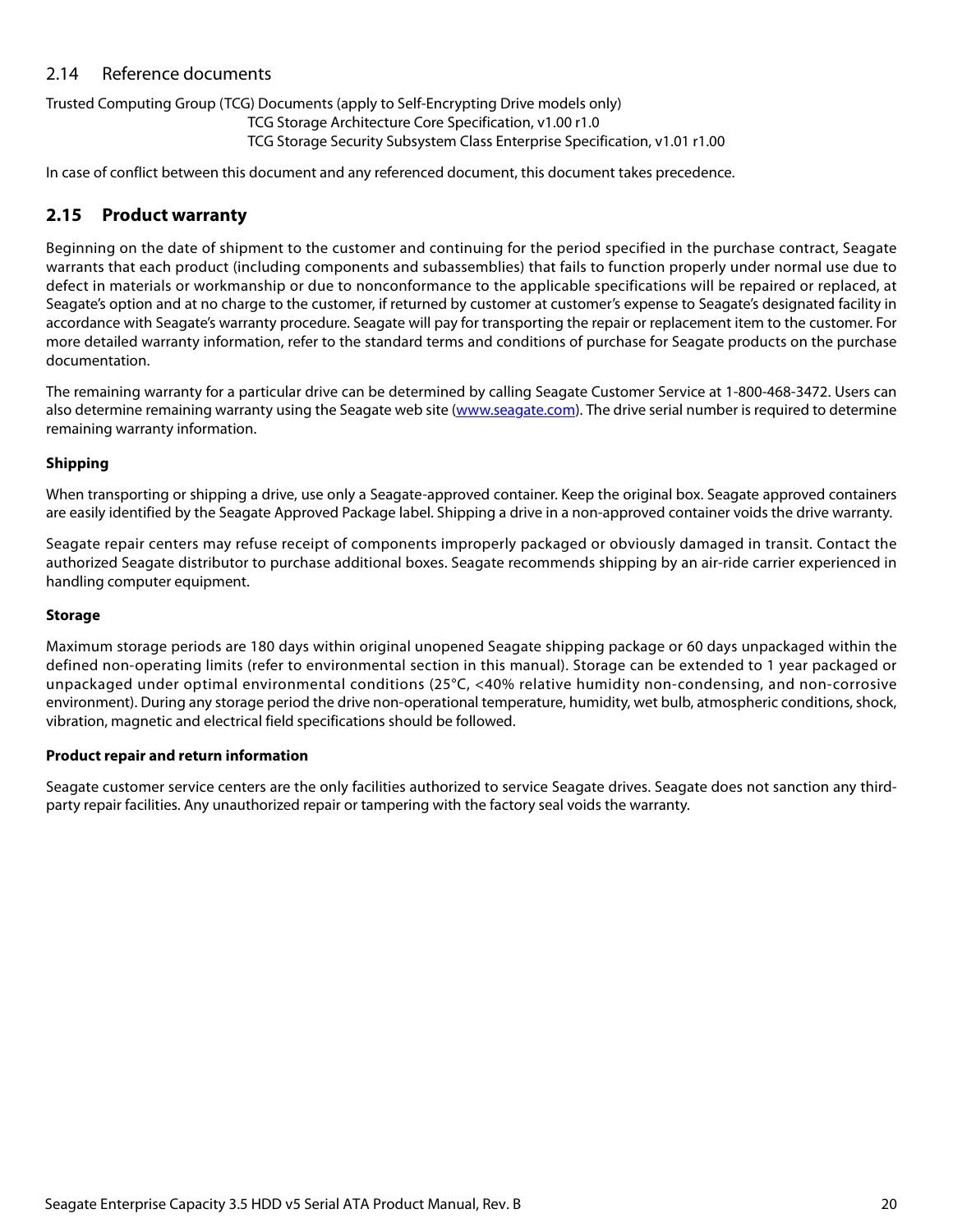## <span id="page-21-0"></span>**3.0 Configuring and mounting the drive**

This section contains the specifications and instructions for configuring and mounting the drive.

## <span id="page-21-1"></span>**3.1 Handling and static-discharge precautions**

After unpacking, and before installation, the drive may be exposed to potential handling and electrostatic discharge (ESD) hazards. Observe the following standard handling and static-discharge precautions:

| <b>Caution</b> | Before handling the drive, put on a grounded wrist strap, or ground oneself frequently by touching the metal chassis of a<br>computer that is plugged into a grounded outlet. Wear a grounded wrist strap throughout the entire installation procedure.<br>• Handle the drive by its edges or frame only.<br>• The drive is extremely fragile—handle it with care. Do not press down on the drive top cover.<br>Always rest the drive on a padded, antistatic surface until mounting it in the computer. |
|----------------|----------------------------------------------------------------------------------------------------------------------------------------------------------------------------------------------------------------------------------------------------------------------------------------------------------------------------------------------------------------------------------------------------------------------------------------------------------------------------------------------------------|
|                | • Do not touch the connector pins or the printed circuit board.<br>. Do not remove the factory-installed labels from the drive or cover them with additional labels. Removal voids the warranty.<br>Some factory-installed labels contain information needed to service the drive. Other labels are used to seal out dirt and con-<br>tamination.                                                                                                                                                        |

## <span id="page-21-2"></span>**3.2 Configuring the drive**

Each drive on the Serial ATA interface connects point-to-point with the Serial ATA host adapter. There is no master/slave relationship because each drive is considered a master in a point-to-point relationship. If two drives are attached on one Serial ATA host adapter, the host operating system views the two devices as if they were both "masters" on two separate ports. Both drives behave as if they are Device 0 (master) devices.

## <span id="page-21-3"></span>**3.3 Serial ATA cables and connectors**

The Serial ATA interface cable consists of four conductors in two differential pairs, plus three ground connections. The cable size may be 30 to 26 AWG with a maximum length of one meter (39.37 in). See Table 6 for connector pin definitions. Either end of the SATA signal cable can be attached to the drive or host.

For direct backplane connection, the drive connectors are inserted directly into the host receptacle. The drive and the host receptacle incorporate features that enable the direct connection to be hot pluggable and blind mateable.

<span id="page-21-5"></span>For installations which require cables, users can connect the drive as illustrated in Figure [4](#page-21-5).



**Figure 4. Attaching SATA cabling** 

Each cable is keyed to ensure correct orientation. Enterprise Capacity 3.5 HDD Serial ATA drives support latching SATA connectors.

## <span id="page-21-4"></span>**3.4 Drive mounting**

Users can mount the drive in any orientation using four screws in the side-mounting holes or four screws in the bottom-mounting holes. See Figure [6](#page-22-1) for drive mounting dimensions. Follow these important mounting precautions when mounting the drive:

- Allow a minimum clearance of 0.030 in (0.76mm) around the entire perimeter of the drive for cooling.
- Use only 6-32 UNC mounting screws.
- The screws should be inserted no more than 0.140 in (3.56mm) into the bottom or side mounting holes.
- Do not overtighten the mounting screws (maximum torque: 6 in-lb).
- Do not cover breather hole on top cover.

Breather Hole Do Not Cover

**Figure 5. Breather hole location - top cover**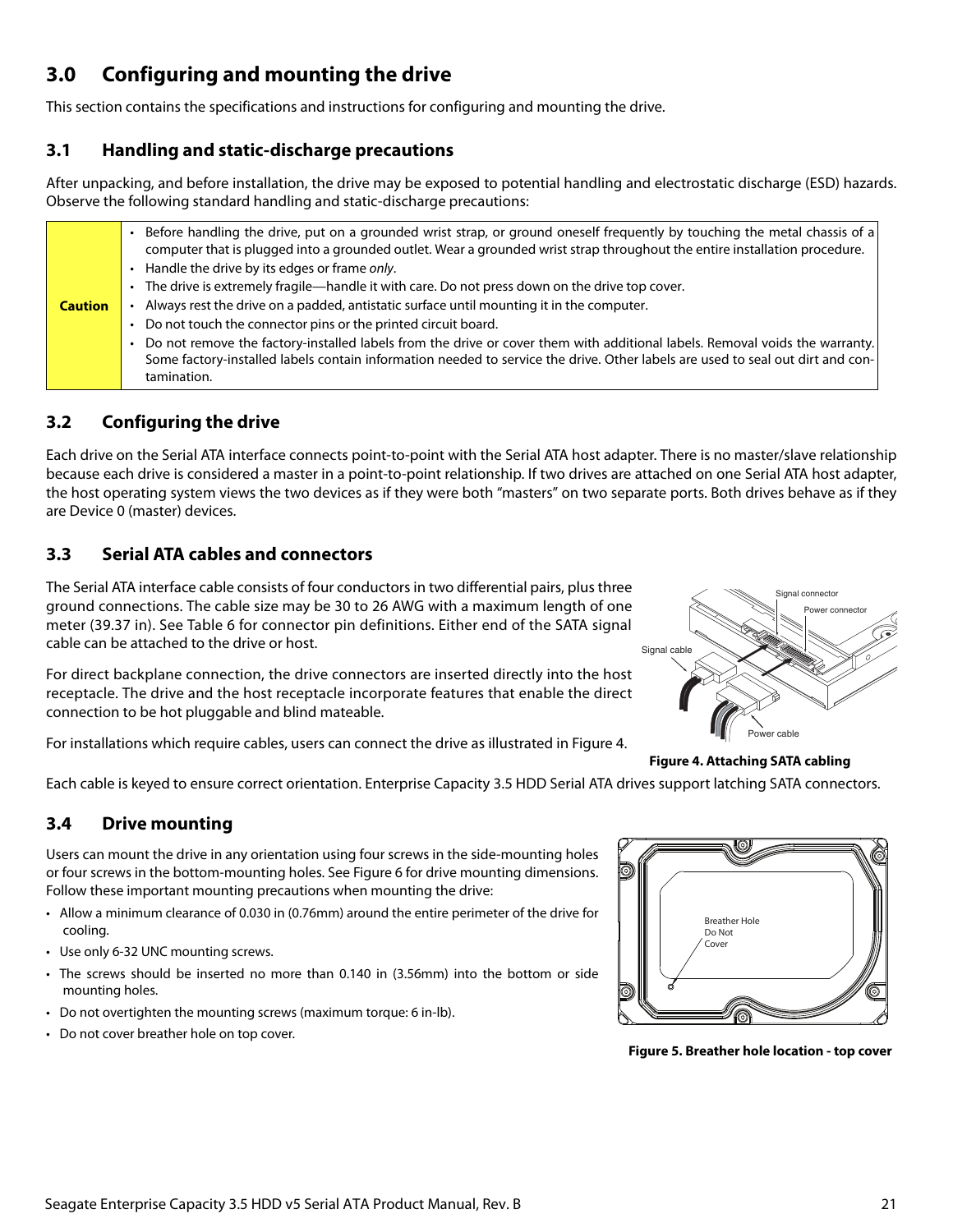#### <span id="page-22-0"></span>**3.4.1 Mechanical specifications**

Refer to Figure [6](#page-22-1) for detailed mounting configuration dimensions. See Section [3.4](#page-21-4), "Drive mounting."

| Weight: 4TB & 3TB models | 1.55 lb 704 g           |  |
|--------------------------|-------------------------|--|
| 2TB & 1TB models         | $1.34 \text{ lb}$ 610 q |  |



<span id="page-22-1"></span>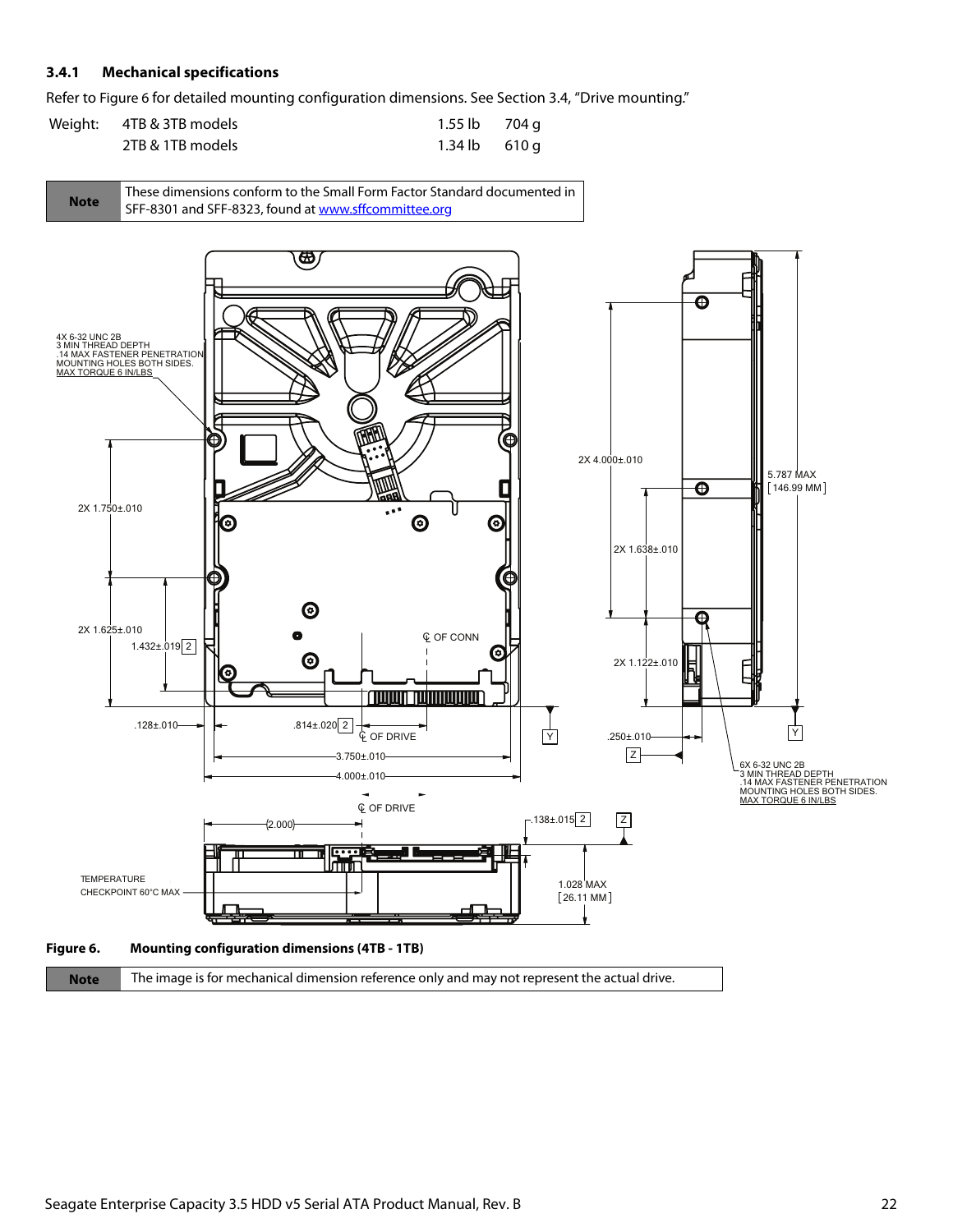## <span id="page-23-0"></span>**4.0 About self-encrypting drives**

Self-encrypting drives (SEDs) offer encryption and security services for the protection of stored data, commonly known as "protection of data at rest." These drives are compliant with the Trusted Computing Group (TCG) Enterprise Storage Specifications as detailed in [Section 2.14.](#page-20-0)

The Trusted Computing Group (TCG) is an organization sponsored and operated by companies in the computer, storage and digital communications industry. Seagate's SED models comply with the standards published by the TCG.

To use the security features in the drive, the host must be capable of constructing and issuing the following two ATA commands:

- Trusted Send
- Trusted Receive

These commands are used to convey the TCG protocol to and from the drive in their command payloads.

## <span id="page-23-1"></span>**4.1 Data encryption**

Encrypting drives use one inline encryption engine for each port, employing AES-256 bit data encryption in AES-XTS mode to encrypt all data prior to being written on the media and to decrypt all data as it is read from the media. The encryption engines are always in operation and cannot be disabled.

The 32-byte Data Encryption Key (DEK) is a random number which is generated by the drive, never leaves the drive, and is inaccessible to the host system. The DEK is itself encrypted when it is stored on the media and when it is in volatile temporary storage (DRAM) external to the encryption engine. A unique data encryption key is used for each of the drive's possible16 data bands (see Section 7.5).

## <span id="page-23-2"></span>**4.2 Controlled access**

The drive has two security providers (SPs) called the "Admin SP" and the "Locking SP." These act as gatekeepers to the drive security services. Security-related commands will not be accepted unless they also supply the correct credentials to prove the requester is authorized to perform the command.

#### <span id="page-23-3"></span>**4.2.1 Admin SP**

The Admin SP allows the drive's owner to enable or disable firmware download operations (see [Section 4.4](#page-24-1)). Access to the Admin SP is available using the SID (Secure ID) password or the MSID (Manufacturers Secure ID) password.

#### <span id="page-23-4"></span>**4.2.2 Locking SP**

The Locking SP controls read/write access to the media and the cryptographic erase feature. Access to the Locking SP is available using the BandMasterX or EraseMaster passwords. Since the drive owner can define up to 16 data bands on the drive, each data band has its own password called BandMasterX where X is the number of the data band (0 through 15).

#### <span id="page-23-5"></span>**4.2.3 Default password**

When the drive is shipped from the factory, all passwords are set to the value of MSID. This 32-byte random value can only be read by the host electronically over the interface. After receipt of the drive, it is the responsibility of the owner to use the default MSID password as the authority to change all other passwords to unique owner-specified values.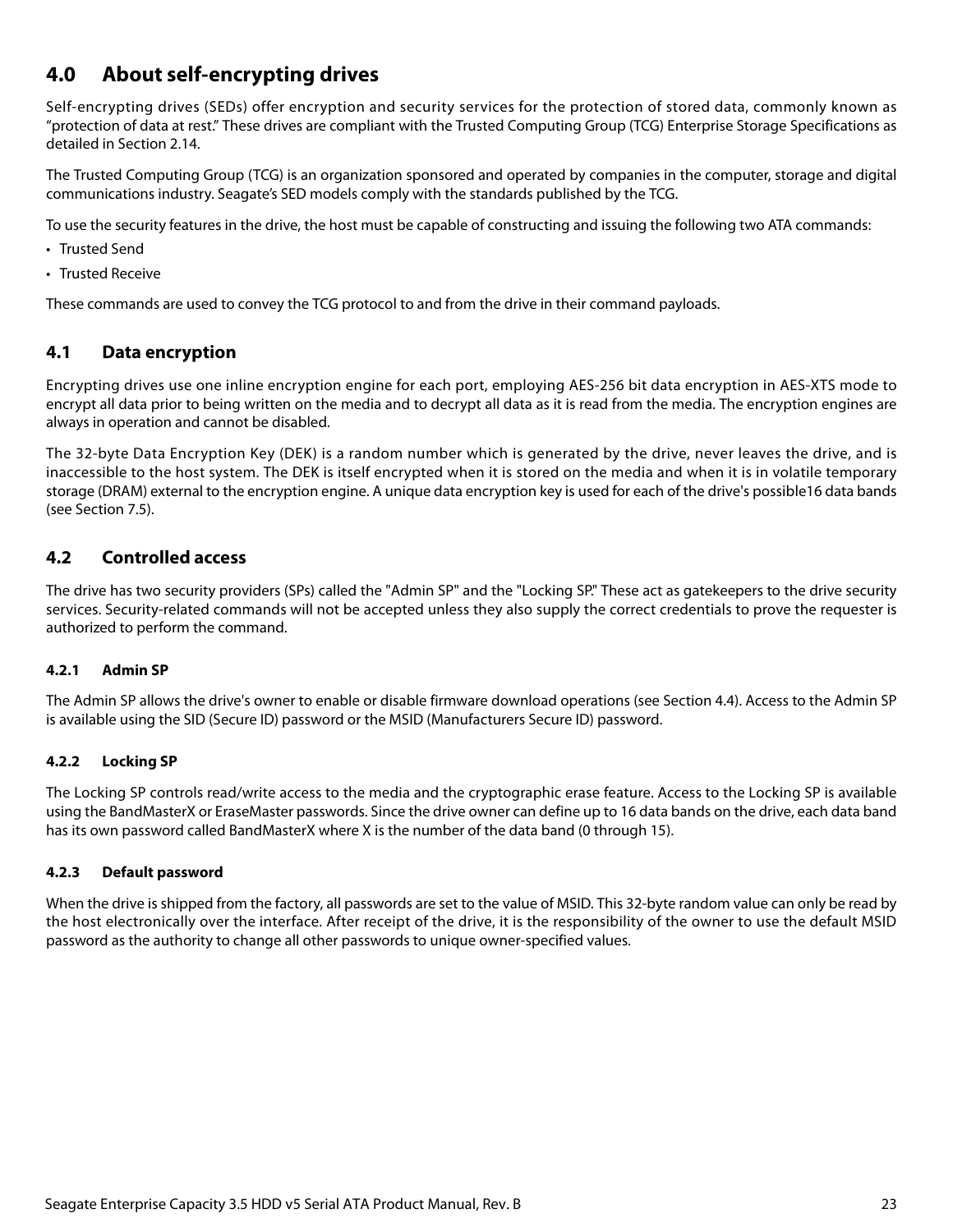## <span id="page-24-0"></span>**4.3 Random number generator (RNG)**

The drive has a 32-byte hardware RNG that it is uses to derive encryption keys or, if requested to do so, to provide random numbers to the host for system use, including using these numbers as Authentication Keys (passwords) for the drive's Admin and Locking SPs.

#### <span id="page-24-1"></span>**4.4 Drive locking**

In addition to changing the passwords, as described in [Section 4.2.3](#page-23-5), the owner should also set the data access controls for the individual bands.

The variable "LockOnReset" should be set to "PowerCycle" to ensure that the data bands will be locked if power is lost. In addition "ReadLockEnabled" and "WriteLockEnabled" must be set to true in the locking table in order for the bands "LockOnReset" setting of "PowerCycle" to actually lock access to the band when a "PowerCycle" event occurs. This scenario occurs if the drive is removed from its cabinet. The drive will not honor any data read or write requests until the bands have been unlocked. This prevents the user data from being accessed without the appropriate credentials when the drive has been removed from its cabinet and installed in another system.

When the drive is shipped from the factory, the firmware download port is unlocked.

## <span id="page-24-2"></span>**4.5 Data bands**

When shipped from the factory, the drive is configured with a single data band called Band 0 (also known as the Global Data Band) which comprises LBA 0 through LBA max. The host may allocate Band1 by specifying a start LBA and an LBA range. The real estate for this band is taken from the Global Band. An additional 30 Data Bands may be defined in a similar way (Band2 through Band31) but before these bands can be allocated LBA space, they must first be individually enabled using the EraseMaster password.

Data bands cannot overlap but they can be sequential with one band ending at LBA  $(x)$  and the next beginning at LBA  $(x+1)$ .

Each data band has its own drive-generated encryption key and its own user-supplied password. The host may change the Encryption Key (see [Section 4.6](#page-24-3)) or the password when required. The bands should be aligned to 4K LBA boundaries.

## <span id="page-24-3"></span>**4.6 Cryptographic erase**

A significant feature of SEDs is the ability to perform a cryptographic erase. This involves the host telling the drive to change the data encryption key for a particular band. Once changed, the data is no longer recoverable since it was written with one key and will be read using a different key. Since the drive overwrites the old key with the new one, and keeps no history of key changes, the user data can never be recovered. This is tantamount to an instantaneous data erase and is very useful if the drive is to be scrapped or redispositioned.

## <span id="page-24-4"></span>**4.7 Authenticated firmware download**

In addition to providing a locking mechanism to prevent unwanted firmware download attempts, the drive also only accepts download files which have been cryptographically signed by the appropriate Seagate Design Center.

Three conditions must be met before the drive will allow the download operation:

- 1. The download must be an SED file. A standard (base) drive (non-SED) file will be rejected.
- 2. The download file must be signed and authenticated.
- 3. As with a non-SED drive, the download file must pass the acceptance criteria for the drive. For example it must be applicable to the correct drive model, and have compatible revision and customer status.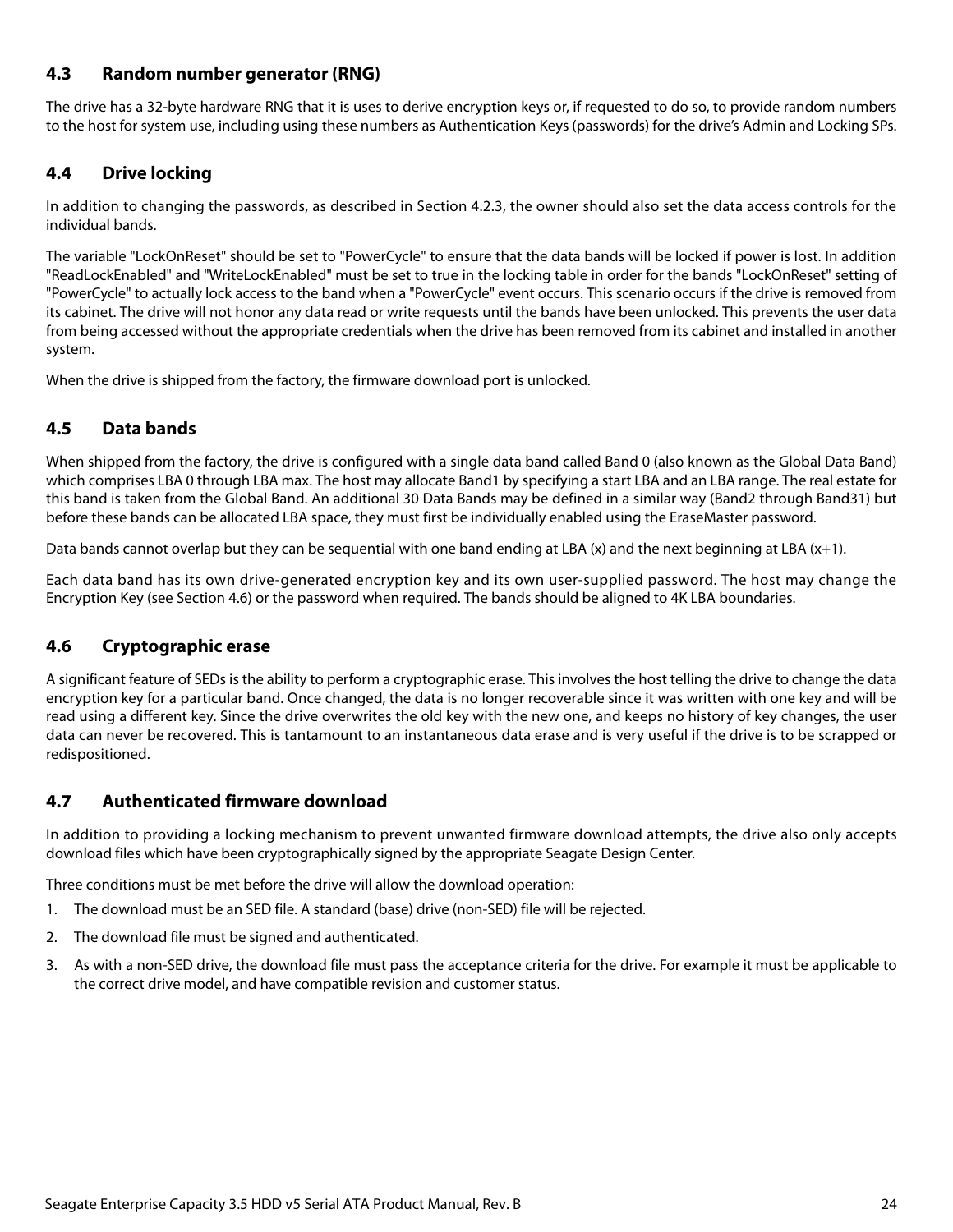## <span id="page-25-0"></span>**4.8 Power requirements**

The standard drive models and the SED drive models have identical hardware, however the security and encryption portion of the drive controller ASIC is enabled and functional in the SED models. This represents a small additional drain on the 5V supply of about 30mA and a commensurate increase of about 150mW in power consumption. There is no additional drain on the 12V supply. See the tables in [Section 2.5](#page-9-0) for power requirements on the standard (non-SED) drive models.

## <span id="page-25-1"></span>**4.9 Supported commands**

The SED models support the following two commands in addition to the commands supported by the standard (non-SED) models as listed in Table [7:](#page-28-1)

- Trusted Send (5Eh) or Trusted Send DMA (5Fh)
- Trusted Receive (5Ch) or Trusted Receive DMA (5D)

## <span id="page-25-2"></span>**4.10 RevertSP**

SED models will support the RevertSP feature which erases all data in all bands on the device and returns the contents of all SPs (Security Providers) on the device to their original factory state. In order to execute the RevertSP method the unique PSID (Physical Secure ID) printed on the drive label must be provided. PSID is not electronically accessible and can only be manually read from the drive label or scanned in via the 2D barcode.

## <span id="page-25-3"></span>**4.11 ATA Security Erase Unit Command on SED SATA drives**

The ATA SECURITY ERASE UNIT command shall support both the Normal and Enhanced erase modes with the following modifications/additions:

- Normal Erase: Normal erase shall be accomplished by changing the media encryption key for the drive followed by an overwrite operation that repeatedly writes a single sector containing random data to the entire drive. The write operation shall bypass the media encryption. On reading back the overwritten sectors, the host will receive a decrypted version, using the new encryption key, of the random data sector (the returned data will not match what was written).
- Enhanced Erase: Enhanced erase shall be accomplished by changing the media encryption key for the drive.

## <span id="page-25-4"></span>**4.12 Sanitize Device - CRYPTO SCRAMBLE EXT**

This command cryptographically erases all user data on the drive by destroying the current data encryption key and replacing it with a new data encryption key randomly generated by the drive. Sanitize Device is a command field B4h and Feature field 0011h (CRYPTO SCRAMBLE EXT).

The drive shall support the Sanitize Feature Set as defined in ANSI/INCITS ACS-2 with the exceptions and/or modifications described in this section.

The drive shall not support the OVERWRITE EXT and BLOCK ERASE EXT sub-commands.

Support of the SANITIZE FREEZE LOCK EXT command shall be determined on a customer-specific basis. OEM drives shall support the command.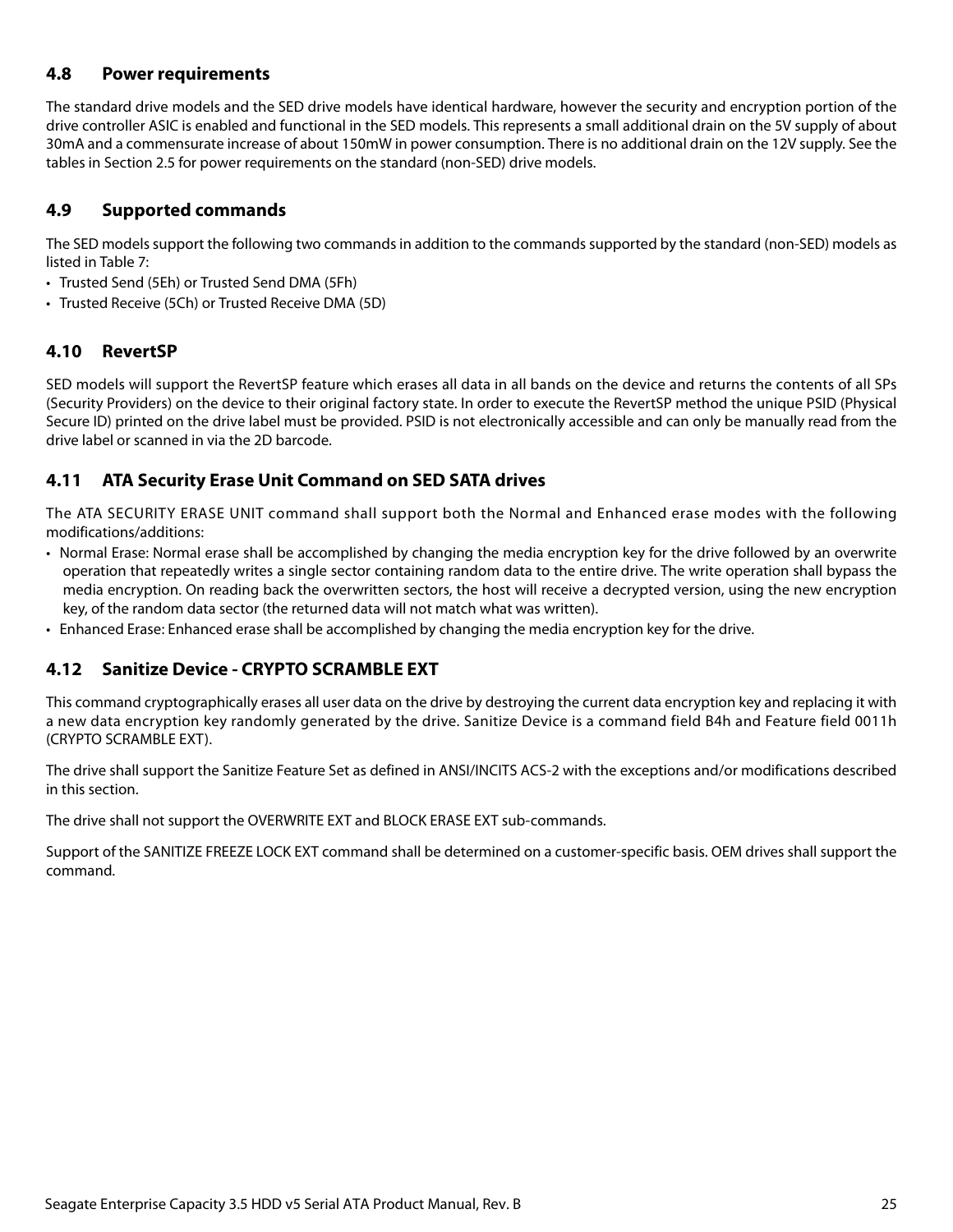## <span id="page-26-0"></span>**5.0 About FIPS**

The Federal Information Processing Standard (FIPS) Publication 140-2 is a U.S. Government Computer Security Standard used to accredit cryptographic modules. It is titled 'Security Requirements for Cryptographic Modules (FIPS PUB 140-2)' and is issued by the National Institute of Standards and Technology (NIST).

#### **Purpose**

This standard specifies the security requirements that will be satisfied by a cryptographic module utilized within a security system protecting sensitive but unclassified information. The standard provides four increasing, qualitative levels of security: Level 1, Level 2, Level 3 and Level 4. These levels are intended to cover the wide range of potential applications and environments in which cryptographic modules may be employed.

#### **Seagate Enterprise SEDs**

[The SEDs referenced in this Product Manual have been validated by CMVP and have been thoroughly tested by a NVLAP](http://csrc.nist.gov/groups/STM/cmvp/documents/140-1/1401vend.htm) accredited lab to satisfy FIPS 140-2 Level 2 requirements. In order to operate in FIPS Approved Mode of Operation, these SEDs require security initialization. For more information, refer to 'Security Rules' section in the 'Security Policy' document [uploaded on the NIST website. To reference the product certification visit - h](http://csrc.nist.gov/groups/STM/cmvp/documents/140-1/1401vend.htm)ttp://csrc.nist.gov/groups/STM/cmvp/documents/ 140-1/1401 vend.htm and search for "Seagate".

#### **Level 2 security**

Security Level 2 enhances the physical security mechanisms of a Security Level 1 cryptographic module by adding the requirement for tamper-evidence, which includes the use of tamper-evident coatings or seals on removable covers of the module. Tamper-evident coatings or seals are placed on a cryptographic module so that the coating or seal must be broken to attain physical access to the critical security parameters (CSP) within the module. Tamper-evident seals are placed on covers to protect against unauthorized physical access. In addition Security Level 2 requires, at a minimum, role-based authentication in which a cryptographic module authenticates the authorization of an operator to assume a specific role and perform a corresponding set of services.



**Figure 7. Example of FIPS tamper evidence labels.** 

**Note** Image is for reference only, may not represent actual drive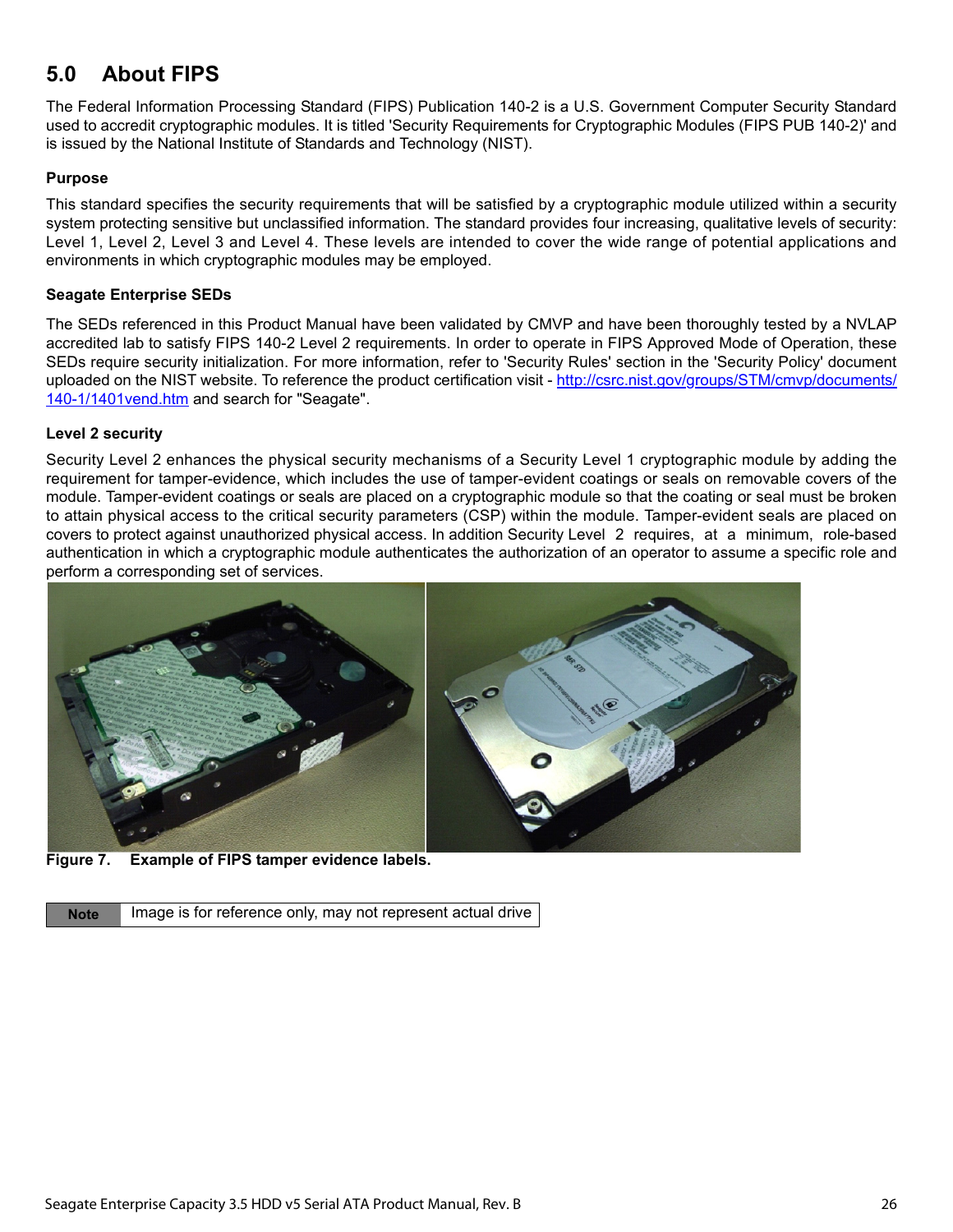## <span id="page-27-0"></span>**6.0 Serial ATA (SATA) interface**

These drives use the industry-standard Serial ATA interface that supports FIS data transfers. It supports ATA programmed input/ output (PIO) modes 0–4; multiword DMA modes 0–2, and Ultra DMA modes 0–6.

For detailed information about the Serial ATA interface, refer to the "Serial ATA: High Speed Serialized AT Attachment" specification.

## <span id="page-27-1"></span>**6.1 Hot-Plug compatibility**

Enterprise Capacity 3.5 HDD Serial ATA drives incorporate connectors which enable users to hot plug these drives in accordance with the Serial ATA Revision 3.2 specification. This specification can be downloaded from [www.serialata.org](http://www.serialata.org).

**Caution** The drive motor must come to a complete stop **(Ready to spindle stop time indicated in [Section 2.4\)](#page-8-3)** prior to changing the plane of operation. This time is required to insure data integrity.

## <span id="page-27-2"></span>**6.2 Serial ATA device plug connector pin definitions**

Table 6 summarizes the signals on the Serial ATA interface and power connectors.

| Table 6 | Serial ATA connector pin definitions |  |
|---------|--------------------------------------|--|
|         |                                      |  |

| <b>Segment</b>                                                                                         | Pin                                  | <b>Function</b>      | <b>Definition</b>                                  |
|--------------------------------------------------------------------------------------------------------|--------------------------------------|----------------------|----------------------------------------------------|
| <b>Signal</b>                                                                                          | S <sub>1</sub>                       | Ground               | 2nd mate                                           |
|                                                                                                        | <b>S2</b>                            | $A+$                 | Differential signal pair A from Phy                |
|                                                                                                        | S <sub>3</sub>                       | A-                   |                                                    |
|                                                                                                        | S <sub>4</sub>                       | Ground               | 2nd mate                                           |
|                                                                                                        | S <sub>5</sub>                       | <b>B-</b>            | Differential signal pair B from Phy                |
|                                                                                                        | S <sub>6</sub>                       | $B+$                 |                                                    |
|                                                                                                        | <b>S7</b>                            | Ground               | 2nd mate                                           |
|                                                                                                        |                                      |                      | Key and spacing separate signal and power segments |
| <b>Power</b>                                                                                           | P <sub>1</sub>                       | $V_{33}$             | 3.3V power                                         |
|                                                                                                        | P <sub>2</sub>                       | $V_{33}$             | 3.3V power                                         |
| P <sub>3</sub><br>3.3V power, pre-charge, 2nd mate<br>$V_{33}$<br>P <sub>4</sub><br>Ground<br>1st mate |                                      |                      |                                                    |
|                                                                                                        |                                      |                      |                                                    |
|                                                                                                        | P <sub>5</sub><br>Ground<br>2nd mate |                      |                                                    |
|                                                                                                        | <b>P6</b>                            | Ground               | 2nd mate                                           |
|                                                                                                        | <b>P7</b>                            | $V_5$                | 5V power, pre-charge, 2nd mate                     |
|                                                                                                        | P8                                   | $V_5$                | 5V power                                           |
|                                                                                                        | P <sub>9</sub>                       | $V_5$                | 5V power                                           |
|                                                                                                        | P <sub>10</sub>                      | Ground               | 2nd mate                                           |
|                                                                                                        | P11                                  | Ground or LED signal | If grounded, drive does not use deferred spin      |
|                                                                                                        | P <sub>12</sub>                      | Ground               | 1st mate.                                          |
|                                                                                                        | P13                                  | $V_{12}$             | 12V power, pre-charge, 2nd mate                    |
|                                                                                                        | P14                                  | $V_{12}$             | 12V power                                          |
|                                                                                                        | P <sub>15</sub>                      | $V_{12}$             | 12V power                                          |

#### **Notes:**

- 1. All pins are in a single row, with a 1.27mm (0.050") pitch.
- 2. The comments on the mating sequence apply to the case of backplane blindmate connector only. In this case, the mating sequences are:
	- the ground pins P4 and P12.
	- the pre-charge power pins and the other ground pins.
	- the signal pins and the rest of the power pins.
- 3. There are three power pins for each voltage. One pin from each voltage is used for pre-charge when installed in a blind-mate backplane configuration.
- 4. All used voltage pins  $(V_x)$  must be terminated.

Seagate Enterprise Capacity 3.5 HDD v5 Serial ATA Product Manual, Rev. B 27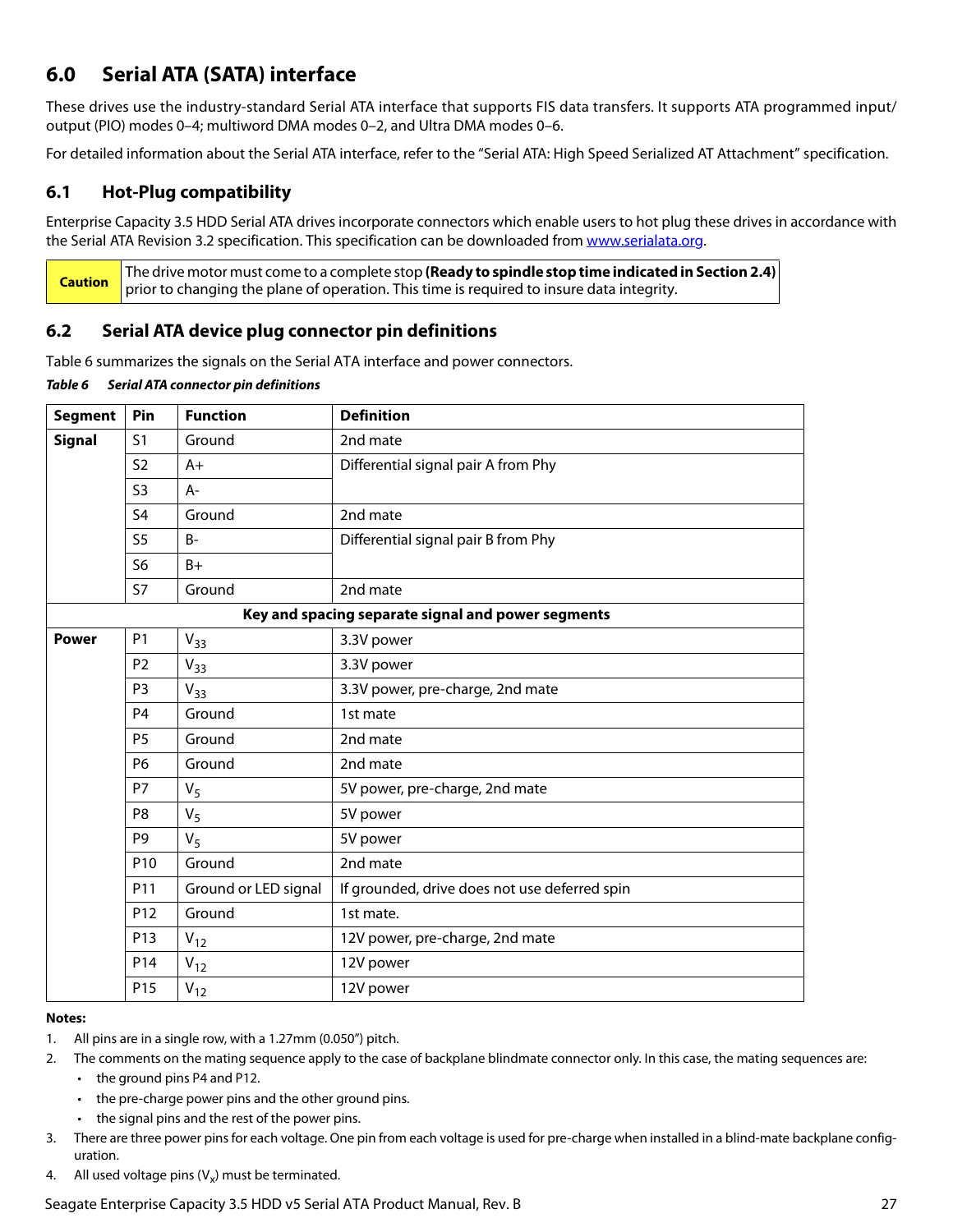## <span id="page-28-0"></span>**6.3 Supported ATA commands**

The following table lists Serial ATA standard commands that the drive supports. For a detailed description of the ATA commands, refer to the Serial ATA: High Speed Serialized AT Attachment specification. [See "S.M.A.R.T. commands" on page 34.f](#page-34-0)or details and subcommands used in the S.M.A.R.T. implementation.

<span id="page-28-1"></span>

| <b>Table 7 Supported ATA commands</b> |
|---------------------------------------|
|                                       |

| <b>Command name</b>                  | <b>Command code (in hex)</b>        |  |  |
|--------------------------------------|-------------------------------------|--|--|
| Accessible Max Address Configuration |                                     |  |  |
| <b>Get Native Max Address Ext</b>    | 78 <sub>H</sub> / 0000 <sub>H</sub> |  |  |
| Set Accessible Max Address Ext       | $78_H / 0001_H$                     |  |  |
| Freeze Accessible Max Address Ext    | 78 <sub>H</sub> / 0002 <sub>H</sub> |  |  |
| <b>Check Power Mode</b>              | E5 <sub>H</sub>                     |  |  |
| Download Microcode                   | 92 <sub>H</sub>                     |  |  |
| <b>Execute Device Diagnostics</b>    | 90 <sub>H</sub>                     |  |  |
| Flush Cache                          | $E7_H$                              |  |  |
| Flush Cache Extended                 | EA <sub>H</sub>                     |  |  |
| <b>Identify Device</b>               | $EC_{H}$                            |  |  |
| Idle                                 | E3 <sub>H</sub>                     |  |  |
| Idle Immediate                       | $E1_H$                              |  |  |
| <b>NoP</b>                           | 00 <sub>H</sub>                     |  |  |
| <b>Read Buffer</b>                   | E4 <sub>H</sub>                     |  |  |
| Read Buffer DMA                      | E9 <sub>H</sub>                     |  |  |
| Read DMA                             | C8 <sub>H</sub>                     |  |  |
| Read DMA Extended                    | 25 <sub>H</sub>                     |  |  |
| Read FPDMA Queued                    | 60 <sub>H</sub>                     |  |  |
| Read Log DMA Ext                     | 47 <sub>H</sub>                     |  |  |
| Read Log Ext                         | $2F_H$                              |  |  |
| <b>Read Multiple</b>                 | $C4_H$                              |  |  |
| Read Multiple Extended               | 29 <sub>H</sub>                     |  |  |
| <b>Read Sectors</b>                  | 20 <sub>H</sub>                     |  |  |
| Read Sectors Extended                | 24 <sub>H</sub>                     |  |  |
| <b>Read Sectors Without Retries</b>  | $21_H$                              |  |  |
| Read Verify Sectors                  | 40 <sub>H</sub>                     |  |  |
| Read Verify Sectors Extended         | 42 <sub>H</sub>                     |  |  |
| Read Verify Sectors Without Retries  | 41 <sub>H</sub>                     |  |  |
| Request Sense Data Ext               | $0B_H$                              |  |  |
| Sanitize Device - Overwrite Ext      | $B4_H / 0014_H$                     |  |  |
| Sanitize Device - Freeze Lock Ext    | $B4_H / 0020_H$                     |  |  |
| Sanitize Device - Status Ext         | $B4_H / 0000_H$                     |  |  |
| Security Disable Password            | F6 <sub>H</sub>                     |  |  |
| <b>Security Erase Prepare</b>        | F3 <sub>H</sub>                     |  |  |
| Security Erase Unit                  | $F4_H$                              |  |  |
| <b>Security Freeze</b>               | $\mathsf{F5}_\mathsf{H}$            |  |  |
| Security Set Password                | $F1_H$                              |  |  |
| <b>Security Unlock</b>               | $F2_H$                              |  |  |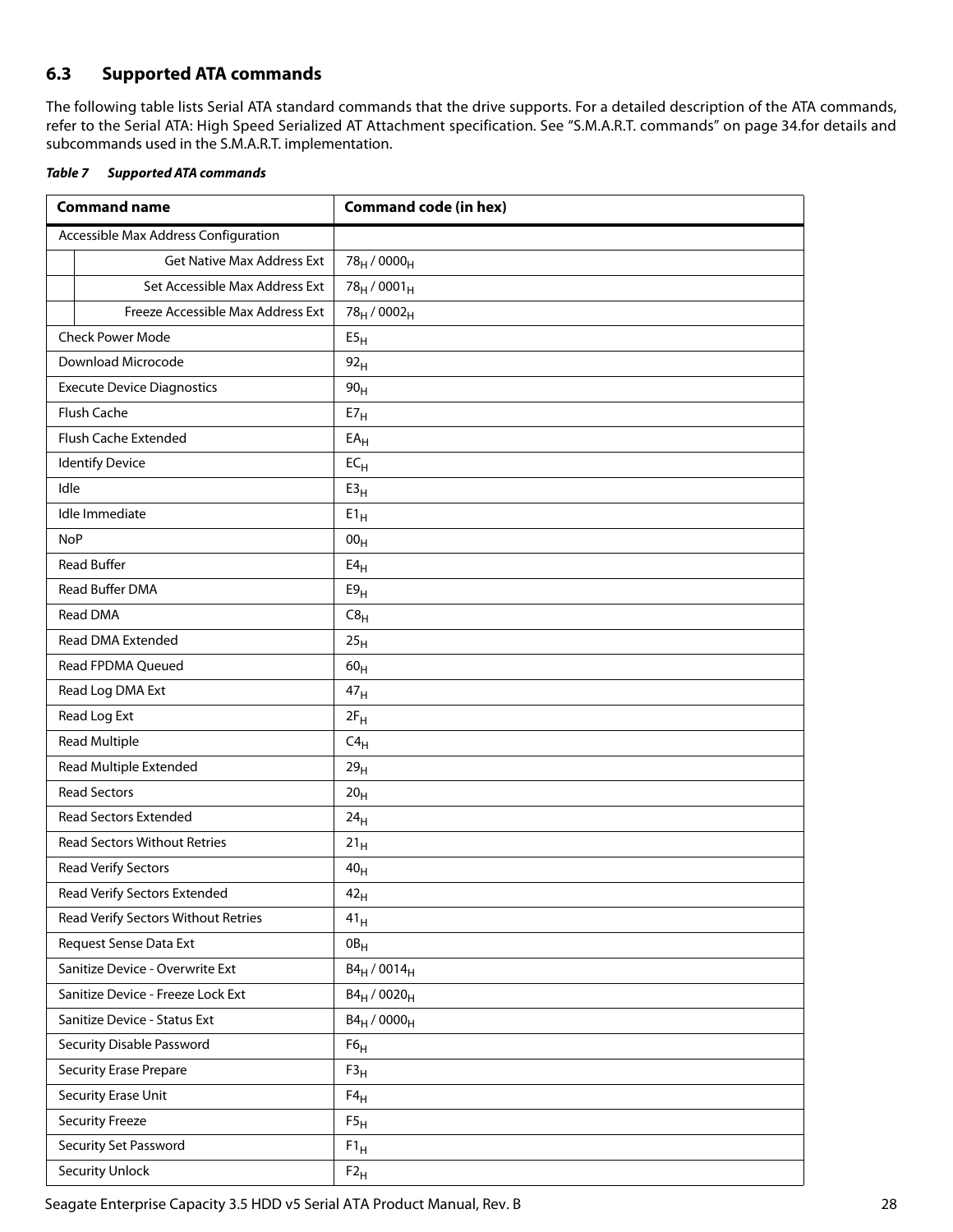| <b>Command name</b>                  | <b>Command code (in hex)</b>      |  |  |
|--------------------------------------|-----------------------------------|--|--|
| Seek                                 | 70 <sub>H</sub>                   |  |  |
| Set Date & Time Ext                  | 77 <sub>H</sub>                   |  |  |
| <b>Set Features</b>                  | $EF_H$                            |  |  |
| Set Multiple Mode                    | C6 <sub>H</sub>                   |  |  |
| Sleep                                | ${\sf E6}_{\sf H}$                |  |  |
| S.M.A.R.T. Disable Operations        | $B0_H / D9_H$                     |  |  |
| S.M.A.R.T. Enable/Disable Autosave   | $B0_H / D2_H$                     |  |  |
| S.M.A.R.T. Enable Operations         | $B0_H / D8_H$                     |  |  |
| S.M.A.R.T. Execute Offline           | $B0_H$ / $D4_H$                   |  |  |
| S.M.A.R.T. Read Attribute Thresholds | $B0_H / D1_H$                     |  |  |
| S.M.A.R.T. Read Data                 | $B0_H / D0_H$                     |  |  |
| S.M.A.R.T. Read Log Sector           | $B0_H / D5_H$                     |  |  |
| S.M.A.R.T. Return Status             | $BO_H / DA_H$                     |  |  |
| S.M.A.R.T. Save Attribute Values     | $B0_H / D3_H$                     |  |  |
| S.M.A.R.T. Write Log Sector          | $B0_H$ / $D6_H$                   |  |  |
| Standby                              | E2 <sub>H</sub>                   |  |  |
| <b>Standby Immediate</b>             | E0 <sub>H</sub>                   |  |  |
| <b>Trusted Send</b>                  | 5E <sub>H</sub> (SED drives only) |  |  |
| <b>Trusted Send DMA</b>              | 5F <sub>H</sub> (SED drives only) |  |  |
| <b>Trusted Receive</b>               | 5CH (SED drives only)             |  |  |
| <b>Trusted Receive DMA</b>           | 5D <sub>H</sub> (SED drives only) |  |  |
| <b>Write Buffer</b>                  | E8 <sub>H</sub>                   |  |  |
| Write Buffer DMA                     | EB <sub>H</sub>                   |  |  |
| Write DMA                            | CA <sub>H</sub>                   |  |  |
| Write DMA Extended                   | 35 <sub>H</sub>                   |  |  |
| Write DMA FUA Extended               | $3D_H$                            |  |  |
| Write FPDMA Queued                   | $61_{\rm H}$                      |  |  |
| Write Log DMA Ext                    | 57 <sub>H</sub>                   |  |  |
| Write Log Extended                   | $3F_H$                            |  |  |
| Write Multiple                       | C5 <sub>H</sub>                   |  |  |
| Write Multiple Extended              | 39 <sub>H</sub>                   |  |  |
| Write Multiple FUA Extended          | $\mathsf{CE}_\mathsf{H}$          |  |  |
| <b>Write Sectors</b>                 | 30 <sub>H</sub>                   |  |  |
| Write Sectors Without Retries        | 31 <sub>H</sub>                   |  |  |
| Write Sectors Extended               | 34 <sub>H</sub>                   |  |  |
| Write Uncorrectable                  | 45 <sub>H</sub>                   |  |  |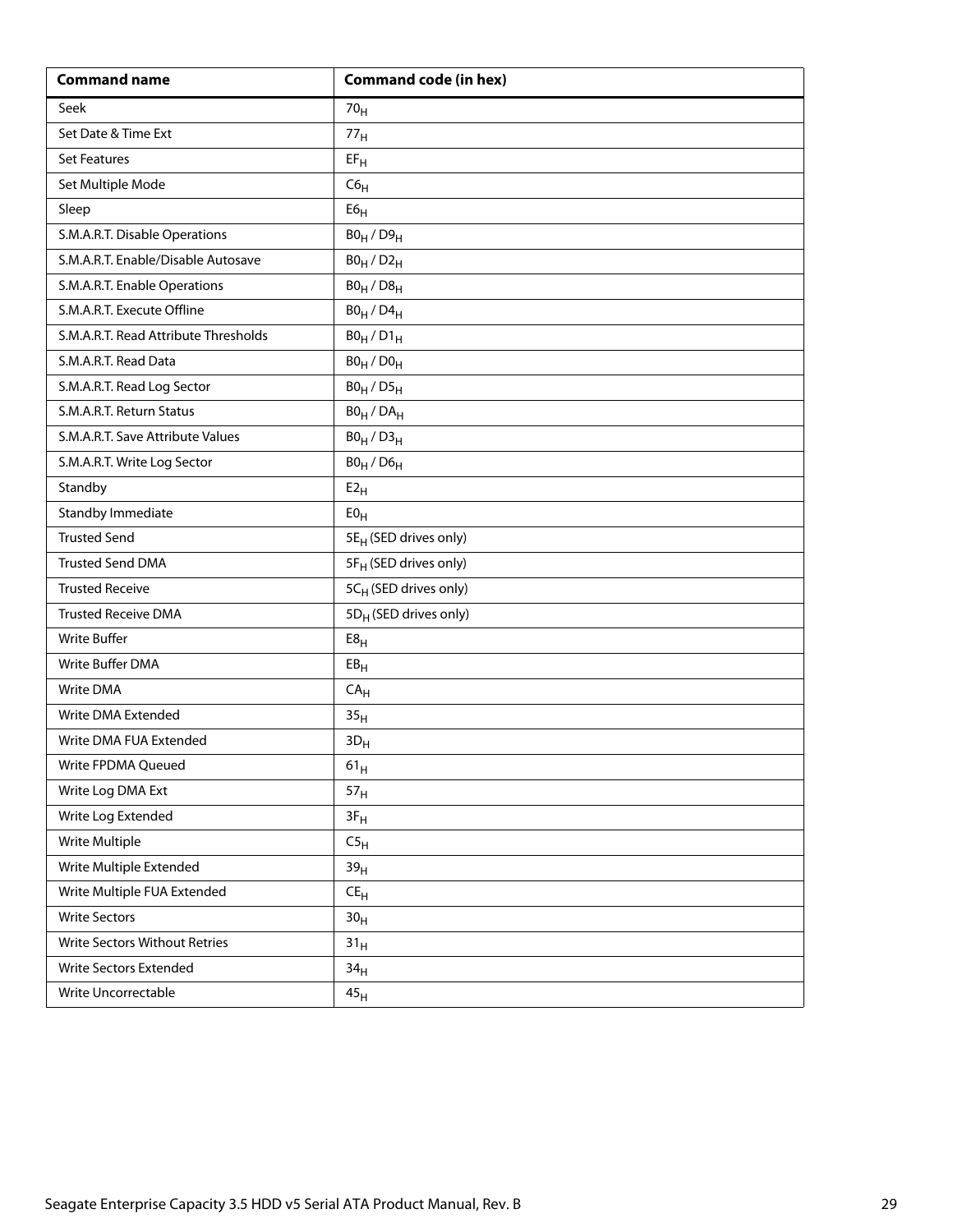#### <span id="page-30-0"></span>**6.3.1 Identify Device command**

The Identify Device command (command code  $EC_H$ ) transfers information about the drive to the host following power up. The data is organized as a single 512-byte block of data, whose contents are shown in [Table 7](#page-28-1) on [page 28.](#page-28-1) All reserved bits or words should be set to zero. Parameters listed with an "x" are drive-specific or vary with the state of the drive. [See Section 2.0 on page 6](#page-6-0) for default parameter settings.

| The following commands contain drive-specific features that may not be included in the Serial ATA specification. |  |  |
|------------------------------------------------------------------------------------------------------------------|--|--|
|                                                                                                                  |  |  |

| Word         | <b>Description</b>                                                                                                                                                                                                                                                                                                                                                                                                                | <b>Value</b>            |
|--------------|-----------------------------------------------------------------------------------------------------------------------------------------------------------------------------------------------------------------------------------------------------------------------------------------------------------------------------------------------------------------------------------------------------------------------------------|-------------------------|
| 0            | Configuration information:<br>$\cdot$ Bit 15: 0 = ATA; 1 = ATAPI<br>· Bit 7: removable media<br>· Bit 6: removable controller<br>· Bit 0: reserved                                                                                                                                                                                                                                                                                | $OC5A_H$                |
| $\mathbf{1}$ | Number of logical cylinders                                                                                                                                                                                                                                                                                                                                                                                                       | 16,383                  |
| 2            | ATA-reserved                                                                                                                                                                                                                                                                                                                                                                                                                      | 0000 <sub>H</sub>       |
| 3            | Number of logical heads                                                                                                                                                                                                                                                                                                                                                                                                           | 16                      |
| 4            | Retired                                                                                                                                                                                                                                                                                                                                                                                                                           | 0000 <sub>H</sub>       |
| 5            | Retired                                                                                                                                                                                                                                                                                                                                                                                                                           | 0000 <sub>H</sub>       |
| 6            | Number of logical sectors per logical track: 63                                                                                                                                                                                                                                                                                                                                                                                   | $003F_H$                |
| $7 - 9$      | Retired                                                                                                                                                                                                                                                                                                                                                                                                                           | 0000 <sub>H</sub>       |
| $10 - 19$    | Serial number: (20 ASCII characters, $0000_H$ = none)                                                                                                                                                                                                                                                                                                                                                                             | <b>ASCII</b>            |
| 20           | Retired                                                                                                                                                                                                                                                                                                                                                                                                                           | 0000 <sub>H</sub>       |
| 21           | Retired                                                                                                                                                                                                                                                                                                                                                                                                                           | 0400 <sub>H</sub>       |
| 22           | Obsolete                                                                                                                                                                                                                                                                                                                                                                                                                          | 0000 <sub>H</sub>       |
| $23 - 26$    | Firmware revision (8 ASCII character string, padded with blanks to end of string)                                                                                                                                                                                                                                                                                                                                                 | <b>XXXX</b>             |
| $27 - 46$    | Drive model number: (40 ASCII characters, padded with blanks to end of string)                                                                                                                                                                                                                                                                                                                                                    |                         |
| 47           | (Bits 7-0) Maximum sectors per interrupt on Read multiple and Write multiple (16)                                                                                                                                                                                                                                                                                                                                                 | $8010_H$                |
| 48           | Trusted computing feature set options                                                                                                                                                                                                                                                                                                                                                                                             | $4000_H$                |
| 49           | Standard Standby timer, IORDY supported and may be disabled                                                                                                                                                                                                                                                                                                                                                                       | 2F00 <sub>H</sub>       |
| 50           | ATA-reserved                                                                                                                                                                                                                                                                                                                                                                                                                      | 0000 <sub>H</sub>       |
| 51           | PIO data-transfer cycle timing mode                                                                                                                                                                                                                                                                                                                                                                                               | 0200 <sub>H</sub>       |
| 52           | Retired                                                                                                                                                                                                                                                                                                                                                                                                                           | $0200_{H}$              |
| 53           | Words 54-58, 64-70 and 88 are valid                                                                                                                                                                                                                                                                                                                                                                                               | 0007 <sub>H</sub>       |
| 54           | Number of current logical cylinders                                                                                                                                                                                                                                                                                                                                                                                               | XXXH                    |
| 55           | Number of current logical heads                                                                                                                                                                                                                                                                                                                                                                                                   | $xxxx_{H}$              |
| 56           | Number of current logical sectors per logical track                                                                                                                                                                                                                                                                                                                                                                               | <b>XXXX<sub>H</sub></b> |
| $57 - 58$    | Current capacity in sectors                                                                                                                                                                                                                                                                                                                                                                                                       | <b>XXXX<sub>H</sub></b> |
| 59           | Number of sectors transferred during a Read Multiple or Write Multiple command                                                                                                                                                                                                                                                                                                                                                    | $xxxx_{H}$              |
| $60 - 61$    | Total number of user-addressable LBA sectors available<br>(see Section 2.2 for related information)<br>*Note: The maximum value allowed in this field is: OFFFFFFFh (268,435,455 sectors,<br>137GB). Drives with capacities over 137GB will have OFFFFFFFh in this field and the actual<br>number of user-addressable LBAs specified in words 100-103. This is required for drives<br>that support the 48-bit addressing feature. | OFFFFFFFh*              |
| 62           | Retired                                                                                                                                                                                                                                                                                                                                                                                                                           | 0000 <sub>H</sub>       |
| 63           | Multiword DMA active and modes supported (see note following this table)                                                                                                                                                                                                                                                                                                                                                          | xx07 <sub>H</sub>       |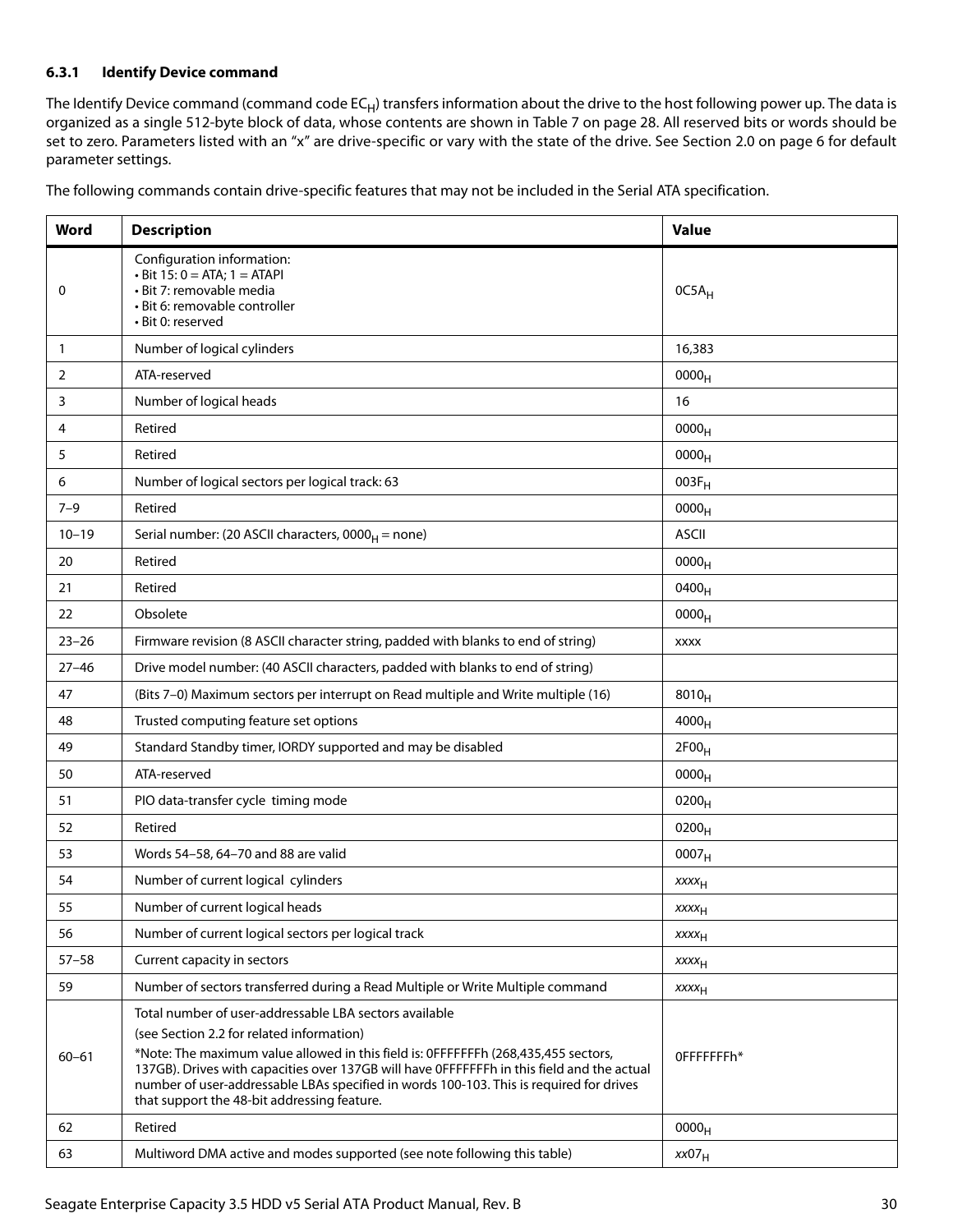| Word        | <b>Description</b>                                                                                                                                                                                                           | <b>Value</b>                                                                                                                           |
|-------------|------------------------------------------------------------------------------------------------------------------------------------------------------------------------------------------------------------------------------|----------------------------------------------------------------------------------------------------------------------------------------|
| 64          | Advanced PIO modes supported (modes 3 and 4 supported)                                                                                                                                                                       | 0003 <sub>H</sub>                                                                                                                      |
| 65          | Minimum multiword DMA transfer cycle time per word (120 ns)                                                                                                                                                                  | 0078 <sub>H</sub>                                                                                                                      |
| 66          | Recommended multiword DMA transfer cycle time per word (120 ns)                                                                                                                                                              | $0078_{H}$                                                                                                                             |
| 67          | Minimum PIO cycle time without IORDY flow control (240 ns)                                                                                                                                                                   | 0078 <sub>H</sub>                                                                                                                      |
| 68          | Minimum PIO cycle time with IORDY flow control (120 ns)                                                                                                                                                                      | $0078_{H}$                                                                                                                             |
| 69          | Additional supported                                                                                                                                                                                                         | 00008 <sub>H</sub>                                                                                                                     |
| $70 - 74$   | ATA-reserved                                                                                                                                                                                                                 | 0000 <sub>H</sub>                                                                                                                      |
| 75          | Queue depth                                                                                                                                                                                                                  | $001F_H$                                                                                                                               |
| 76          | Serial ATA capabilities                                                                                                                                                                                                      | 8D0E <sub>H</sub>                                                                                                                      |
| 77          | Reserved for future Serial ATA definition                                                                                                                                                                                    | xxxx <sub>H</sub>                                                                                                                      |
| 78          | Serial ATA features supported                                                                                                                                                                                                | xxxx <sub>H</sub>                                                                                                                      |
| 79          | Serial ATA features enabled                                                                                                                                                                                                  | <b>xxxx</b> <sub>H</sub>                                                                                                               |
| 80          | Major version number                                                                                                                                                                                                         | 07F <sub>0H</sub>                                                                                                                      |
| 81          | Minor version number                                                                                                                                                                                                         | $006D_H$                                                                                                                               |
| 82          | Command sets supported                                                                                                                                                                                                       | $306B_H$                                                                                                                               |
| 83          | Command sets supported                                                                                                                                                                                                       | $7561_H$                                                                                                                               |
| 84          | Command sets support extension (see note following this table)                                                                                                                                                               | $6173_H$                                                                                                                               |
| 85          | Command sets enabled                                                                                                                                                                                                         | 3069 <sub>H</sub>                                                                                                                      |
| 86          | Command sets enabled                                                                                                                                                                                                         | B441 <sub>H</sub>                                                                                                                      |
| 87          | Command sets enable extension                                                                                                                                                                                                | $6173_H$                                                                                                                               |
| 88          | Ultra DMA support and current mode (see note following this table)                                                                                                                                                           | $207F_H$                                                                                                                               |
| 89          | Security erase time                                                                                                                                                                                                          | $xxxx_{H}$                                                                                                                             |
| 90          | Enhanced security erase time                                                                                                                                                                                                 | $xxxx_{H}$                                                                                                                             |
| 92          | Master password revision code                                                                                                                                                                                                | <b>FFFE<sub>H</sub></b>                                                                                                                |
| 93          | Hardware reset value                                                                                                                                                                                                         | XXXH                                                                                                                                   |
| $95 - 99$   | ATA-reserved                                                                                                                                                                                                                 | 0000 <sub>H</sub>                                                                                                                      |
| $100 - 103$ | Total number of user-addressable LBA sectors available (see Section 2.2 for related infor-<br>mation). These words are required for drives that support the 48-bit addressing feature.<br>Maximum value: 0000FFFFFFFFFFFFFh. | 4TB 5xx models = $7,814,037,168$<br>3TB 5xx models = 5,860,533,168<br>2TB 5xx models = 3,907,029,168<br>1TB 5xx models = 1,953,525,168 |
| 104-105     | ATA-reserved                                                                                                                                                                                                                 | 0000 <sub>H</sub>                                                                                                                      |
| 106         | Physical/Logical sector size                                                                                                                                                                                                 | $6003_H$                                                                                                                               |
| 107         | ATA-reserved                                                                                                                                                                                                                 | 0000 <sub>H</sub>                                                                                                                      |
| 108-111     | The mandatory value of the world wide name (WWN) for the drive.<br>NOTE: This field is valid if word 84, bit 8 is set to 1 indicating 64-bit WWN support.                                                                    | Each drive will have a unique value.                                                                                                   |
| 112-118     | ATA-reserved                                                                                                                                                                                                                 | 0000 <sub>H</sub>                                                                                                                      |
| 119         | Commands and feature sets supported                                                                                                                                                                                          | $410E_H$                                                                                                                               |
| 120         | Commands and feature sets supported or enabled                                                                                                                                                                               | $409C_H$                                                                                                                               |
| 121-127     | ATA-reserved                                                                                                                                                                                                                 | 0000 <sub>H</sub>                                                                                                                      |
| 128         | Security status                                                                                                                                                                                                              | $0021_H$                                                                                                                               |
| 129-159     | Seagate-reserved                                                                                                                                                                                                             | $xxxx_{H}$                                                                                                                             |
| 160-205     | ATA-reserved                                                                                                                                                                                                                 | 0000 <sub>H</sub>                                                                                                                      |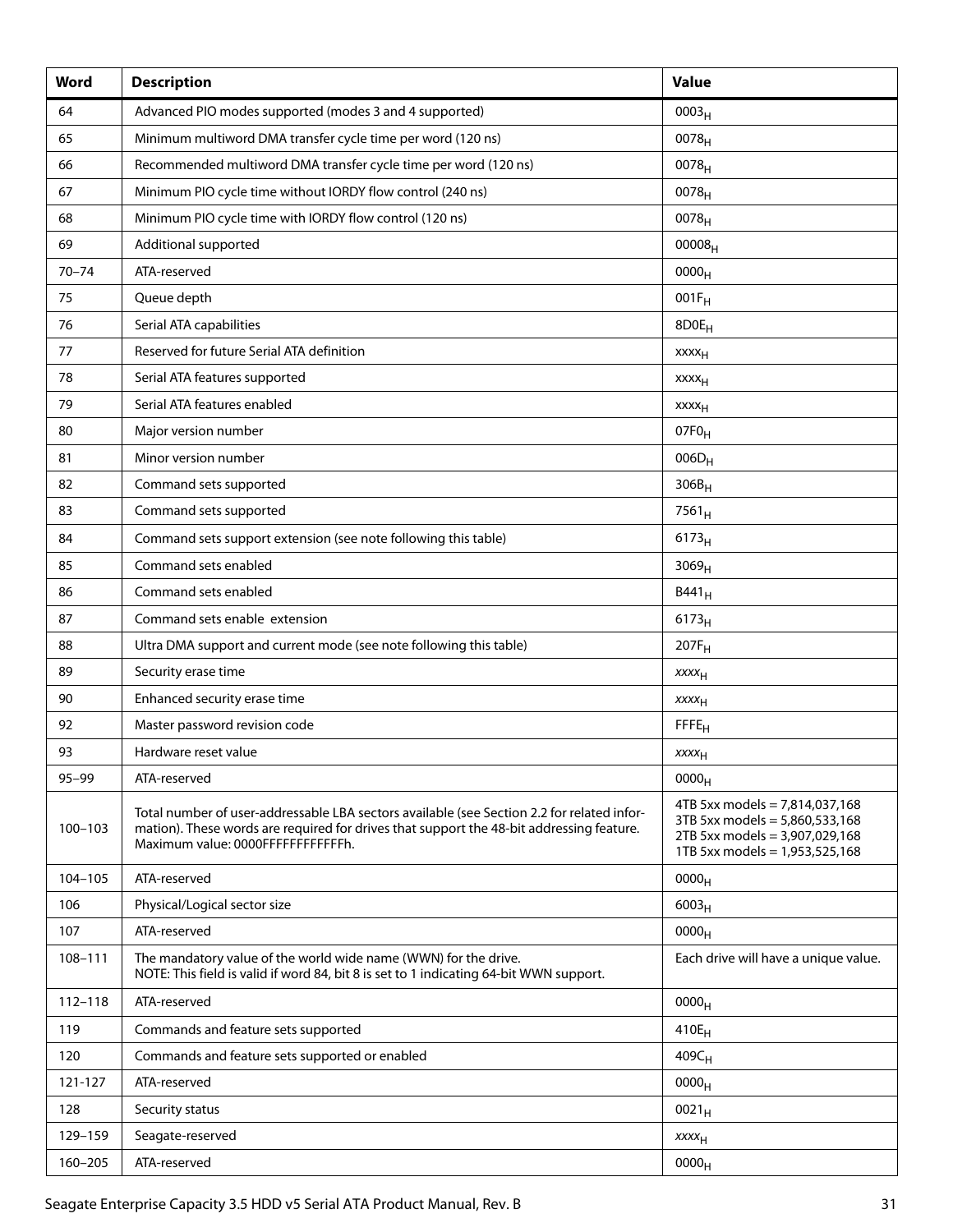| Word    | <b>Description</b>                                                                                                                                                 | <b>Value</b>      |
|---------|--------------------------------------------------------------------------------------------------------------------------------------------------------------------|-------------------|
| 206     | SCT Command Transport command set.<br>If bit 0 is set to one, then the device supports SCT Command Transport.<br>Bits 7:2 indicate individual SCT feature support. | xxBD <sub>H</sub> |
| 207-254 | ATA-reserved                                                                                                                                                       | 0000 <sub>H</sub> |
| 255     | Integrity word                                                                                                                                                     | XXAS <sub>H</sub> |

Note See the bit descriptions below for words 63, 84, and 88 of the Identify Drive data.

| Description (if bit is set to 1) |                                                                      |  |  |  |
|----------------------------------|----------------------------------------------------------------------|--|--|--|
| <b>Bit</b>                       | Word 63                                                              |  |  |  |
| $\mathbf 0$                      | Multiword DMA mode 0 is supported.                                   |  |  |  |
| 1                                | Multiword DMA mode 1 is supported.                                   |  |  |  |
| $\overline{2}$                   | Multiword DMA mode 2 is supported.                                   |  |  |  |
| 8                                | Multiword DMA mode 0 is currently active.                            |  |  |  |
| 9                                | Multiword DMA mode 1 is currently active.                            |  |  |  |
| 10                               | Multiword DMA mode 2 is currently active.                            |  |  |  |
| <b>Bit</b>                       | Word 84                                                              |  |  |  |
| 0                                | SMART error logging is supported.                                    |  |  |  |
| 1                                | SMART self-test is supported.                                        |  |  |  |
| $\overline{2}$                   | Media serial number is supported.                                    |  |  |  |
| 3                                | Media Card Pass Through Command feature set is supported.            |  |  |  |
| 4                                | Streaming feature set is supported.                                  |  |  |  |
| 5                                | GPL feature set is supported.                                        |  |  |  |
| 6                                | WRITE DMA FUA EXT and WRITE MULTIPLE FUA EXT commands are supported. |  |  |  |
| 7                                | WRITE DMA QUEUED FUA EXT command is supported.                       |  |  |  |
| 8                                | 64-bit World Wide Name is supported.                                 |  |  |  |
| $9 - 10$                         | Obsolete.                                                            |  |  |  |
| $11 - 12$                        | Reserved for TLC.                                                    |  |  |  |
| 13                               | IDLE IMMEDIATE command with IUNLOAD feature is supported.            |  |  |  |
| 14                               | Shall be set to 1.                                                   |  |  |  |
| 15                               | Shall be cleared to 0.                                               |  |  |  |
| <b>Bit</b>                       | Word 88                                                              |  |  |  |
| 0                                | Ultra DMA mode 0 is supported.                                       |  |  |  |
| 1                                | Ultra DMA mode 1 is supported.                                       |  |  |  |
| 2                                | Ultra DMA mode 2 is supported.                                       |  |  |  |
| 3                                | Ultra DMA mode 3 is supported.                                       |  |  |  |
| 4                                | Ultra DMA mode 4 is supported.                                       |  |  |  |
| 5                                | Ultra DMA mode 5 is supported.                                       |  |  |  |
| 6                                | Ultra DMA mode 6 is supported.                                       |  |  |  |
| 8                                | Ultra DMA mode 0 is currently active.                                |  |  |  |
| 9                                | Ultra DMA mode 1 is currently active.                                |  |  |  |
| 10                               | Ultra DMA mode 2 is currently active.                                |  |  |  |
| 11                               | Ultra DMA mode 3 is currently active.                                |  |  |  |
| 12                               | Ultra DMA mode 4 is currently active.                                |  |  |  |
| 13                               | Ultra DMA mode 5 is currently active.                                |  |  |  |
| 14                               | Ultra DMA mode 6 is currently active.                                |  |  |  |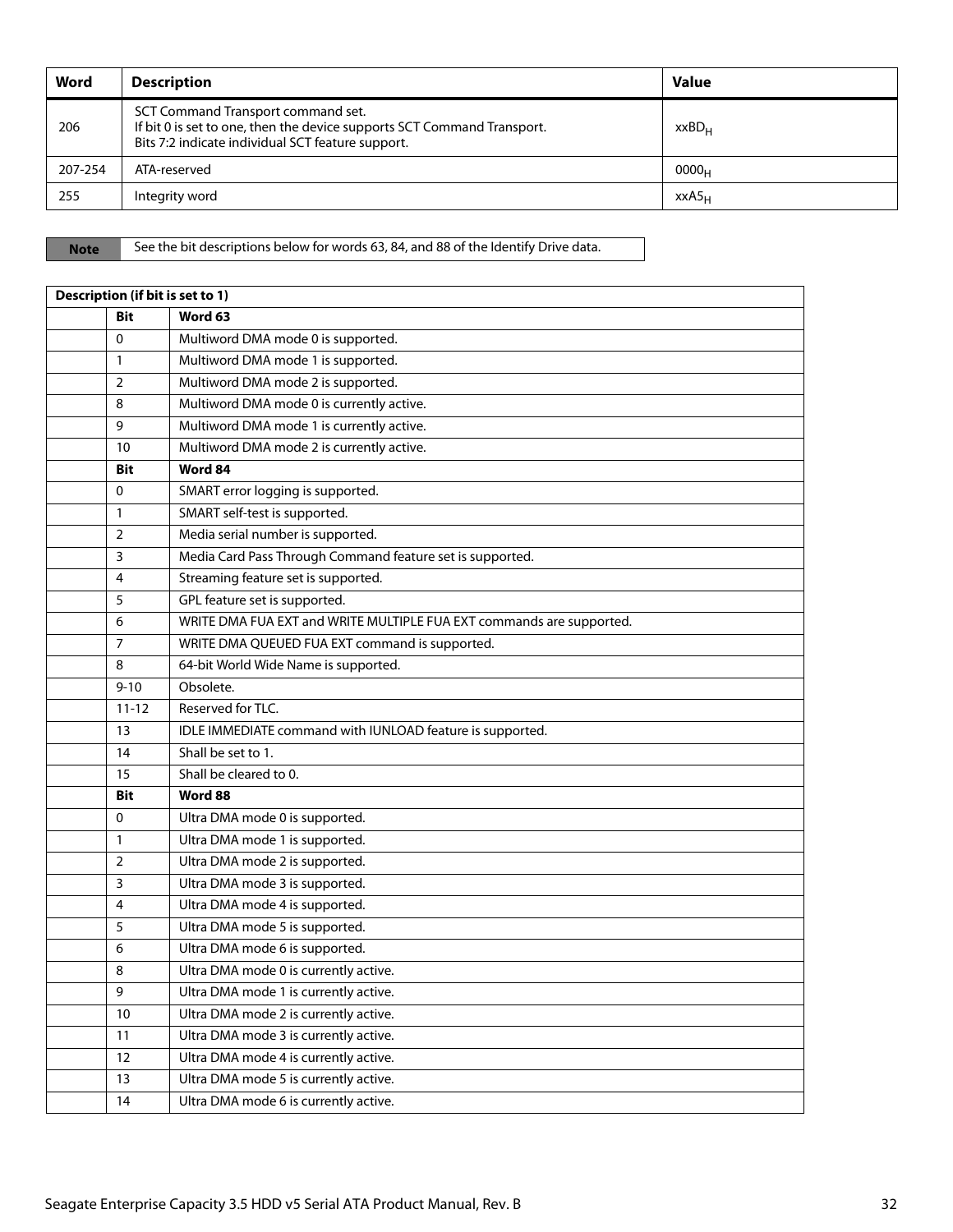#### <span id="page-33-0"></span>**6.3.2 Set Features command**

This command controls the implementation of various features that the drive supports. When the drive receives this command, it sets BSY, checks the contents of the Features register, clears BSY and generates an interrupt. If the value in the register does not represent a feature that the drive supports, the command is aborted. Power-on default has the read look-ahead and write caching features enabled. The acceptable values for the Features register are defined as follows

#### *Table 8 Set Features command values*

- $02_H$  Enable write cache (default).
- $03_H$  Set transfer mode (based on value in Sector Count register). Sector Count register values:
	- $00_H$  Set PIO mode to default (PIO mode 2).
	- 01 $_{\rm H}$  Set PIO mode to default and disable IORDY (PIO mode 2).
	- 08H PIO mode 0
	- 09<sub>H</sub> PIO mode 1
	- 0A<sub>H</sub> PIO mode 2
	- 0B<sub>H</sub> PIO mode 3
	- $OC_H$  PIO mode 4 (default)
	- $20_H$  Multiword DMA mode 0
	- $21_H$  Multiword DMA mode 1
	- $22<sub>H</sub>$  Multiword DMA mode 2
	- 40<sub>H</sub> Ultra DMA mode 0
	- 41<sub>H</sub> Ultra DMA mode 1
	- $42_H$  Ultra DMA mode 2
	- 43<sub>H</sub> Ultra DMA mode 3
	- $44_H$  Ultra DMA mode 4
	- $45_H$  Ultra DMA mode 5
	- $46_H$  Ultra DMA mode 6
- 10<sub>H</sub> Enable use of SATA features
- $55<sub>H</sub>$  Disable read look-ahead (read cache) feature.
- $82<sub>H</sub>$  Disable write cache
- $90<sub>H</sub>$  Disable use of SATA features
- $AA_H$  Enable read look-ahead (read cache) feature (default).
- $F1_H$  Report full capacity available

**Note** At power-on, or after a hardware or software reset, the default values of the features are as indicated above.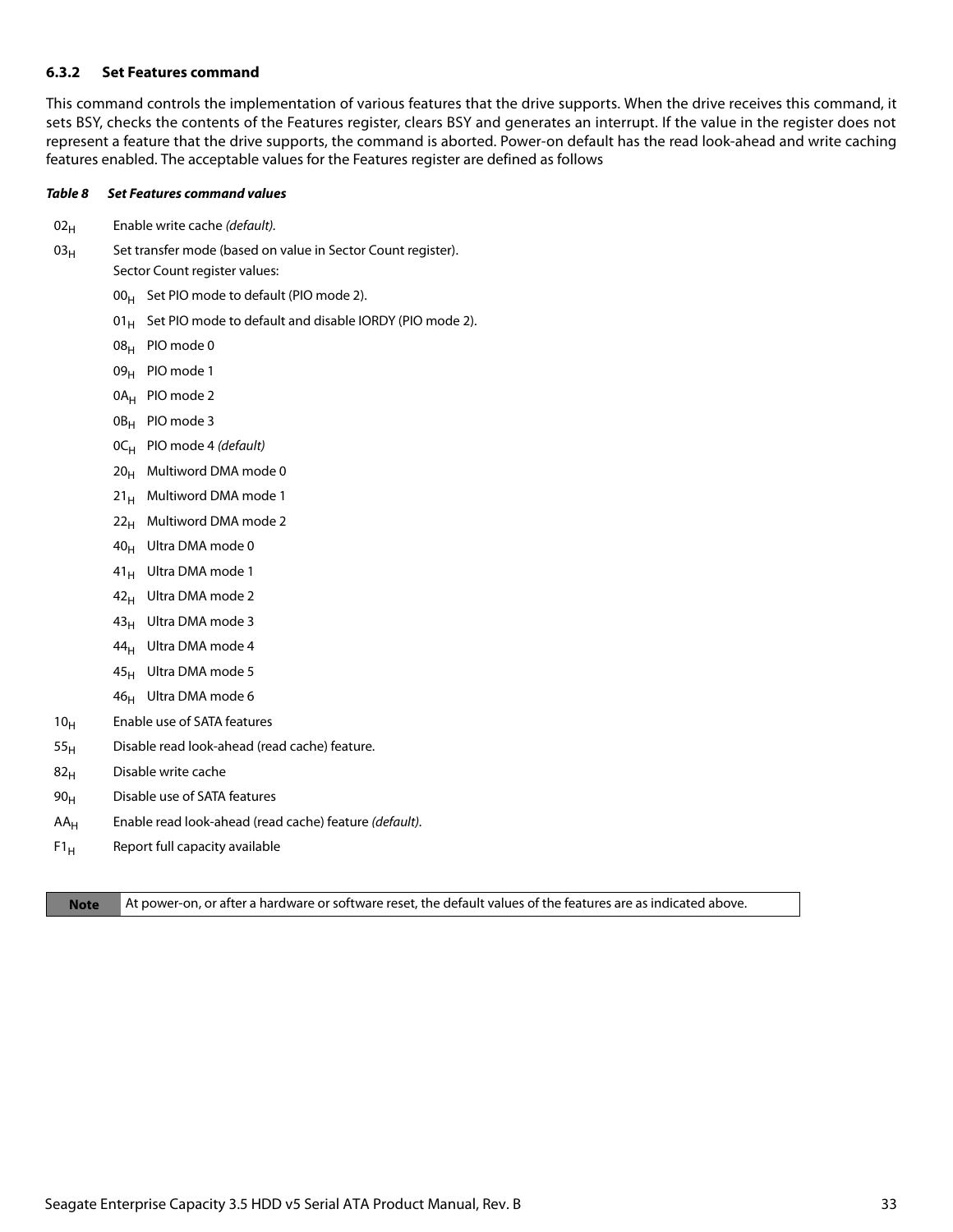#### <span id="page-34-0"></span>**6.3.3 S.M.A.R.T. commands**

S.M.A.R.T. provides near-term failure prediction for disk drives. When S.M.A.R.T. is enabled, the drive monitors predetermined drive attributes that are susceptible to degradation over time. If self-monitoring determines that a failure is likely, S.M.A.R.T. makes a status report available to the host. Not all failures are predictable. S.M.A.R.T. predictability is limited to the attributes the drive can monitor. For more information on S.M.A.R.T. commands and implementation, see the Draft ATA-5 Standard.

SeaTools diagnostic software activates a built-in drive self-test (DST S.M.A.R.T. command for  $D4_H$ ) that eliminates unnecessary drive returns. The diagnostic software ships with all new drives and is also available at: [http://www.seagate.com/support/downloads/seatools/](http://www.seagate.com/support/downloads/seatools/ ).

This drive is shipped with S.M.A.R.T. features disabled. Users must have a recent BIOS or software package that supports S.M.A.R.T. to enable this feature. The table below shows the S.M.A.R.T. command codes that the drive uses.

| Code in features register | S.M.A.R.T. command                               |
|---------------------------|--------------------------------------------------|
| D0 <sub>H</sub>           | S.M.A.R.T. Read Data                             |
| $D2_H$                    | S.M.A.R.T. Enable/Disable Attribute Autosave     |
| D3 <sub>H</sub>           | S.M.A.R.T. Save Attribute Values                 |
| $D4_H$                    | S.M.A.R.T. Execute Off-line Immediate (runs DST) |
| $DS_{H}$                  | S.M.A.R.T. Read Log Sector                       |
| D6 <sub>H</sub>           | S.M.A.R.T. Write Log Sector                      |
| D8 <sub>H</sub>           | S.M.A.R.T. Enable Operations                     |
| D9 <sub>H</sub>           | S.M.A.R.T. Disable Operations                    |
| DA <sub>H</sub>           | S.M.A.R.T. Return Status                         |

#### *Table 9 S.M.A.R.T. commands*

|             | If an appropriate code is not written to the Features Register, the   |
|-------------|-----------------------------------------------------------------------|
| <b>Note</b> | command is aborted and 0x04 (abort) is written to the Error register. |